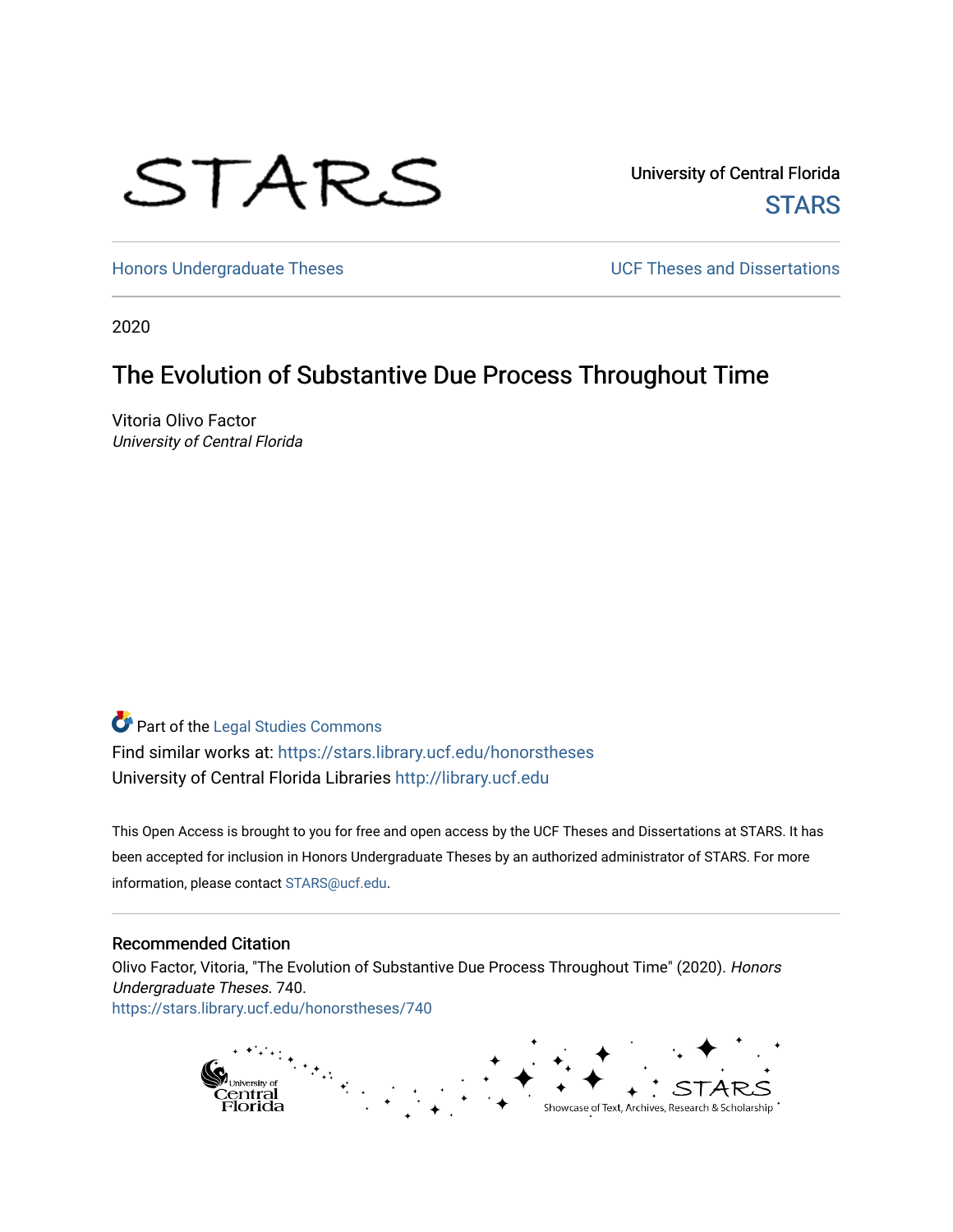# THE EVOLUTION OF SUBSTANTIVE DUE PROCESS THROUGHOUT TIME

by

# VITORIA OLIVO FACTOR

A thesis submitted in partial fulfillment of the requirements

for the Honors in the Major Program in Legal Studies

in the College of the Community Innovation and Education

and in the Burnett Honors College

at the University of Central Florida

Orlando, Florida

Spring Term, 2020

Thesis Chair: Prof. Eric Merriam, JD. LLM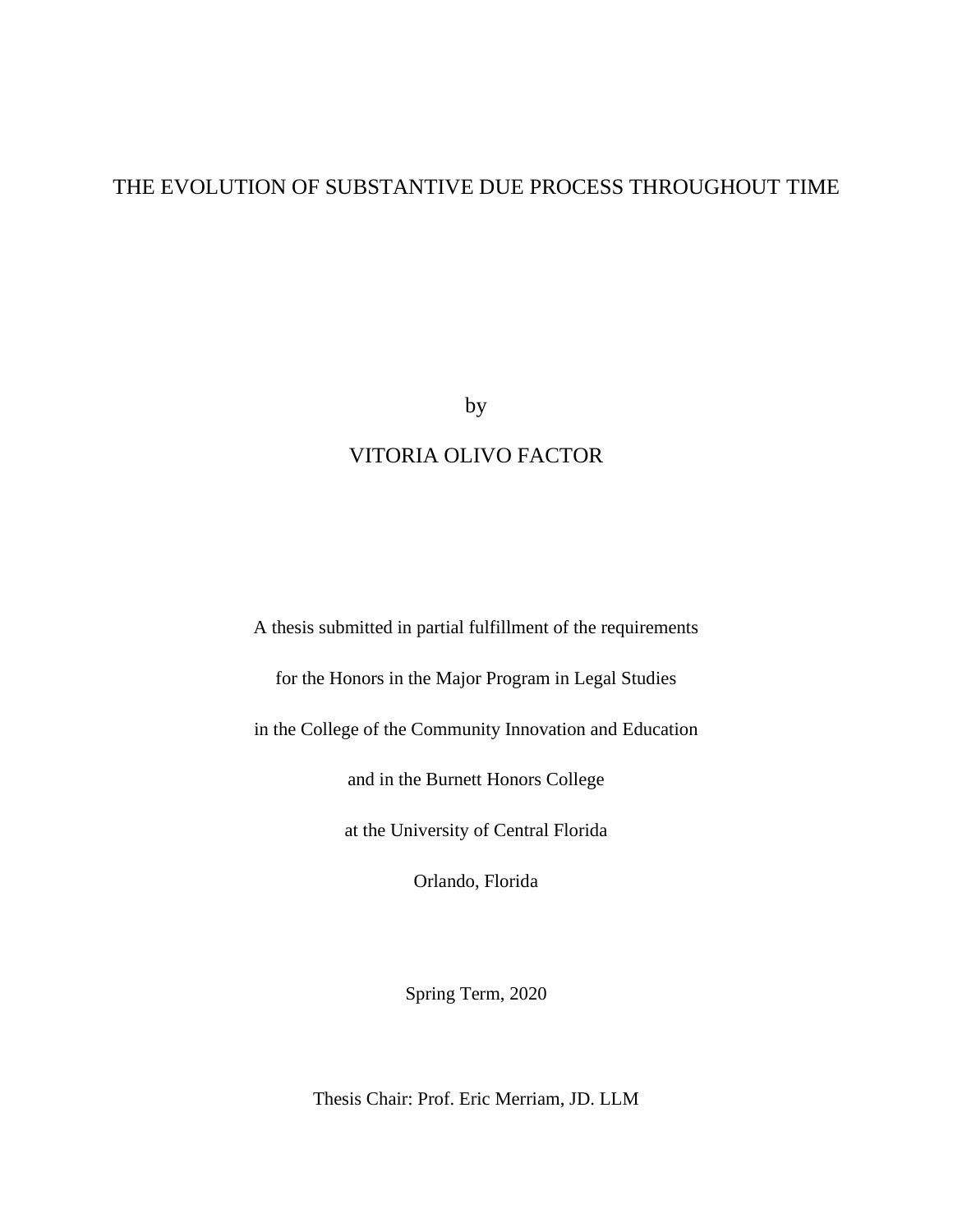© 2020 Vitoria Factor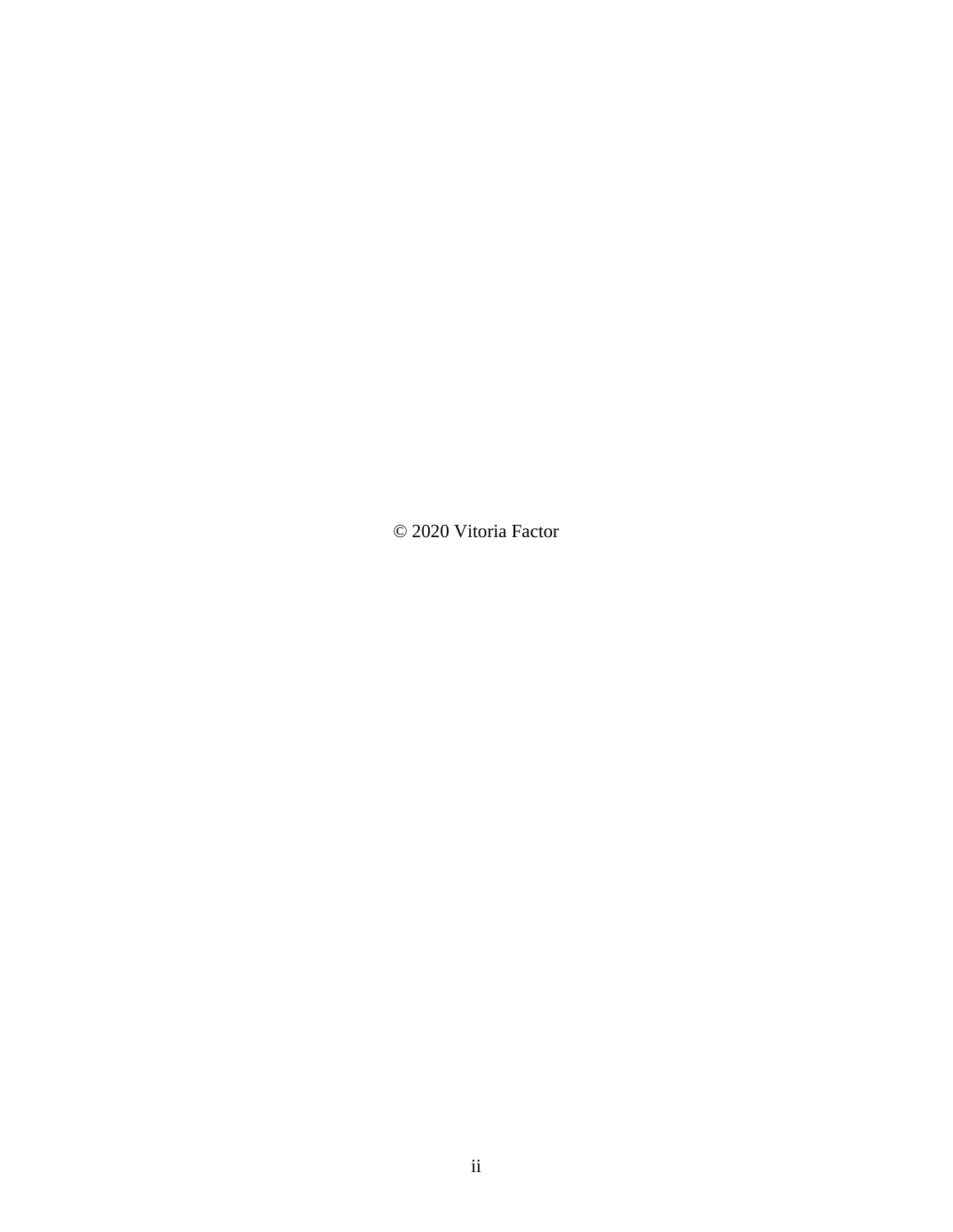## **ABSTRACT**

Substantive due process has been of great importance to the decision of many Supreme Court cases since its beginning. Since its inception in *Lochner v. New York*, 1 the Supreme Court has used the theory of substantive due process in order to grant numerous rights to individuals and this theory has been interpreted differently by each Justice that has crossed its path.

This thesis will explain how recent changes in the composition of the United States Supreme Court make it likely that judicial opinions involving substantive due process will be decided differently. The United States Supreme Court's future substantive due process jurisprudence will narrow the reach of Substantive Due Process. Justices and their past opinions as well as statements on their analysis of substantive due process will be scrutinized in order to come to this conclusion.

This thesis will examine the evolution of substantive due process as well as how each Justice's distinct views affect it within the Supreme Court's composition. By determining how the Supreme Court is most likely to proceed and examining the rights already granted through substantive due process this thesis will come to a determination on whether the protection of the rights granted to individuals would be maintained.

<sup>1</sup> *Lochner v. New York*, 198 U.S. 45, 25 S. Ct. 539, 49 L. Ed. 937 (1905).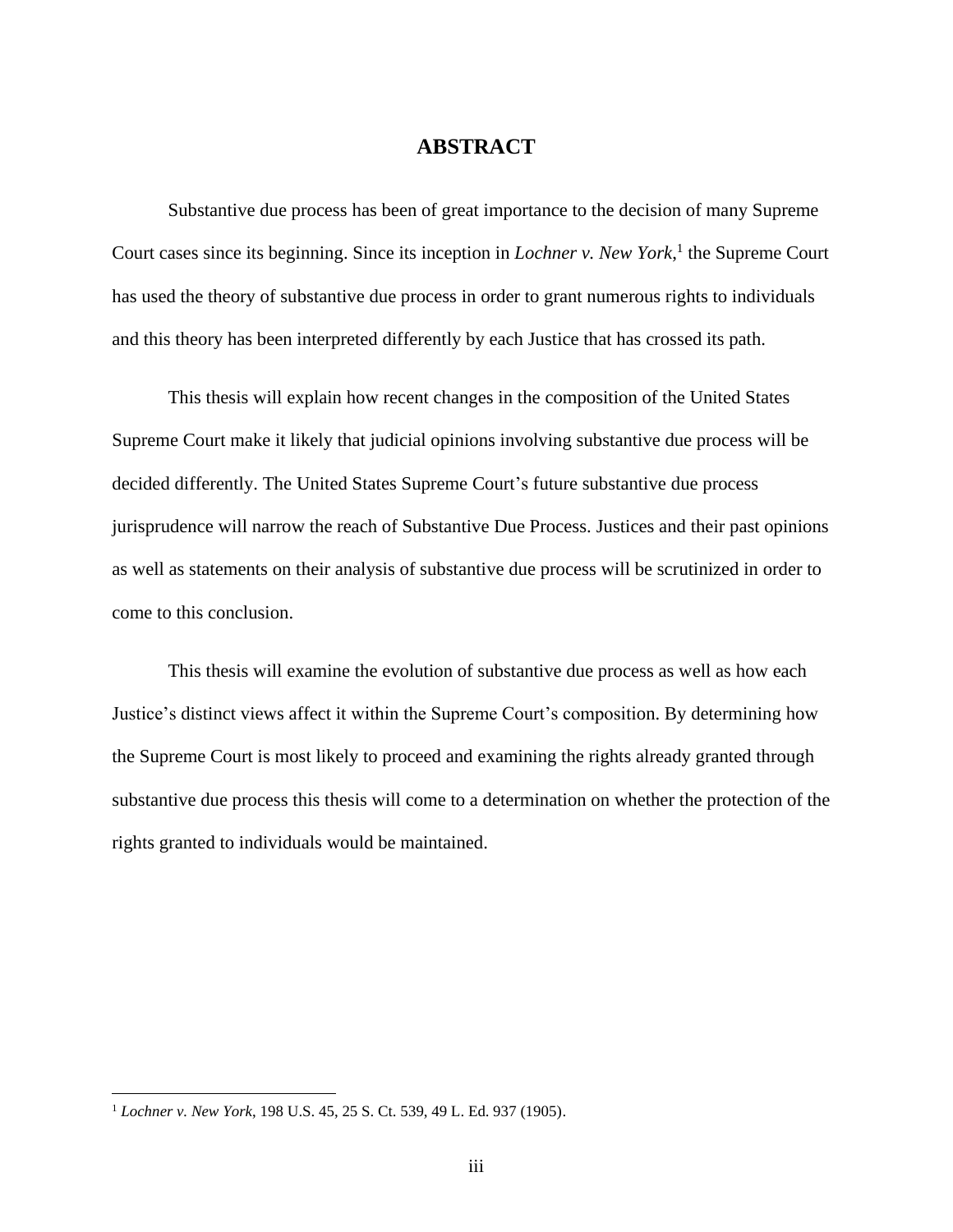# **DEDICATION**

*To all the dreamers. If you can dream it, you can do it.*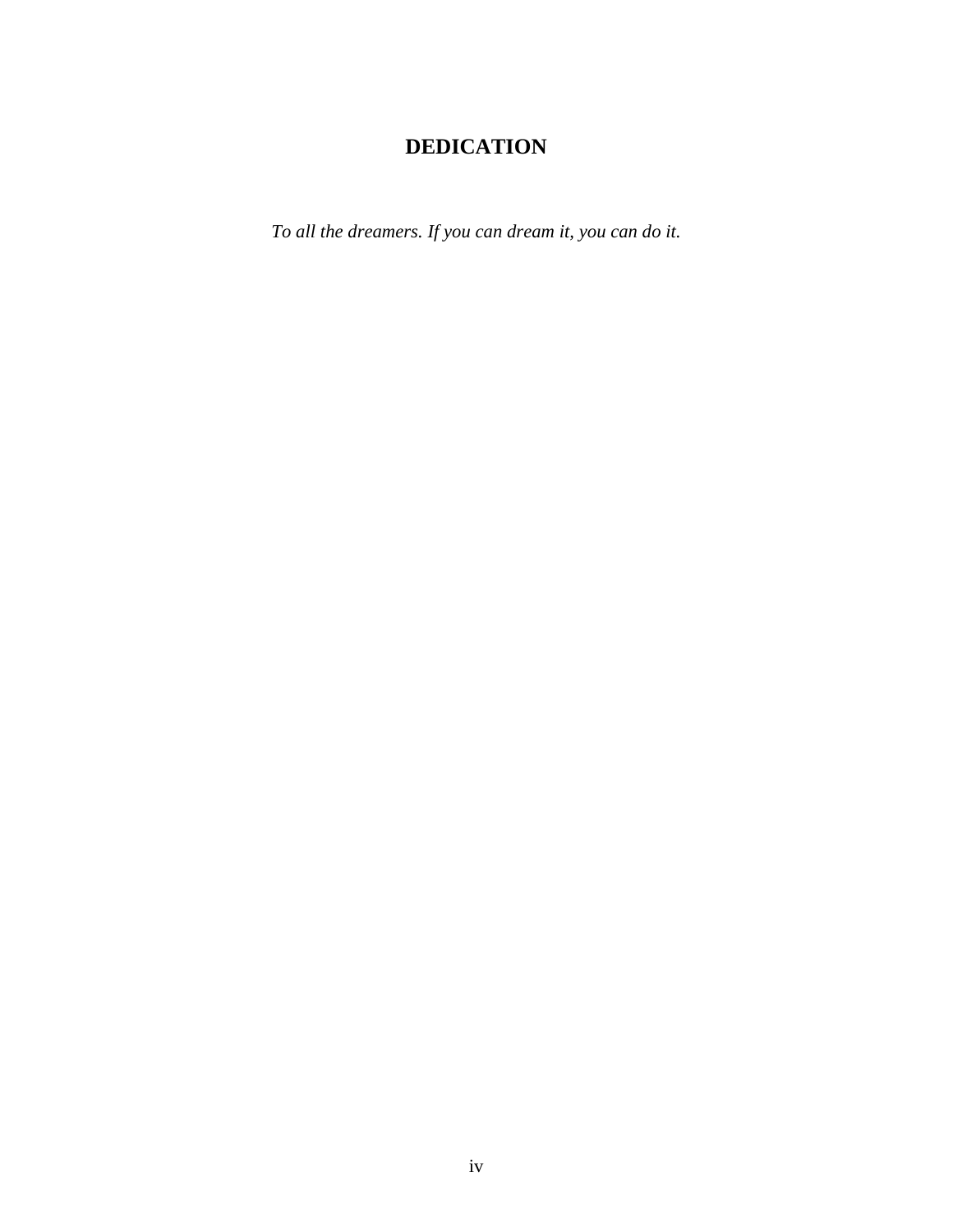# **ACKNOWLEDGEMENTS**

I would like to thank my thesis chair, Professor Eric Merriam, for his constant help and support throughout this project. He has pushed me and challenged me into looking at the law and approaching academic literature in a different manner. Since our first encounter until now, he has never stopped challenging me to become a better writer, student, and individual. I am grateful beyond words for the guidance he has given me.

I would also like to express my sincere gratitude to my committee, Professor James Beckman, for their insightful comments and challenging questions, which pushed me to be a better and more confident writer. I could not have dreamed of a better committee.

I would also like to thank Dr. Alisa Smith, for the encouraging words and the constant push for me to challenge myself, both within my writing and my life, and to view all problems from different angles. To Professor Margarita Koblasz, thank you, for investing your time in me as your student and a member of your team. It has given me the ability to fight through any obstacle and helped me gain confidence in anything I take part in and push myself to be better in everything I do.

Finally, I would like to thank my family, because without them I would not be where I am today. To my parents Simone and Paulo Factor, and my sister Emanuela, thank you for every sacrifice you have made and every battle you have fought to help me become who I am today. Without you I would not be the person I am today. Thank you for being a constant in my life and never leaving my side, for supporting me through sleepless nights and frustrated mornings, but most importantly thank you for always rooting for me in everything I do.

I could not have done this without your continued support. Go Knights, Charge On!

v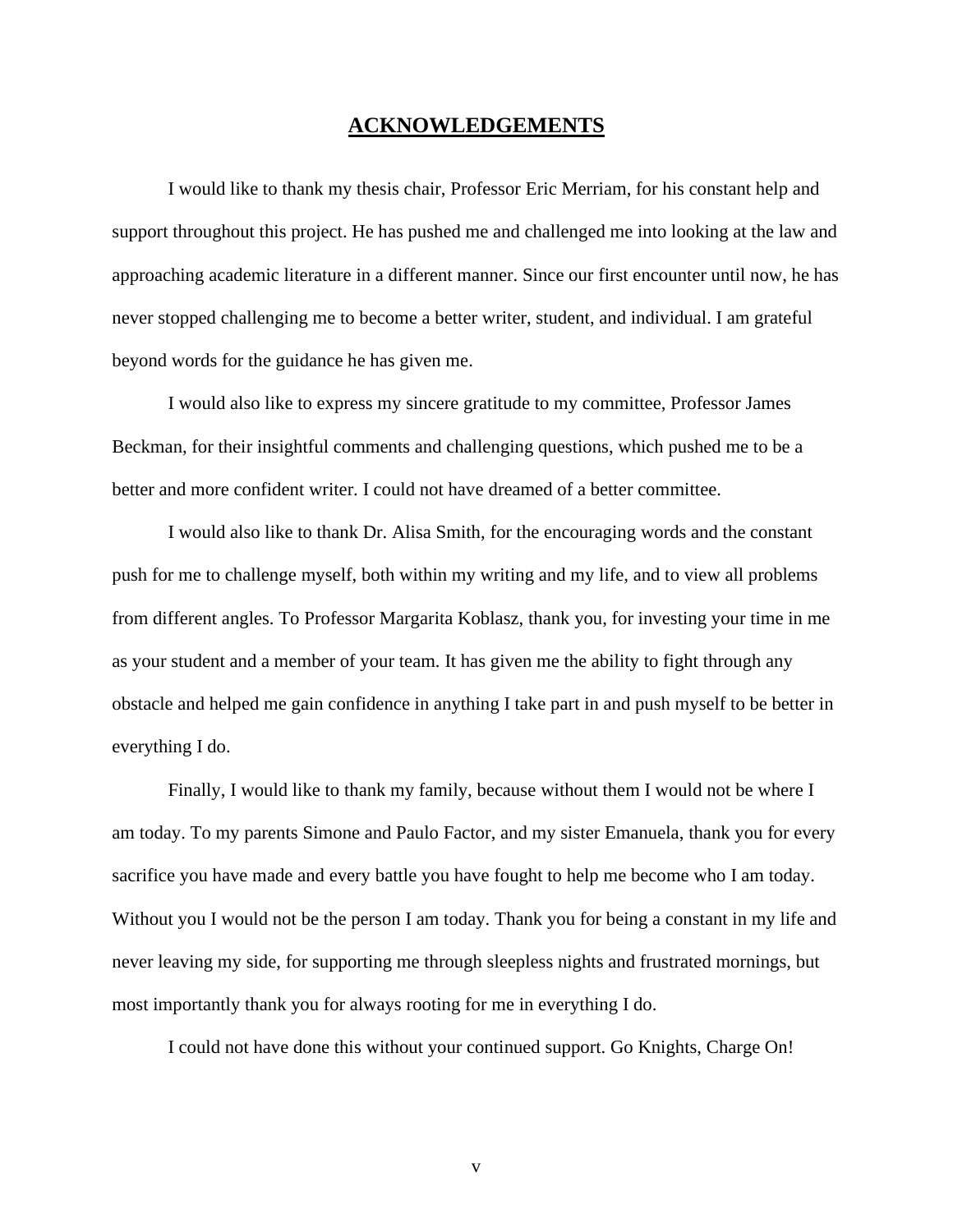# **Table of Contents**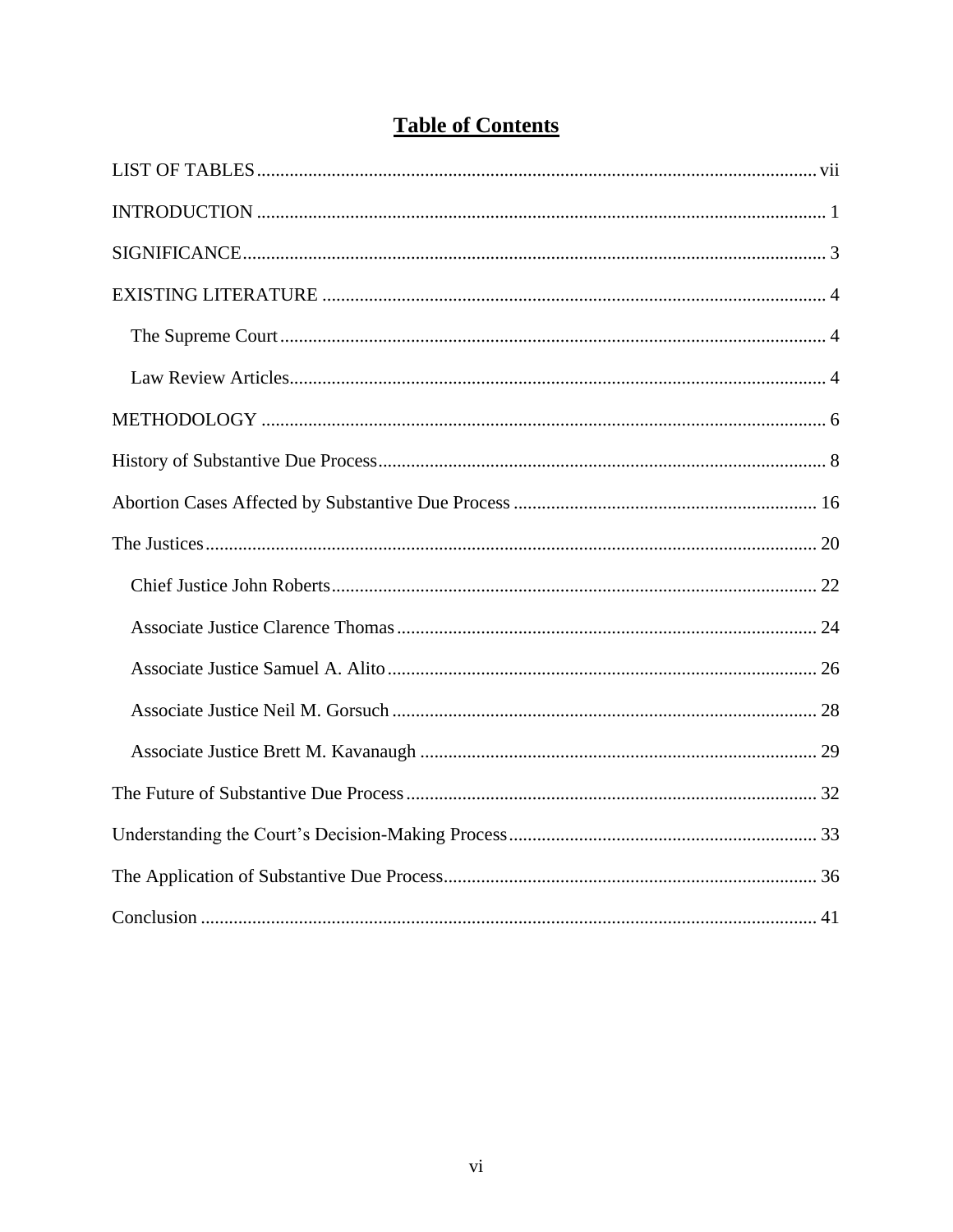# **LIST OF TABLES**

<span id="page-7-0"></span>

|  |  |  | Table 1: NOTABLE CASES INVOLVING SUBSTANTIVE DUE PROCESS 10 |  |
|--|--|--|-------------------------------------------------------------|--|
|  |  |  | Table 2: SUPREME COURT CASES RELATING TO WOMAN'S RIGHTS  16 |  |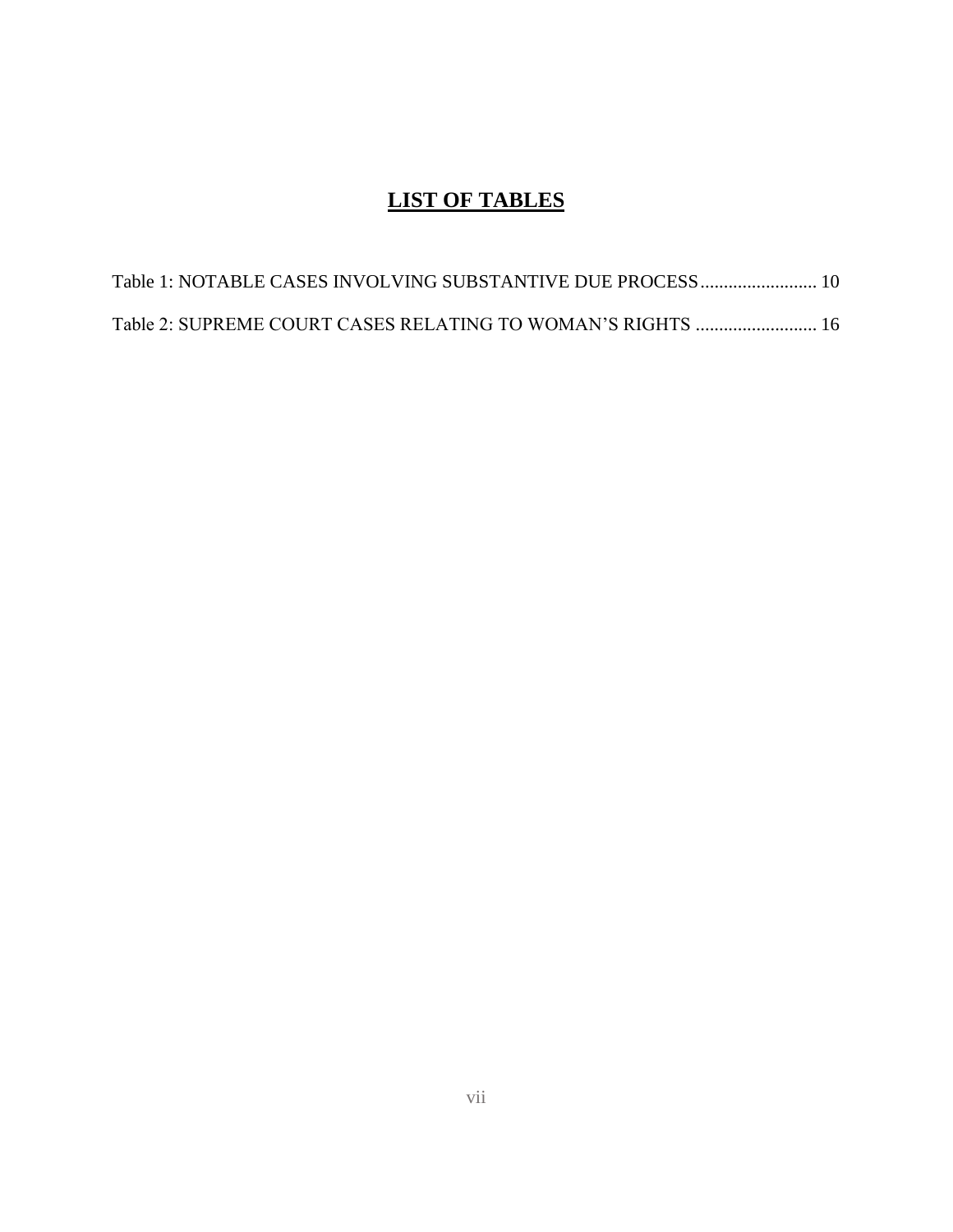# **INTRODUCTION**

<span id="page-8-0"></span>Substantive due process finds its roots within the Due Process Clauses of both the Fifth Amendment<sup>2</sup> and Fourteenth Amendment<sup>3</sup> of the United States Constitution, which guarantees that no individual will be "deprived of life, liberty, or property, without due process of the law." Substantive due process protects rights from government interference as constitutionally granted rights even if they are not specifically enumerated within the Constitution, no matter how much process is provided. Some of these rights include the right to contraception, $4$  the right to marital privacy,<sup>5</sup> the right to refuse medical treatment,<sup>6</sup> as well as the right to abortion.<sup>7</sup>

The Ninth Amendment<sup>8</sup> sets out that "the enumeration in the Constitution, of certain rights, shall not be construed to deny or disparage others retained by the people." This has also been used to argue substantive due process. In the Ninth Amendment the Constitution states that there may be rights the Constitution does not specifically spell out, however that they may not be disparaged. This being used as proof that the framers believed that these unenumerated substantive rights did in fact exist.

Substantive due process has changed since its introduction in the case of *Lochner v. New York<sup>9</sup>* and continued changing with each addition or alteration of a Justice on the Supreme Court.

\*\* There is argument made by scholars (See Joshua D. Hawley\*, THE INTELLECTUAL ORIGINS OF (MODERN) SUBSTANTIVE DUE PROCESS, 93 Tex. L. Rev. 275, (December, 2014) at 296.) as to whether the true beginnings of

<sup>2</sup> U.S. Const. amend. V.

<sup>3</sup> U.S. Const. amend. XIV.

<sup>4</sup> *Poe v. Ullman*, 367 U.S. 497, 81 S. Ct. 1752, 6 L. Ed. 2d 989 (1961).

<sup>5</sup> *Griswold v. Connecticut*, 381 U.S. 479, 85 S. Ct. 1678, 14 L. Ed. 2d 510 (1965).

<sup>6</sup> *Cruzan v. Director, Missouri Dep't of Health*, 492 U.S. 917, 109 S. Ct. 3240, 106 L. Ed. 2d 587 (1989).

<sup>7</sup> *Roe v. Wade*, 410 U.S. 959, 93 S. Ct. 1409, 35 L. Ed. 2d 694 (1973).

<sup>8</sup> U.S. Const. amend. IX.

<sup>9</sup> *Lochner v. New York*, 198 U.S. 45, 25 S. Ct. 539, 49 L. Ed. 937 (1905).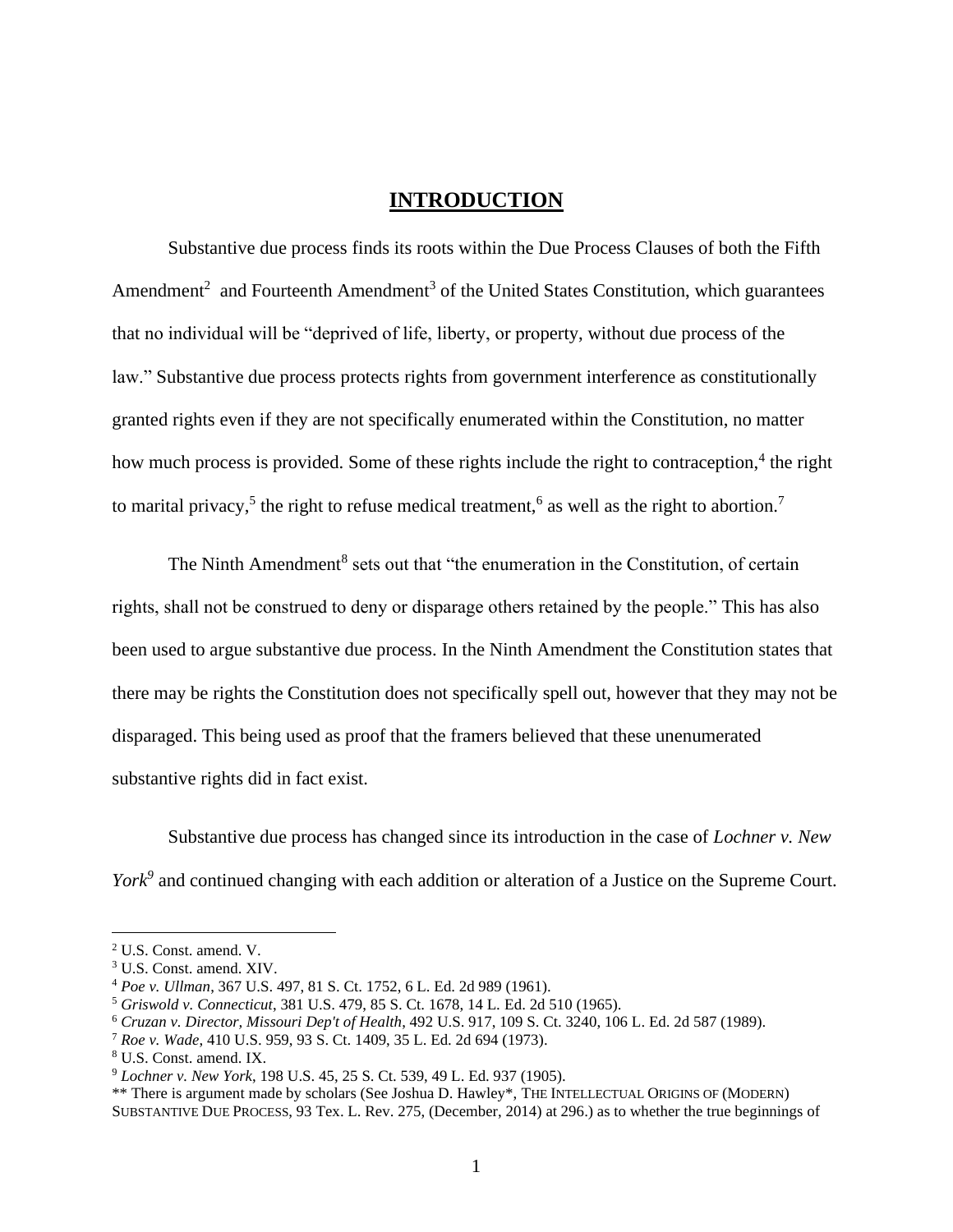Each alteration on the Court has impacted the application of substantive due process in its own way. The most notable modern impacts coming from the alterations on the bench are from the decisions in *Washington v. Glucksberg<sup>10</sup>* to the decision in *Obergefell v. Hodges*. <sup>11</sup> Changes also may occur in the Court's analysis due to the recent addition of Justices Gorsuch and Kavanaugh. These potential changes to the analysis of substantive due process will also be analyzed in order to determine if the United States Supreme Court within its future substantive due process jurisprudence will narrow the reach of substantive due process.

substantive due process really were in *Lochner* and not in the case of *Scott v. Sandford*. The case of *Lochner* differs from *Dred Scott* as it relates directly to the Fourteenth Amendment. Furthermore, the Court in *Dred Scott* dismissed the case on procedural grounds saying that diversity of citizenship did not exist, but Justice Taney went on to write majority opinion where there were many concepts that allude to substantive due process. *Lochner*, however, is the first case in which the concept of substantive due process is fully introduced and utilized by the Supreme Court. <sup>10</sup> *Wash. v. Glucksberg*, 521 U.S. 702, 117 S. Ct. 2258, 117 S. Ct. 2302, 138 L. Ed. 2d 772 (1997).

<sup>11</sup> *Obergefell v. Hodges*, 574 U.S. 1118, 135 S. Ct. 1039, 190 L. Ed. 2d 908 (2015).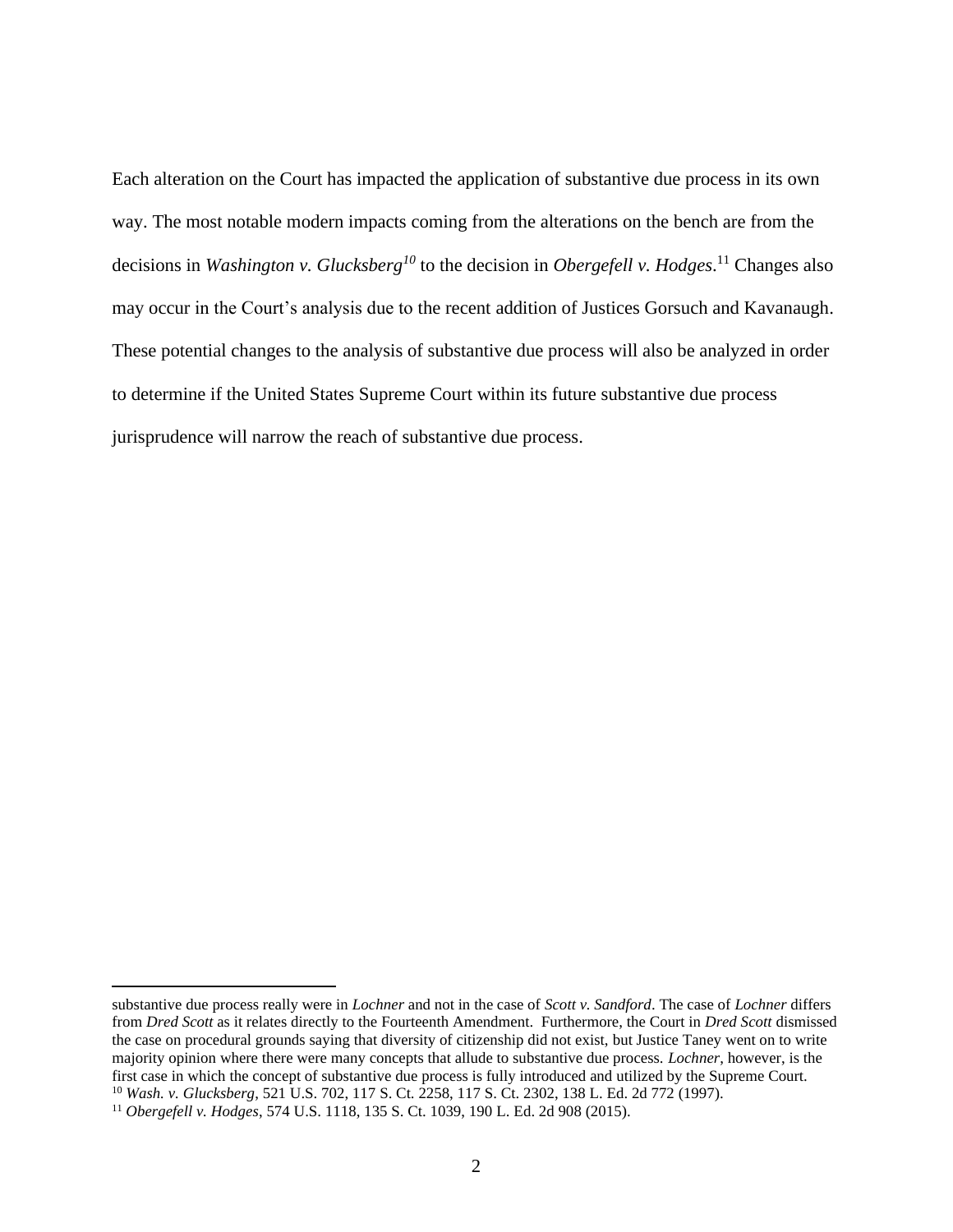## **SIGNIFICANCE**

<span id="page-10-0"></span>The study of substantive due process and its effects on the rights protected States is extremely significant to the world and political climate that we live in. Millions of people within the United States are affected by the rights that are granted through substantive due process. The rights protected by substantive due process range from those protecting young women,<sup>12</sup> individuals seeking to marry anyone of their choosing,  $13$  even to those who seek to use contraception in their sexual lives.<sup>14</sup>

Substantive due process is an area of constitutional law that affects many individuals and by analyzing how the Supreme Court plans to act within that area of law we are able to determine what will likely happen to individual's rights. The discussion regarding whether individuals maintain their rights under substantive due process, or whether the analysis should be conducted under a different facet of the Constitution,<sup>15</sup> is also of importance.

The way the Supreme Court alters the status of protected rights individual's rights is extremely significant. A right's protected status may change when the Court changes their judicial approach to certain doctrines, as they affect future judicial decisions throughout the entire country. The decision as to what will be the new standard for approaching substantive due process may affect many rights already protected.

<sup>12</sup> *Roe v. Wade*, 410 U.S. 959, 93 S. Ct. 1409, 35 L. Ed. 2d 694 (1973).

<sup>13</sup> *Loving v. Virginia*, 388 U.S. 1, 87 S. Ct. 1817, 18 L. Ed. 2d 1010 (1967).

<sup>14</sup> *Griswold v. Connecticut*, 381 U.S. 479, 85 S. Ct. 1678, 14 L. Ed. 2d 510 (1965).

<sup>&</sup>lt;sup>15</sup> Megan M. Walls, OBERGEFELL V. HODGES: RIGHT IDEA, WRONG ANALYSIS, 52 Gonz. L. Rev. 133 (2016).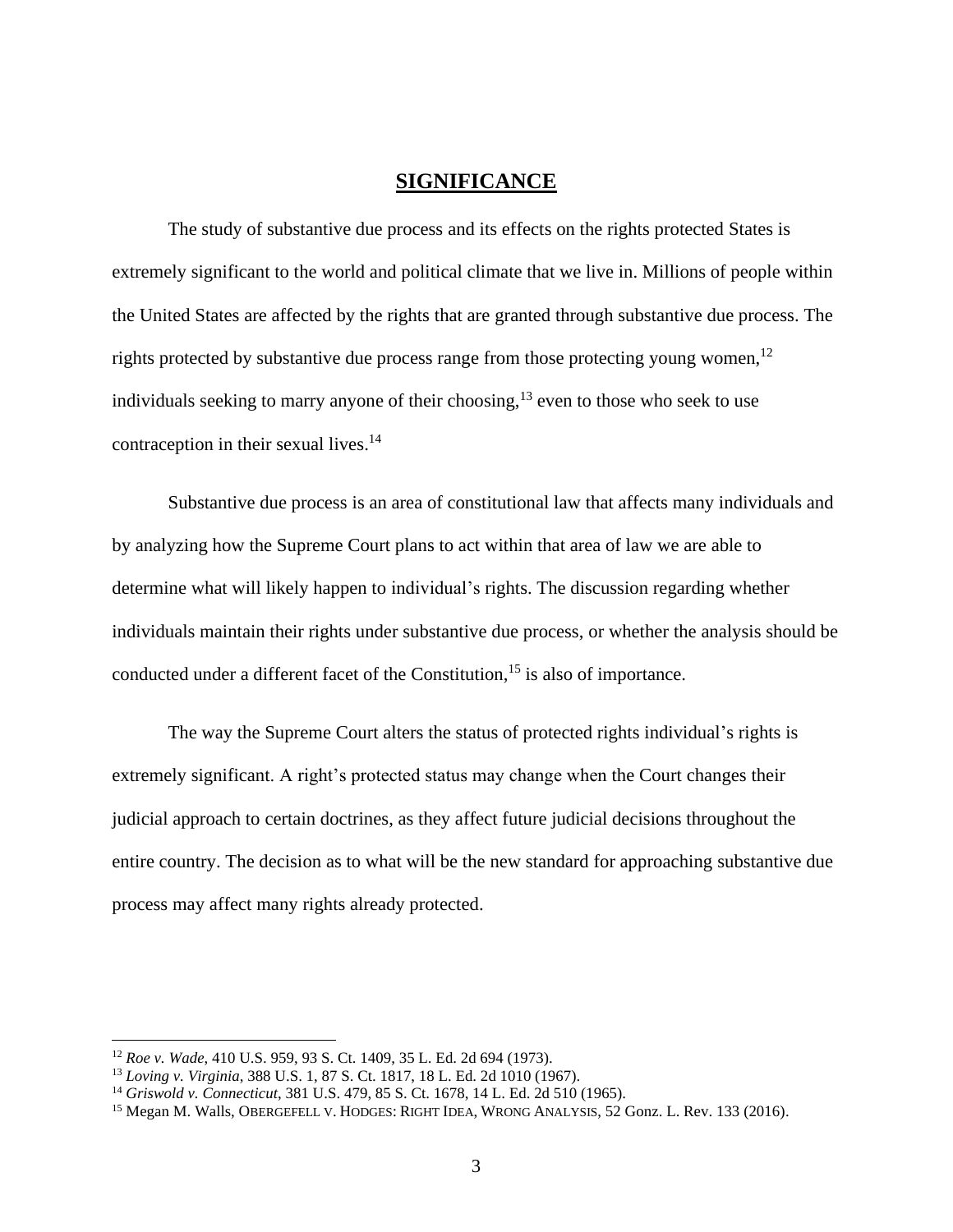# **EXISTING LITERATURE**

<span id="page-11-0"></span>The bulk of the literature that exists regarding substantive due process is tied to prior court opinions, both from the United States Supreme Court, as well as scholarly research articles.

#### <span id="page-11-1"></span>The Supreme Court

Supreme Court opinions are indispensable upon analyzing substantive due process and its evolution. At first glance, these judicial opinions may not seem like they may give guidance to how substantive due process will evolve, however looking at the dissents to landmark cases, that changes. Within their dissents, each Justice makes clear their opinions on the decision at hand and gives clear instruction as to how they believe substantive due process should be used.

#### <span id="page-11-2"></span>Law Review Articles

The majority of the existing scholarly research articles which relate to substantive due process focus on the application of substantive due process to past cases. There is an analysis conducted within the articles on how that application was conducted and how it will affect other cases. These articles are of great importance, they have been able to encapsulate the history of substantive due process. Law review articles also provide essential information regarding different approaches the Supreme Court has taken upon their past substantive due process analysis.

These articles provide insight as to how some scholars have reacted to past analysis of substantive due process applied by the Supreme Court. They go on to elaborate on whether these approaches are consistent with past jurisprudence, and how the changes in application have

4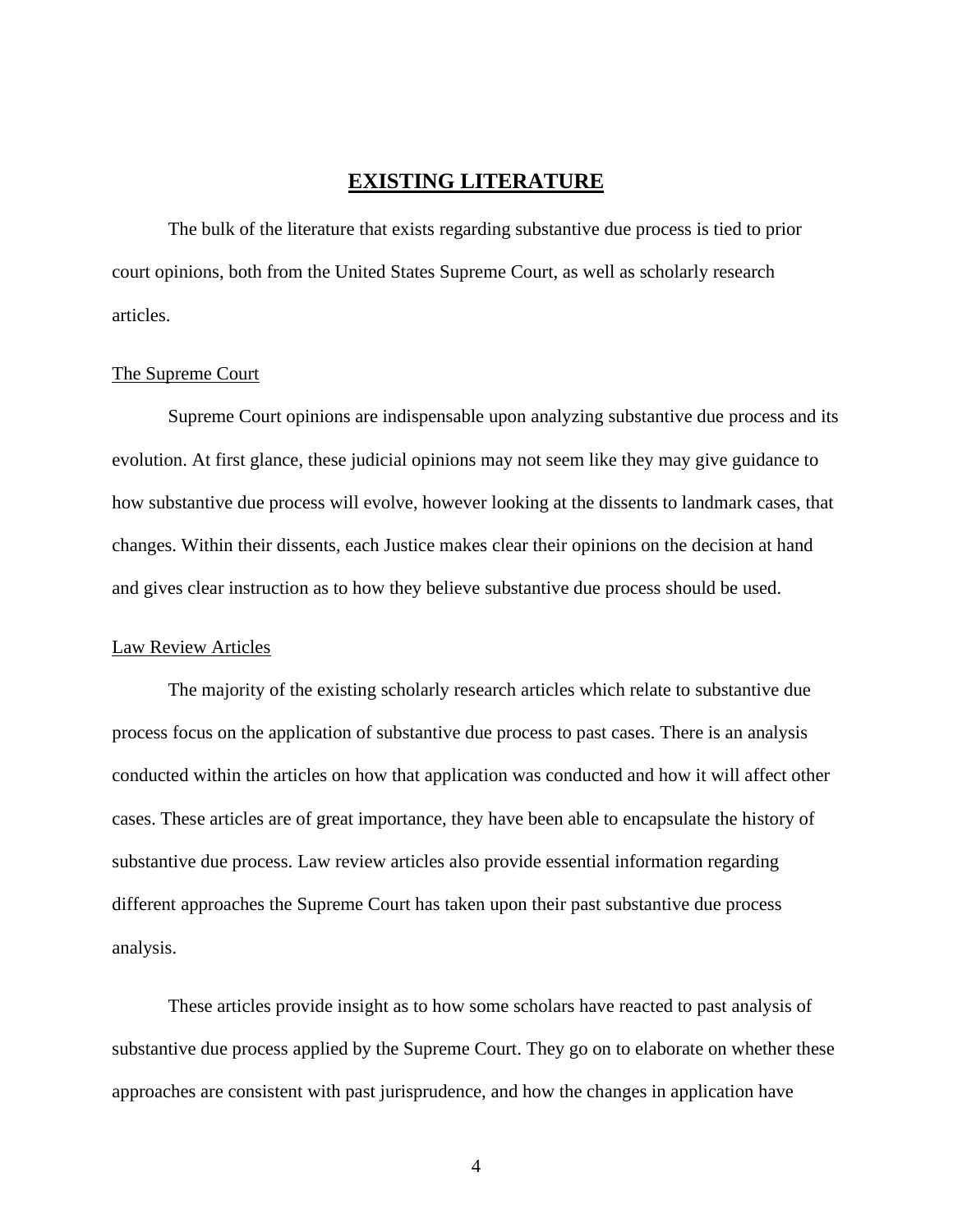affected the individuals. These articles are further able to provide insight as to each individual justice and their interpretation on the concept of substantive due process and how it has been and should be applied.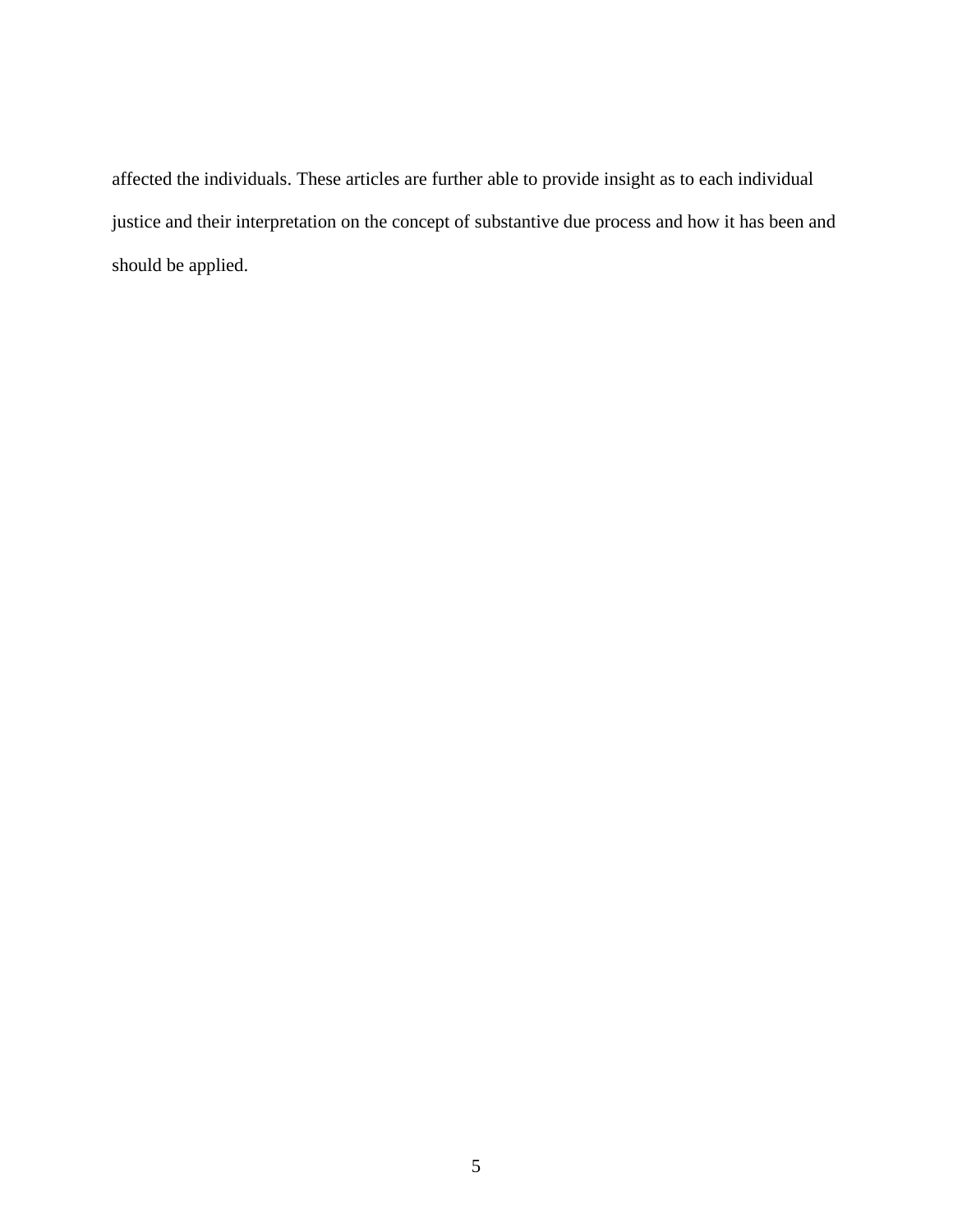## **METHODOLOGY**

<span id="page-13-0"></span>Extensive research of past jurisprudence is required in order to determine what route the Supreme Court is most likely to take in its future applications of substantive due process. The qualitative data within this study is gathered in the form of legal research. The research will examine scholars' ideas, Supreme Court justices' opinions, and those justices themselves.

Law review articles will be used in order to determine the scholar's opinions regarding the progression of substantive due process rights, Supreme Court Justices and their opinions on substantive due process, current day occurrences which may affect Justices opinions within a substantive due process case.

The focus of this research will be primarily to study past Supreme Court jurisprudence. The focus of the Supreme Court cases analyzed turned to the Fourteenth Amendment cases involving substantive due process. This provides the foundation in order to determine the Supreme Court's past history with substantive due process cases and an outline as to Justices opinions on the matter.

The research will be applied in order to be able to render opinions and draw necessary conclusions regarding the following:

- Will the United States Supreme Court change its approach to substantive due process cases?
- In what way will the Supreme Court change its approach to substantive due process cases?

6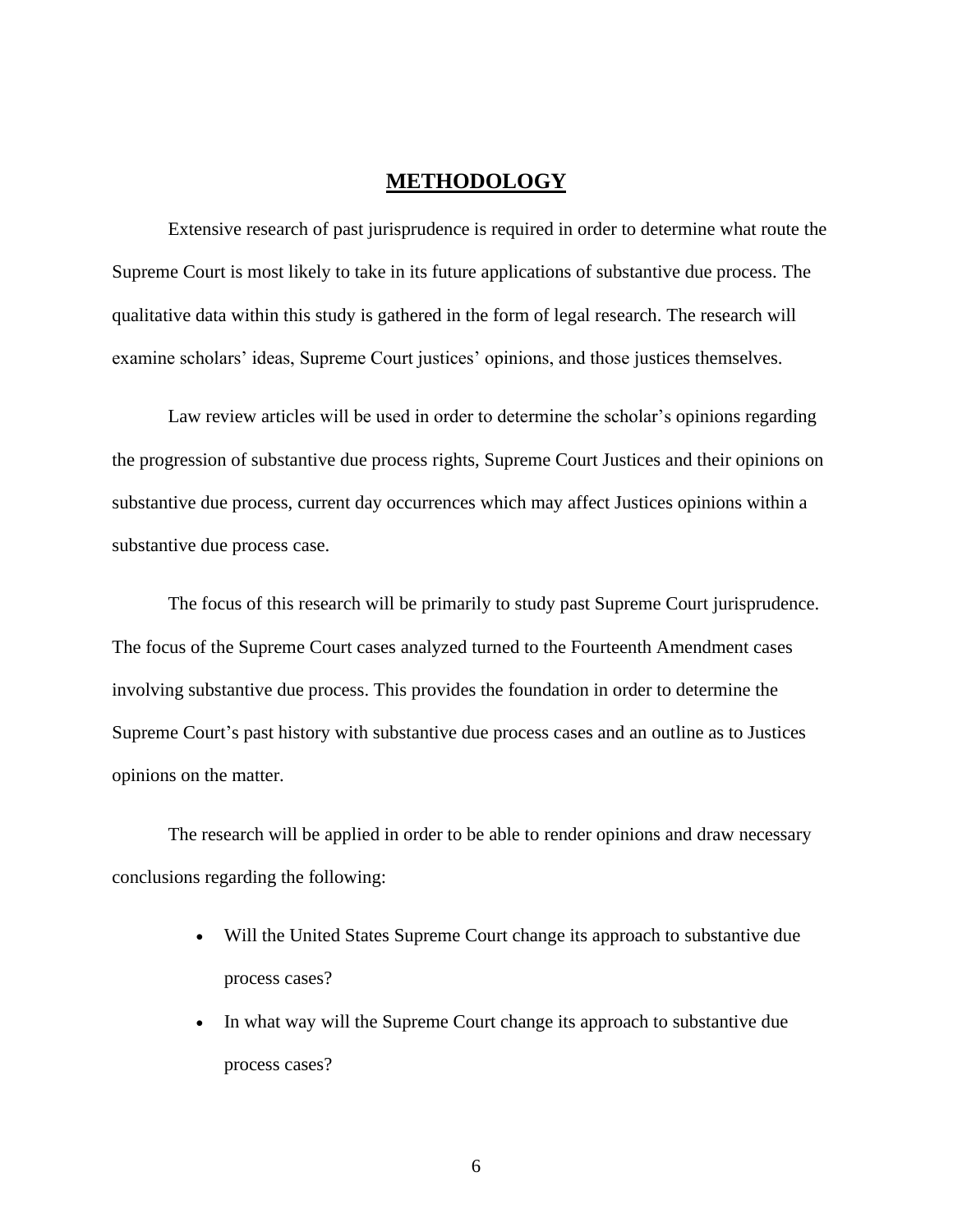- How will these potential changes to the Court's analysis affect individuals' rights?
- Will the rights protected by substantive due process be maintained even if there is a change in application?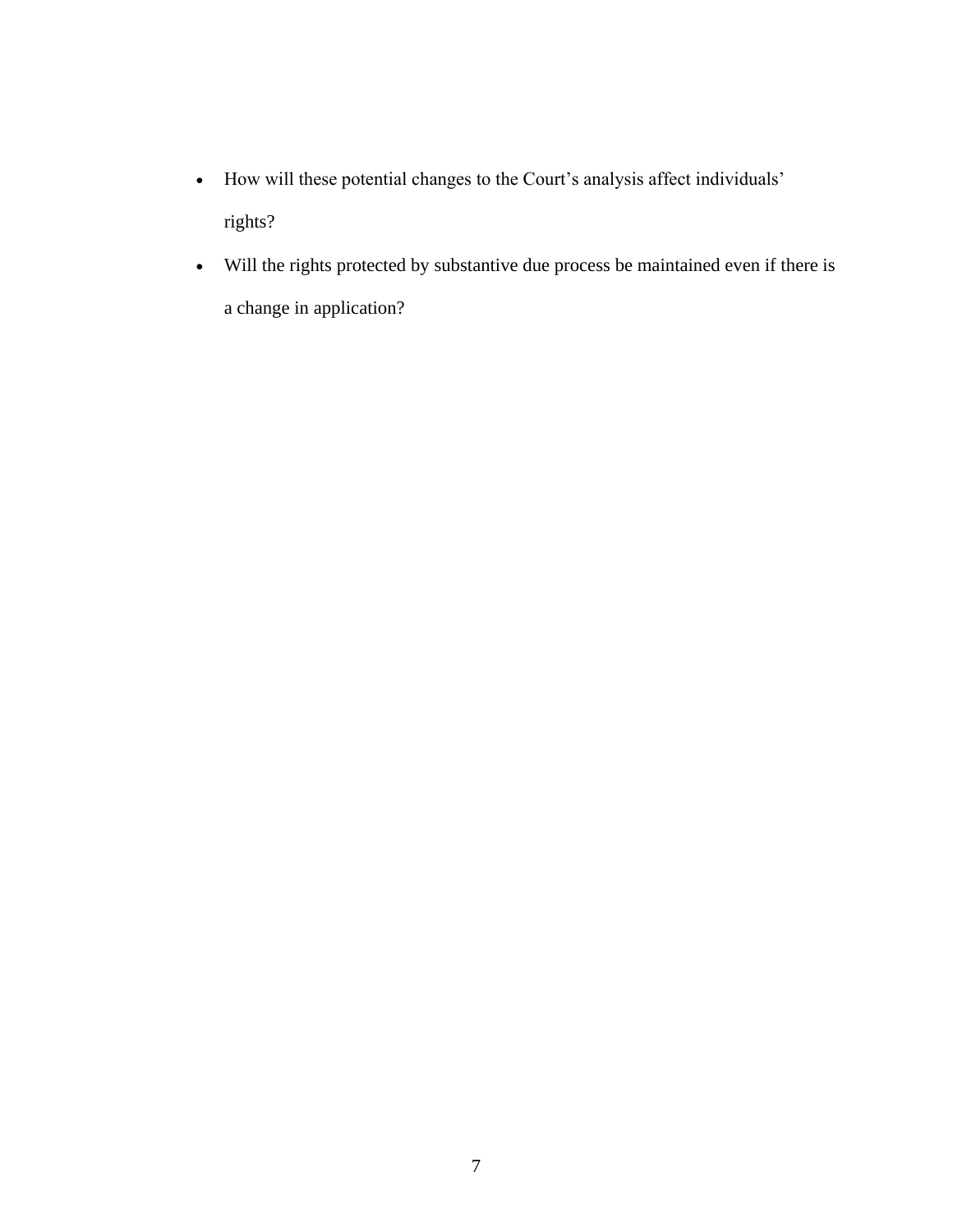## **History of Substantive Due Process**

<span id="page-15-0"></span>The first appearance of substantive due process was in the case of *Lochner v. New York*. 16 The Supreme Court in *Lochner* expressed that the right to contract, when relating to an individual's business "is part of the liberty of the individual protected by the Fourteenth Amendment of the Federal Constitution."<sup>17</sup> Up until substantive due process's appearance in recent cases such as *Whole Woman's Health v. Hellerstedt*<sup>18</sup> and *Obergefell v. Hodges*, 19 substantive due process has continued as one of the most controversial topics within constitutional law.<sup>20</sup>

The Fourteenth Amendment states that no state is able to deprive any person of life, liberty or property without due process of law, $^{21}$  that is what the Supreme Court expressed is the concept applied to the right to contracts. The Court in *Allgeyer v. Louisiana*<sup>22</sup> and in *Lochner*<sup>23</sup> relied on the idea that "the right to purchase or to sell labor is part of the liberty protected by this amendment, unless there are circumstances which exclude the right." *Lochner*<sup>24</sup> was later challenged and questioned by the United States Supreme Court on numerous occasions and was eventually overturned by the Court's decision in *United States v. Darby<sup>25</sup>* where the Supreme Court upheld the Fair Labor Standards Act.<sup>26</sup> The end of the *Lochner* era was marked by *West* 

<sup>16</sup> *Lochner v. New York*, 198 U.S. 45, 25 S. Ct. 539, 49 L. Ed. 937 (1905).

<sup>17</sup> *Lochner v. New York*, 198 U.S. 45, 25 S. Ct. 539, 49 L. Ed. 937 (1905).

<sup>18</sup> *Whole Woman's Health v. Hellerstedt*, 136 S. Ct. 2292, 195 L. Ed. 2d 665 (2016).

<sup>19</sup> *Obergefell v. Hodges*, 574 U.S. 1118, 135 S. Ct. 1039, 190 L. Ed. 2d 908 (2015).

<sup>&</sup>lt;sup>20</sup> Daniel O. Conkle, THREE THEORIES OF SUBSTANTIVE DUE PROCESS, 85 N.C.L. Rev. 63 (2006).

<sup>21</sup> U.S. Const. amend. XIV.

<sup>22</sup> *Allgeyer v. Louisiana*, 165 U.S. 578, 17 S. Ct. 427, 41 L. Ed. 832 (1897).

<sup>23</sup> *Lochner v. New York*, 198 U.S. 45, 25 S. Ct. 539, 49 L. Ed. 937 (1905).

 $^{24}$  *Id*.

<sup>25</sup> *United States v. Darby*, 312 U.S. 100, 61 S. Ct. 451, 85 L. Ed. 609 (1941).

<sup>26</sup> *Imars v. Contractors Mfg. Servs.*, 1998 U.S. App. LEXIS 21073 (United States Court of Appeals for the Sixth Circuit 1998).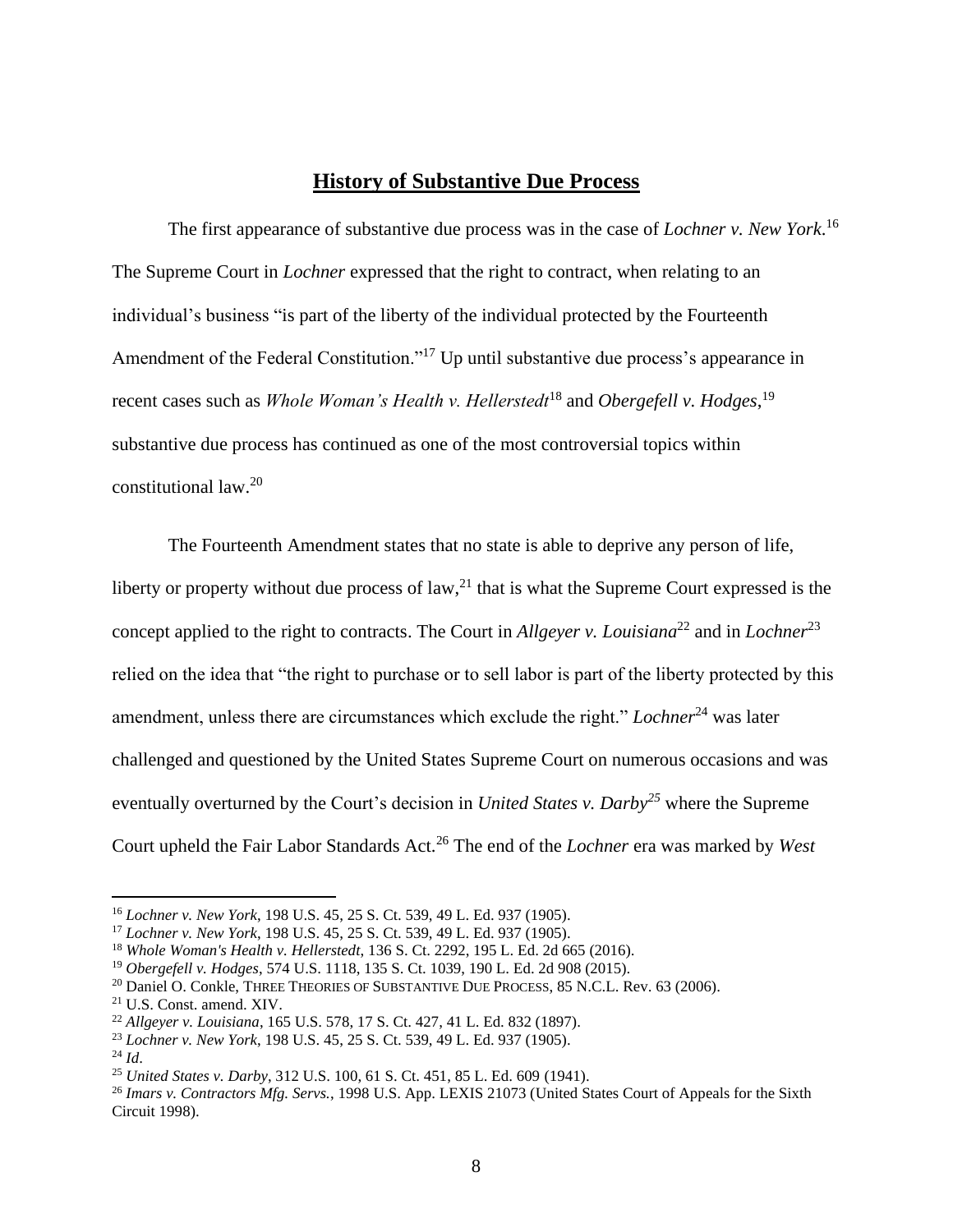*Coast Hotel Co. v. Parrish*. <sup>27</sup> The application and use of substantive due process in *Lochner* has been questioned within *Meyer v. Nebraska*<sup>28</sup> spanning to *Whole Woman's Health v. Hellerstedt*. 29

The Supreme Court began limiting substantive due process rights within the plurality decision of *Michael H. v. Gerald D*, <sup>30</sup> however before *Michael H*, the Supreme Court had already had vast experience with substantive due process cases. Between 1905 in the *Lochner* decision and 1990 in the *Michael H* decision the Supreme Court had decided numerous cases involving substantive due process.

<sup>&</sup>lt;sup>27</sup> \*\* The "switch in time that saved nine." Arguably the political pressure on Justice Owen Roberts was what caused the change in his stance from *Lochner* to *West Coast Hotel*.

<sup>28</sup> *Meyer v. Nebraska*, 262 U.S. 390, 43 S. Ct. 625, 67 L. Ed. 1042 (1923).

<sup>29</sup> *Whole Woman's Health v. Hellerstedt*, 136 S. Ct. 2292, 195 L. Ed. 2d 665 (2016).

<sup>30</sup> *Michael H. v. Gerald D.*, 492 U.S. 937, 110 S. Ct. 22, 106 L. Ed. 2d 634 (1989).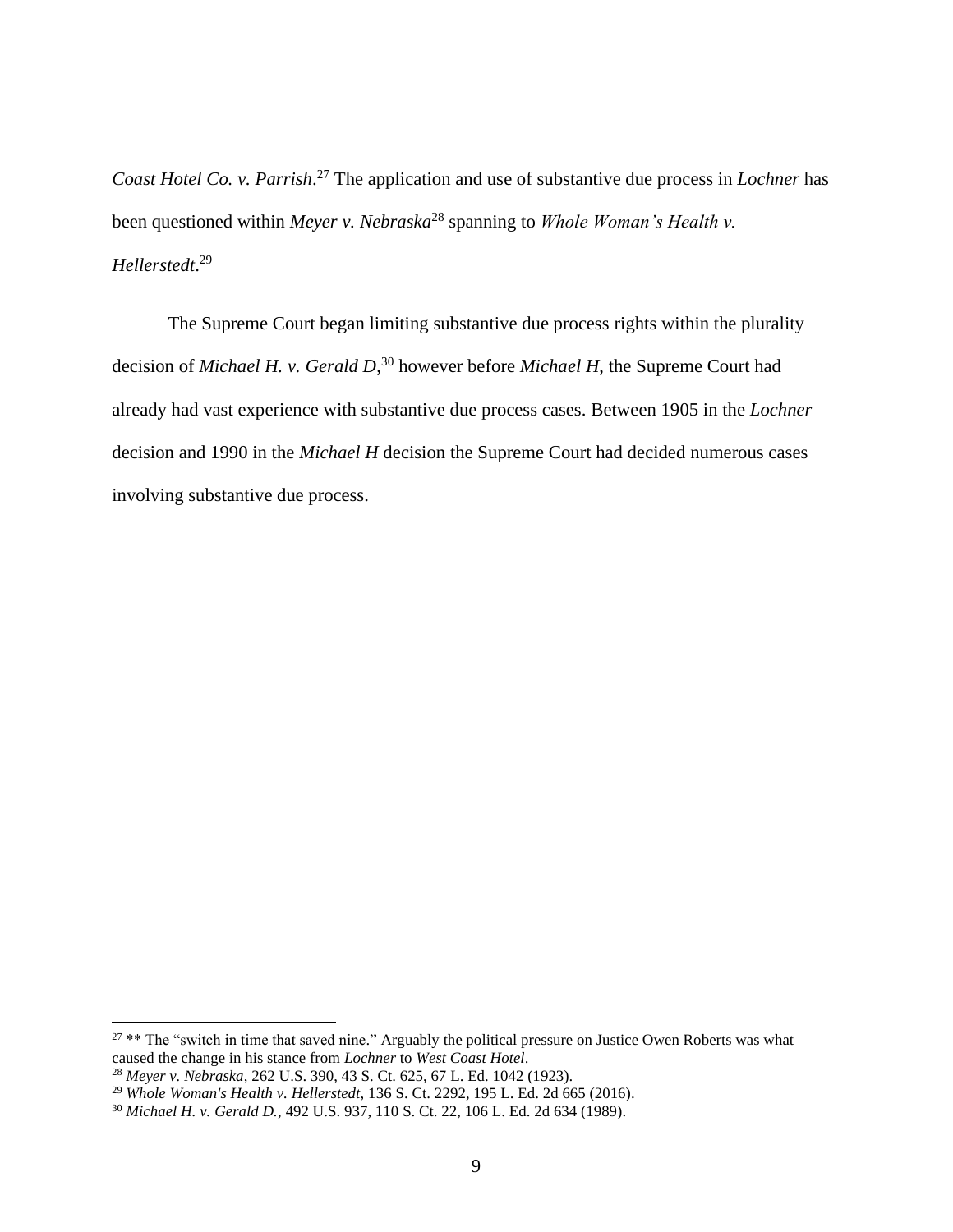| Timeline of Notable Substantive Due Process Cases Within the |                                                             |  |  |  |  |  |
|--------------------------------------------------------------|-------------------------------------------------------------|--|--|--|--|--|
| <b>United States Supreme Court</b>                           |                                                             |  |  |  |  |  |
| 1905                                                         | Lochner v. New York                                         |  |  |  |  |  |
| 1923                                                         | Myers v. Nebraska                                           |  |  |  |  |  |
| 1923                                                         | Adkins v. Childrens Hospital of D.C.                        |  |  |  |  |  |
| 1925                                                         | Pierce v. Society of Sisters                                |  |  |  |  |  |
| 1927                                                         | Buck v. Bell                                                |  |  |  |  |  |
| 1937                                                         | West Coast Hotel Co. v. Parrish                             |  |  |  |  |  |
| 1942                                                         | Skinner v.Oklahoma                                          |  |  |  |  |  |
| 1961                                                         | Poe v. Ullman                                               |  |  |  |  |  |
| 1970                                                         | Roe v. Wade                                                 |  |  |  |  |  |
| 1977                                                         | Moore v. City of East Cleveland                             |  |  |  |  |  |
| 1977                                                         | Maher v. Roe                                                |  |  |  |  |  |
| 1986                                                         | Bowers v. Hardwick                                          |  |  |  |  |  |
| 1990                                                         | Michael H. v. Gerard D.                                     |  |  |  |  |  |
| 1992                                                         | Cruzan by Cruzan v. Director, Missouri Department of Health |  |  |  |  |  |
| 1997                                                         | Washington v. Glucksberg                                    |  |  |  |  |  |
| 2003                                                         | Lawrence v. Texas                                           |  |  |  |  |  |
| 2007                                                         | Gonzales v. Carhart                                         |  |  |  |  |  |
| 2013                                                         | United States v. Windsor                                    |  |  |  |  |  |
| 2015                                                         | Obergefell v. Hodges                                        |  |  |  |  |  |
| 2016                                                         | Whole Woman's Health v. Hellerstedt                         |  |  |  |  |  |

#### Table 1: NOTABLE CASES INVOLVING SUBSTANTIVE DUE PROCESS

In *Michael H*, the Court attempted to restrain more liberal Justices from granting

<span id="page-17-0"></span>protection to whatever persons or rights arose, especially if those could not be explicitly backed by the Constitution. The principle of historical tradition and reasoned judgement was established by Justice Antonin Scalia in his plurality decision in *Michael H*. Justice Scalia in footnote 6 of his opinion explains how a right in order to be protected must be "rooted into the traditions and conscience our people as to be ranked as fundamental."<sup>31</sup> This concept has explicit and

<sup>31</sup> *Michael H. v. Gerald D.*, 492 U.S. 937, 110 S. Ct. 22, 106 L. Ed. 2d 634 (1989).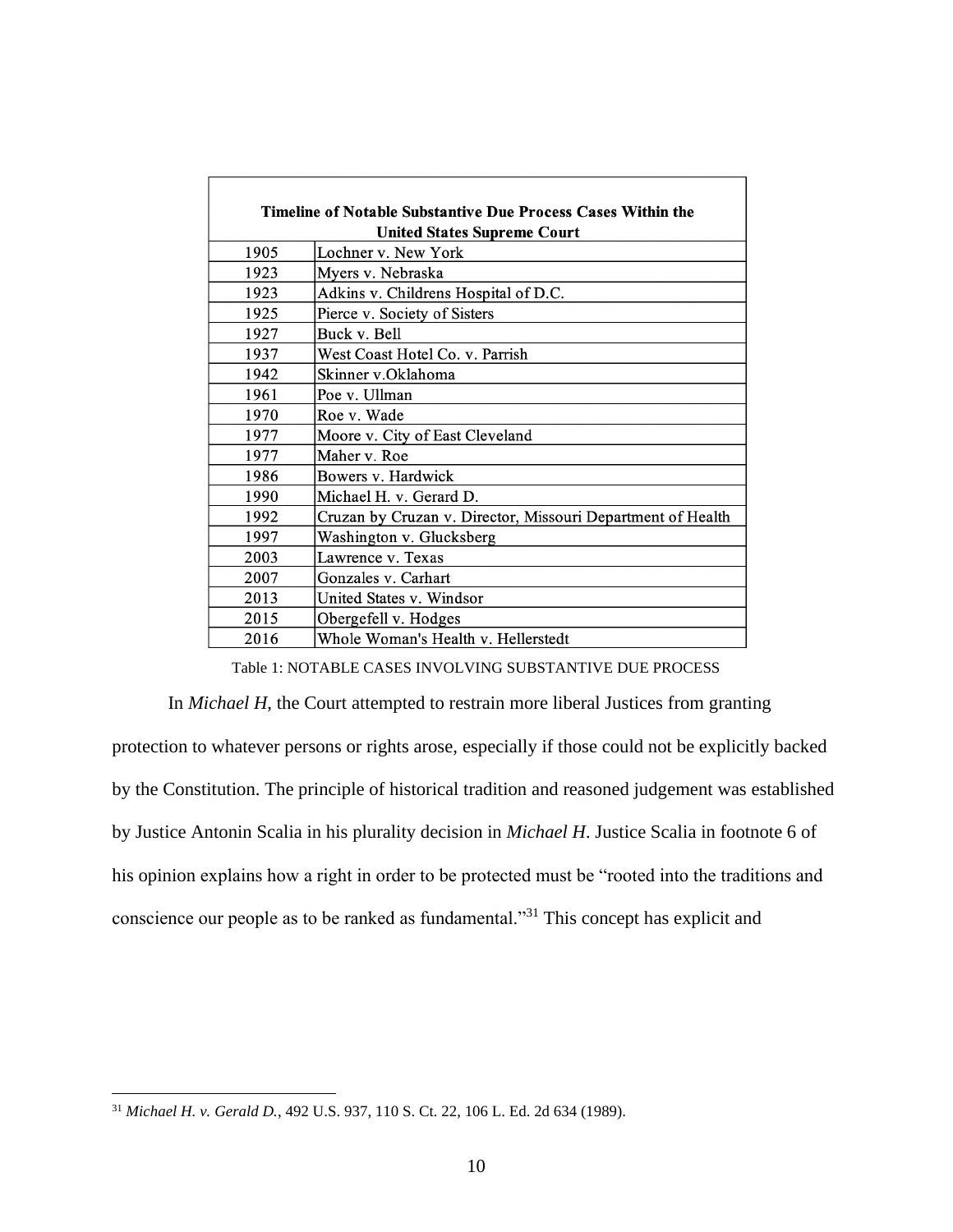continuing support throughout many of the Court's subsequent decisions<sup>32</sup> notably in *Washington v. Glucksberg*.

The case of *Glucksberg*<sup>33</sup> demonstrates the continuing support from the Court. In this case the Supreme Court came to a determination about how substantive due process should be applied to individuals' rights. The Rehnquist Court set out a specific test that should be followed, one which had two prongs and granted protection only to liberties that are "deeply rooted in this Nation's history & tradition."<sup>34</sup>

The approach the Supreme Court took in *Glucksberg* is one important to understand. In the Glucksberg test, the determination of substantive due process cases is made through a historical tradition analysis. The Court set forth a two-pronged test. This was done not only in order to determine if the right meets the specification of the historical tradition, but also to ensure that the analysis be "applied and expanded sparingly,"<sup>35</sup> as Justice Gorsuch emphasized in a subsequent tenth circuit decision approximately eighteen years after Glucksberg.

The test set out in *Glucksberg* was meant to forbid "the government to infringe ... 'fundamental' liberty interests at all, no matter what process is provided, unless the infringement is narrowly tailored to serve a compelling state interest."<sup>36</sup> It was meant to protect fundamental rights and liberties that are "deeply rooted in this Nation's history and tradition."<sup>37</sup> The Court

<sup>&</sup>lt;sup>32</sup> Daniel O. Conkle, THREE THEORIES OF SUBSTANTIVE DUE PROCESS, 85 N.C.L. Rev. 63 (2006) at 1.

<sup>33</sup> *Wash. v. Glucksberg*, 521 U.S. 702, 117 S. Ct. 2258, 117 S. Ct. 2302, 138 L. Ed. 2d 772 (1997). <sup>34</sup> *Id*.

<sup>35</sup> *Browder v. City of Albuquerque*, 787 F.3d 1076, 2015 U.S. App. LEXIS 9183 (United States Court of Appeals for the Tenth Circuit, 2015).

<sup>36</sup> *Wash. v. Glucksberg*, 521 U.S. 702, 117 S. Ct. 2258, 117 S. Ct. 2302, 138 L. Ed. 2d 772 (1997). <sup>37</sup> *Id*.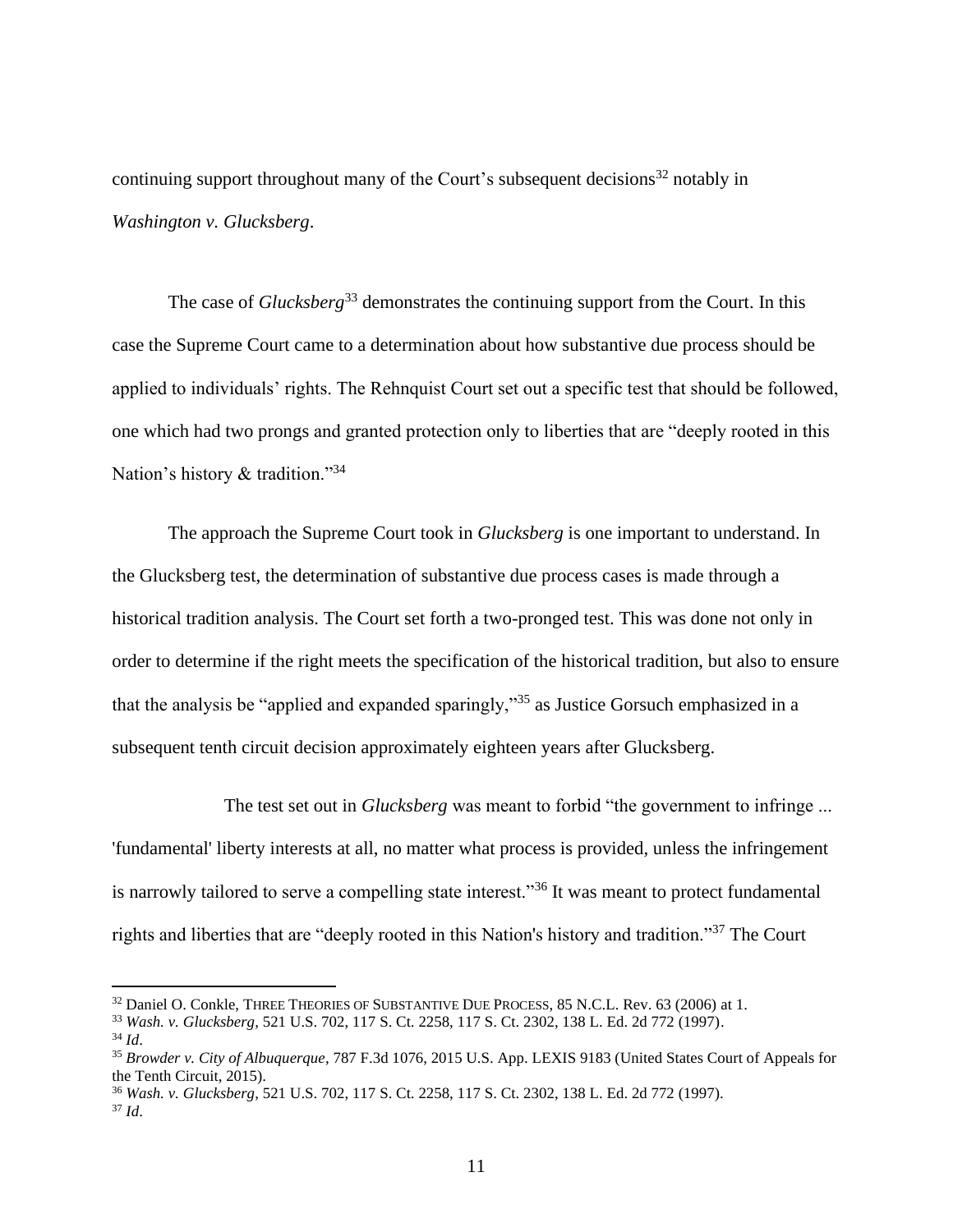states that in order to meet the first prong of *Glucksberg* that the right must be "so rooted in the traditions and conscience of our people as to be ranked as fundamental"<sup>38</sup> and "implicit in the concept of ordered liberty such that neither liberty nor justice would exist if they were sacrificed."<sup>39</sup> The second prong of the test was that the asserted fundamental right, or as the Court stated "liberty interest,"<sup>40</sup> bust be described with a "careful description."<sup>41</sup> If a right meets these descriptions, they are protected under the Due Process Clause, unless the infringement meets the narrowly tailored level of scrutiny set out by the Court.

This analysis was initially altered in the landmark case of *Lawrence v. Texas*, <sup>42</sup> where the Court began using the evolving national values approach to substantive due process. Using this approach, the Court protects values that command widespread support, not only those values that are deeply rooted in the Nation's history and tradition.<sup>43</sup>

In *Obergefell v. Hodges<sup>44</sup>* the Court relied on the evolving national values approach to substantive due process. In 2015 in *Obergefell*, Justice Kennedy altered the analysis of substantive due process as applied to fundamental rights. Within this decision, the Court decided that in addition to the *Glucksberg* standard, a right may be fundamental if it passes the fundamental principles analysis that is applied by the Supreme Court.

<sup>38</sup> *Wash. v. Glucksberg*, 521 U.S. 702, 117 S. Ct. 2258, 117 S. Ct. 2302, 138 L. Ed. 2d 772 (1997).

<sup>39</sup> *Id.*

<sup>40</sup> *Id*.

<sup>41</sup> *Id*.

<sup>42</sup> *Lawrence v. Texas,* 539 U.S. 558, 123 S. Ct. 2472, 156 L. Ed. 2d 508 (2003).

<sup>&</sup>lt;sup>43</sup> Daniel O. Conkle, THREE THEORIES OF SUBSTANTIVE DUE PROCESS, 85 N.C.L. Rev. 63 (2006) at 1.

<sup>44</sup> *Obergefell v. Hodges*, 574 U.S. 1118, 135 S. Ct. 1039, 190 L. Ed. 2d 908 (2015).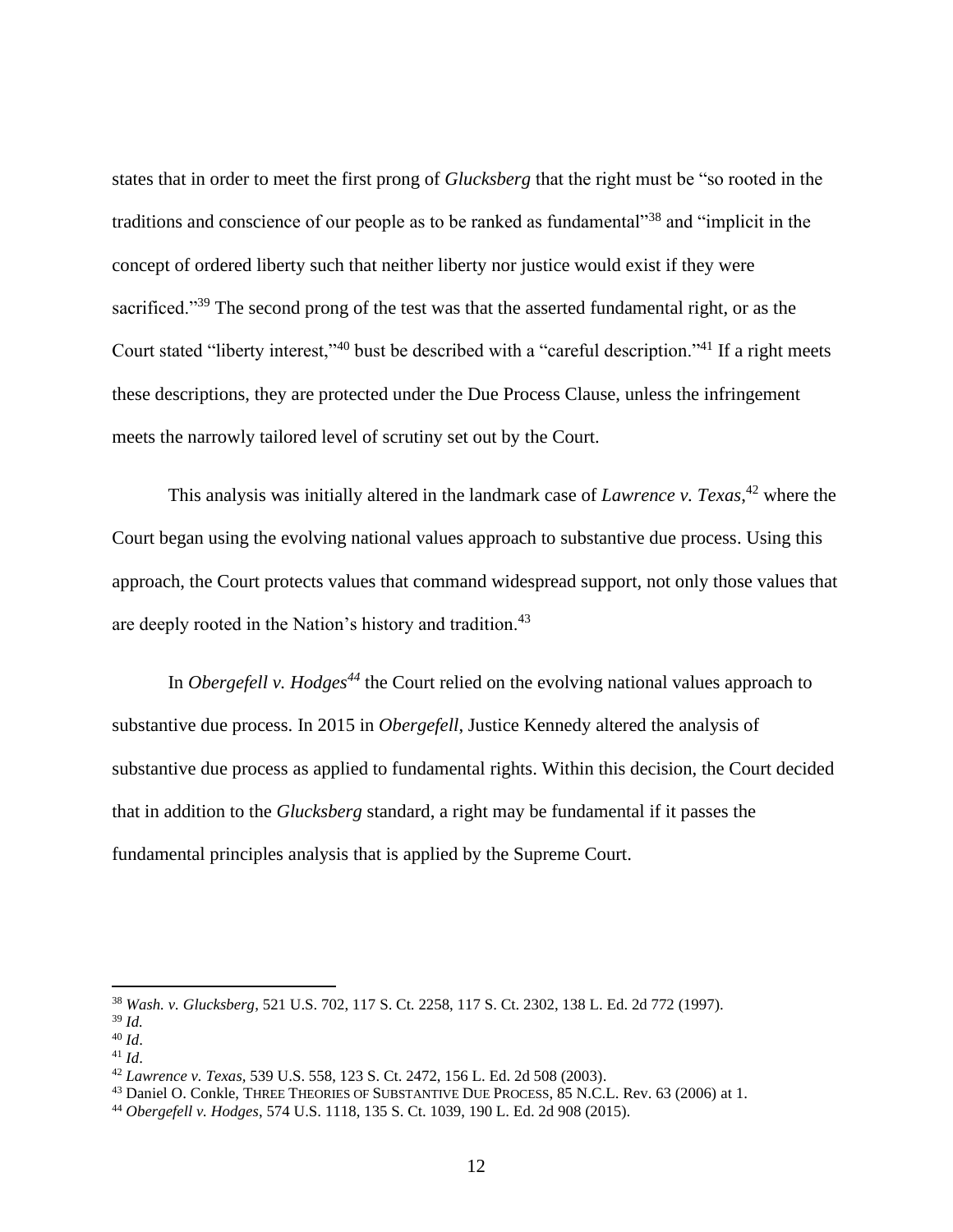The Court applied four principles in the *Obergefell* case in order to determine why a right could be fundamental, and in *Obergefell* Justice Kennedy explained why marriage is fundamental to society. Once this analysis is applied to the new articulation of the right if it passes the analysis, the right is considered fundamental. If the right fails it is not considered fundamental and receives no protection.

If this right is deemed fundamental, further analysis is needed. The individuals' rights should be balanced against the government's interests, in order to determine if the government has "sufficient justification" for infringing on individual liberties. If the interest is not fundamental, the Court applies rational basis review to the asserted fundamental right. In *Washington v. Glucksberg* if a right is fundamental it would be analyzed under the narrowly tailored standard, and the government would only prevail if their purpose was to serve a compelling state interest and it was done in the most narrowly tailored manner.

The Supreme Court has received criticism on its application of the doctrine of substantive due process. It has been seen as "little more than a judicial charade" and an "excuse for selective and unprincipled legislating from the bench."<sup>45</sup> The theory of evolving national values only emphasizes this critique, as it allows the Court to grant rights as they wish without pointing to any specific clause or amendment within the Constitution where it would be attached to.

Recent judicial opinions<sup>46</sup> have not alleviated the concerns posed by the some scholars in relation to the use of substantive due process, but in reality, have only show exactly what these

<sup>45</sup> Daniel O. Conkle, THREE THEORIES OF SUBSTANTIVE DUE PROCESS, 85 N.C.L. Rev. 63 (2006) at 2.

<sup>46</sup> *Obergefell v. Hodges*, 574 U.S. 1118, 135 S. Ct. 1039, 190 L. Ed. 2d 908 (2015).

<sup>\*\*</sup> Daniel O. Conkle was speaking as to the theory of evolving national values in 2006, the case of *Obergefell v. Hodges* in 2015 is a prime example of this theory put into practice after the writing of this article.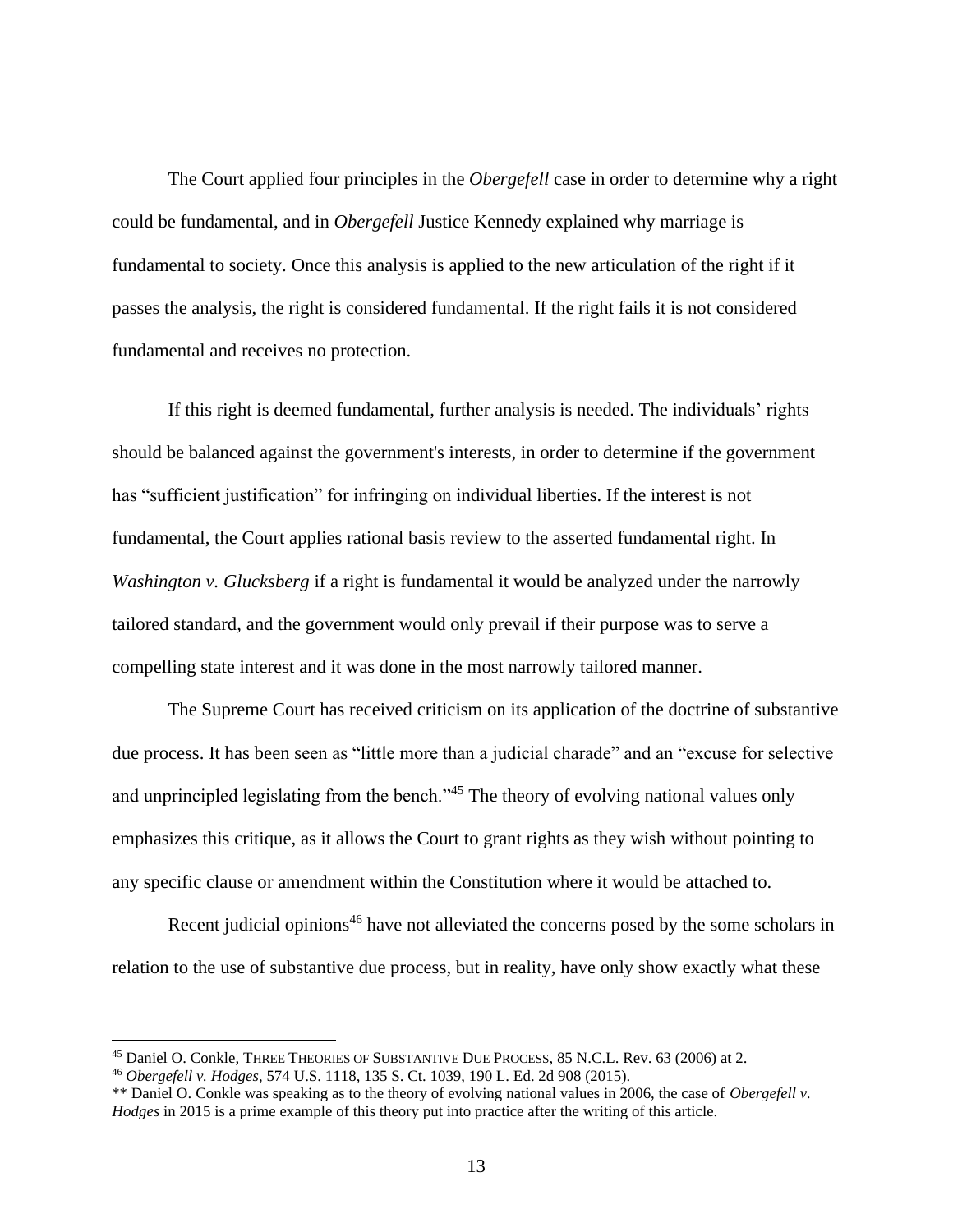authors have been talking about being put into practice, especially in relation to doctrinal clarity and judicial consistency. $47$  Due to the changes in how the Supreme Court chooses to approach the doctrine of substantive due process, many are left at a loss. The changes in the Court leave an uncertainty as to what will occur next in judicial policymaking, this goes back to the post-Lochner saying of the "switch in time that saved nine." This uncertainty is both in terms of what rights may and may not be protected in the future as well as what theory of substantive due process will be applied by the Court.

*Lawrence v. Texas*<sup>48</sup> initially suggested that the Supreme Court may now endorse simultaneously very different and inconsistent theories of substantive due process and *Obergefell v. Hodges*<sup>49</sup> pushes even further in that direction. The Supreme Court had not outright overturned its previous precedent at the time any of these opinions had been made. The Court had simply been using different analyses through time without ever doing away with any of them, therefore not showing any discontinued support for any of the other theories of substantive due process. There was pushback from some scholars and within the Supreme Court itself with the decision of *Obergefell*. 50

The landmark case was a split 5-4 decision which left many questions unanswered, the primary question being, is this the final approach to substantive due process the Supreme Court is going to utilize? The dissents from the Justices, along with the change within the structure of the Court and backlash from the legal community suggest that it is not. Chief Justice Roberts,

<sup>&</sup>lt;sup>47</sup> Daniel O. Conkle, THREE THEORIES OF SUBSTANTIVE DUE PROCESS, 85 N.C.L. Rev. 63 (2006) at 2.

<sup>48</sup> *Lawrence v. Texas*, 539 U.S. 558, 123 S. Ct. 2472, 156 L. Ed. 2d 508 (2003).

<sup>49</sup> *Obergefell v. Hodges*, 574 U.S. 1118, 135 S. Ct. 1039, 190 L. Ed. 2d 908 (2015).

<sup>50</sup> Daniel O. Conkle, THREE THEORIES OF SUBSTANTIVE DUE PROCESS, 85 N.C.L. Rev. 63 (2006).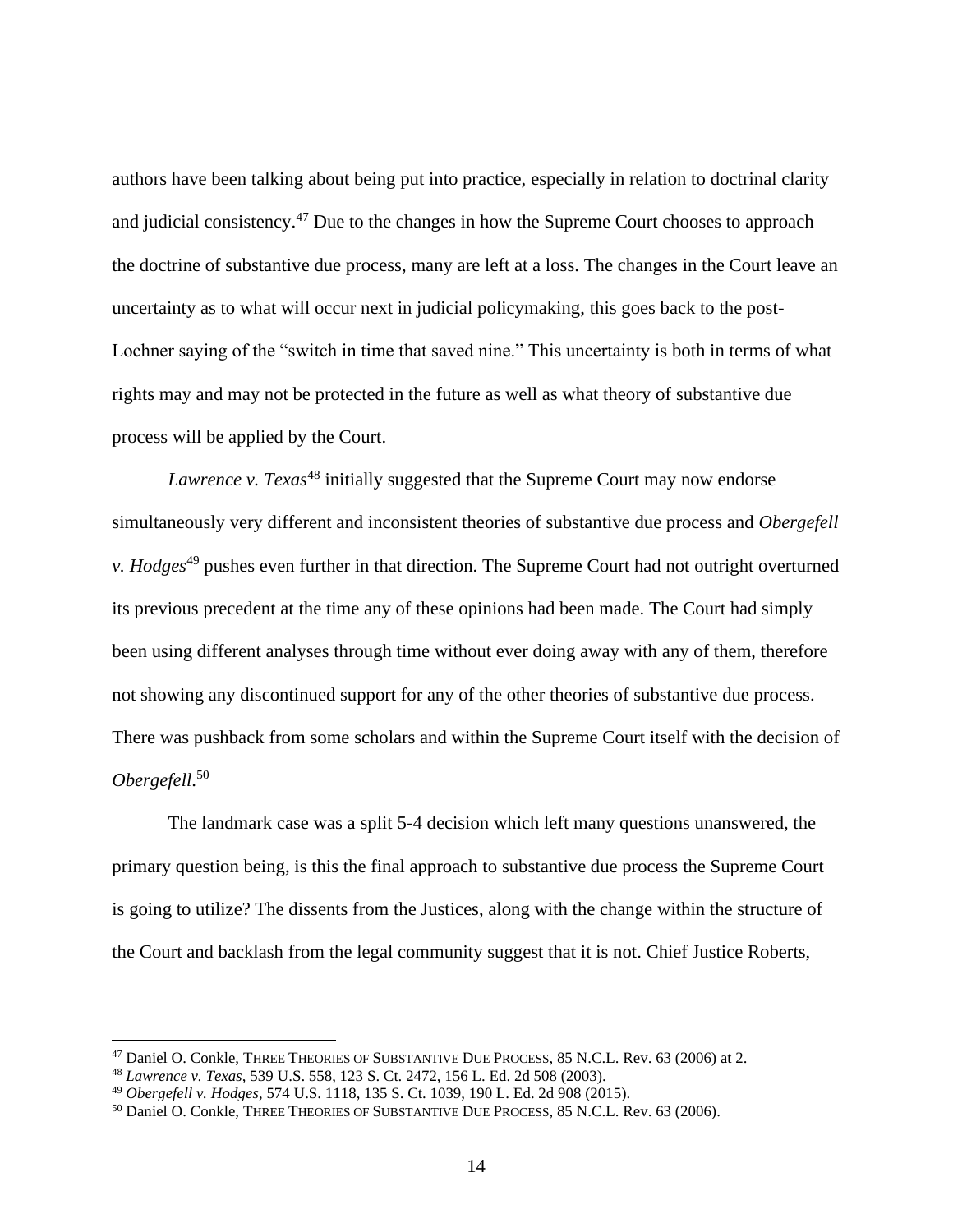and Justices Thomas, Scalia and Alito all wrote dissents criticizing the approach taken to reach a conclusion within this case.<sup>51</sup>

Many legal scholars have also scrutinized the approach taken by the Supreme Court in its ruling in *Obergefell*<sup>52</sup> as evidenced by the various articles<sup>53</sup> written. One scholar discussed that Justice Kennedy stepped outside the purview of the Court in denying the states the power to determine the definition of marriage and whether same sex couples have the right to marry.<sup>54</sup> The Court in *Obergefell*<sup>55</sup> concluded that due process and equal protection give same-sex couples the same rights to enjoy marriage as opposite sex couples, however, some legal scholars still stand by the idea that this case should have been decided on equal protection grounds alone and the Court would still have had ample grounds to arrive at the same result. There is also argument that decision to add the due process analysis to the *Obergefell*<sup>56</sup> case fundamentally altered the analysis and use of the theory of evolving national values within substantive due process.<sup>57</sup>

<sup>51</sup> See dissents in *Obergefell v. Hodges*, 574 U.S. 1118, 135 S. Ct. 1039, 190 L. Ed. 2d 908 (2015).

<sup>52</sup> *Obergefell v. Hodges*, 574 U.S. 1118, 135 S. Ct. 1039, 190 L. Ed. 2d 908 (2015).

<sup>53</sup> Megan M. Walls, OBERGEFELL V. HODGES: RIGHT IDEA, WRONG ANALYSIS, 52 Gonz. L. Rev. 133 (2016); Richard S. Myers, OBERGEFELL AND THE FUTURE OF SUBSTANTIVE DUE PROCESS, 14 Ave Maria L. Rev. 54 (2016).; Marc Spindelman, OBERGEFELL'S DREAMS, 77 Ohio St. L.J. 1039 (2016).; Matthew R. Grothouse, IMPLICIT IN THE CONCEPT OF ORDERED LIBERTY: HOW OBERGEFELL V. HODGES ILLUMINATES THE MODERN SUBSTANTIVE DUE PROCESS DEBATE, 49 J. Marshall L. Rev. 1021 (2016).

<sup>54</sup> Megan M. Walls, OBERGEFELL V. HODGES: RIGHT IDEA, WRONG ANALYSIS, 52 Gonz. L. Rev. 133 (2016). <sup>55</sup> *Id.*

<sup>56</sup> *Id.*

<sup>57</sup> Daniel O. Conkle, THREE THEORIES OF SUBSTANTIVE DUE PROCESS, 85 N.C.L. Rev. 63 (2006).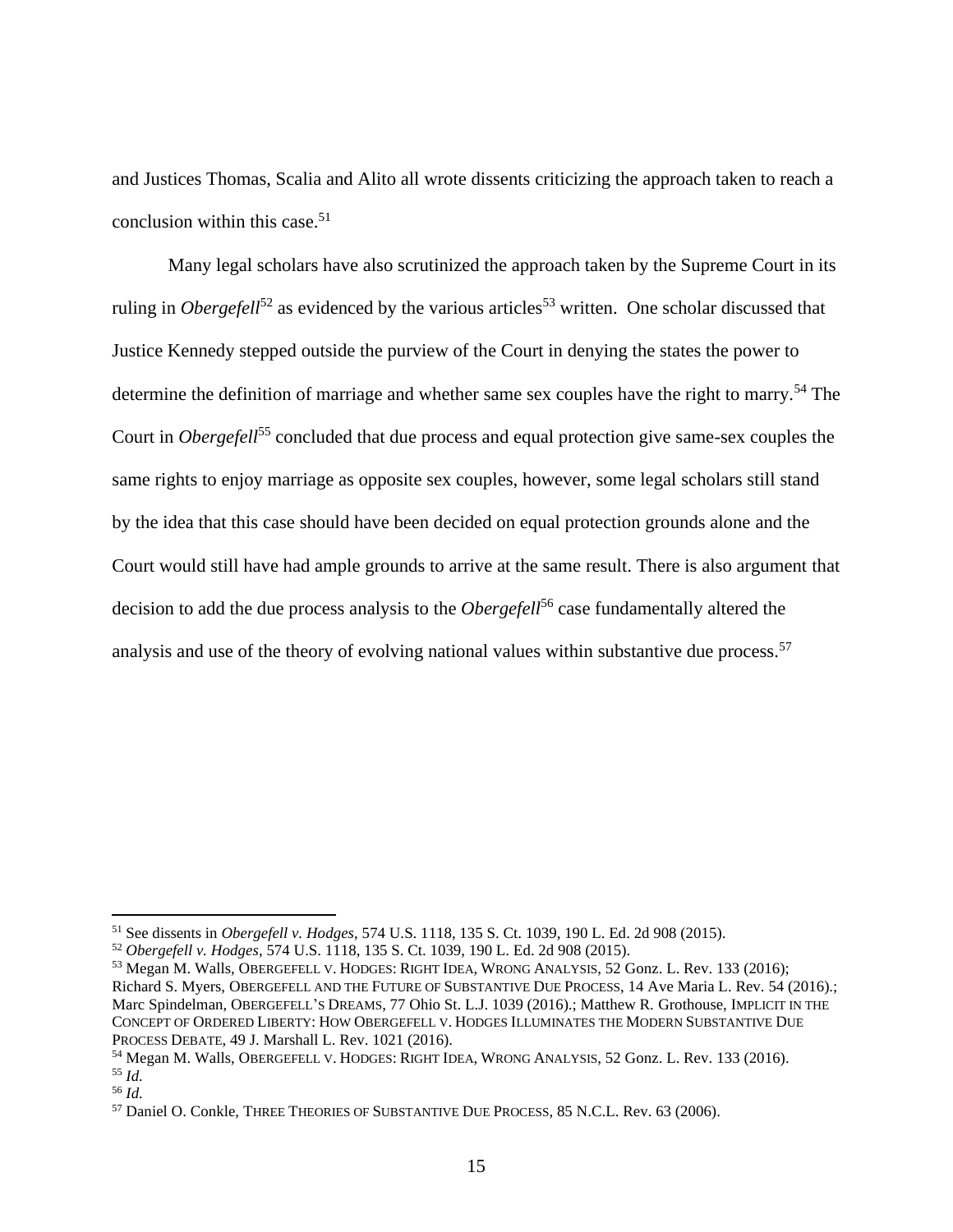# **Abortion Cases Affected by Substantive Due Process**

<span id="page-23-0"></span>A woman's right to receive an abortion, as previously determined by the Court, is only one of many rights which are granted to individuals through the substantive due process analysis of the Fourteenth Amendment.<sup>58</sup> The debate regarding women's rights to their own body is one that has been under discussion for years, especially regarding terminating a pregnancy.<sup>59</sup>

|      | <b>Timeline of Notable Woman's Rights Related Cases</b> |
|------|---------------------------------------------------------|
| 1927 | Buck v. Bell                                            |
| 1965 | Griswold v. Connecticut                                 |
| 1970 | Roe v. Wade                                             |
| 1977 | Maher v. Roe                                            |
| 2016 | Whole Woman's Health v. Hellerstedt                     |

Table 2: SUPREME COURT CASES RELATING TO WOMAN'S RIGHTS

<span id="page-23-1"></span>The first "win" for granting rights to woman was in 1965, in *Griswold v. Connecticut*. 60 In *Griswold* the Supreme Court decided that married couples' rights to use contraception was in fact protected. This was granted under a general right to privacy.

The argument as to whether or not a woman had the legal right to receive an abortion and whether that protection existed under the United States Constitution was first decided by the Supreme Court in 1970. In 1970 the Court decided the landmark case of *Roe v. Wade*. <sup>61</sup> In *Roe* the Supreme Court granted women their rights to an abortion. The Court argued that inherent in

<sup>58</sup> *Roe v. Wade*, 410 U.S. 959, 93 S. Ct. 1409, 35 L. Ed. 2d 694 (1973).

<sup>59</sup> Stephen Koff, Abortion Controversies, 29 CQ Researcher 1 (2019),

http://library.cqpress.com/cqresearcher/cqresrre2019030100.

<sup>60</sup> *Griswold v. Connecticut*, 381 U.S. 479, 85 S. Ct. 1678, 14 L. Ed. 2d 510 (1965).

<sup>61</sup> *Roe v. Wade*, 410 U.S. 959, 93 S. Ct. 1409, 35 L. Ed. 2d 694 (1973).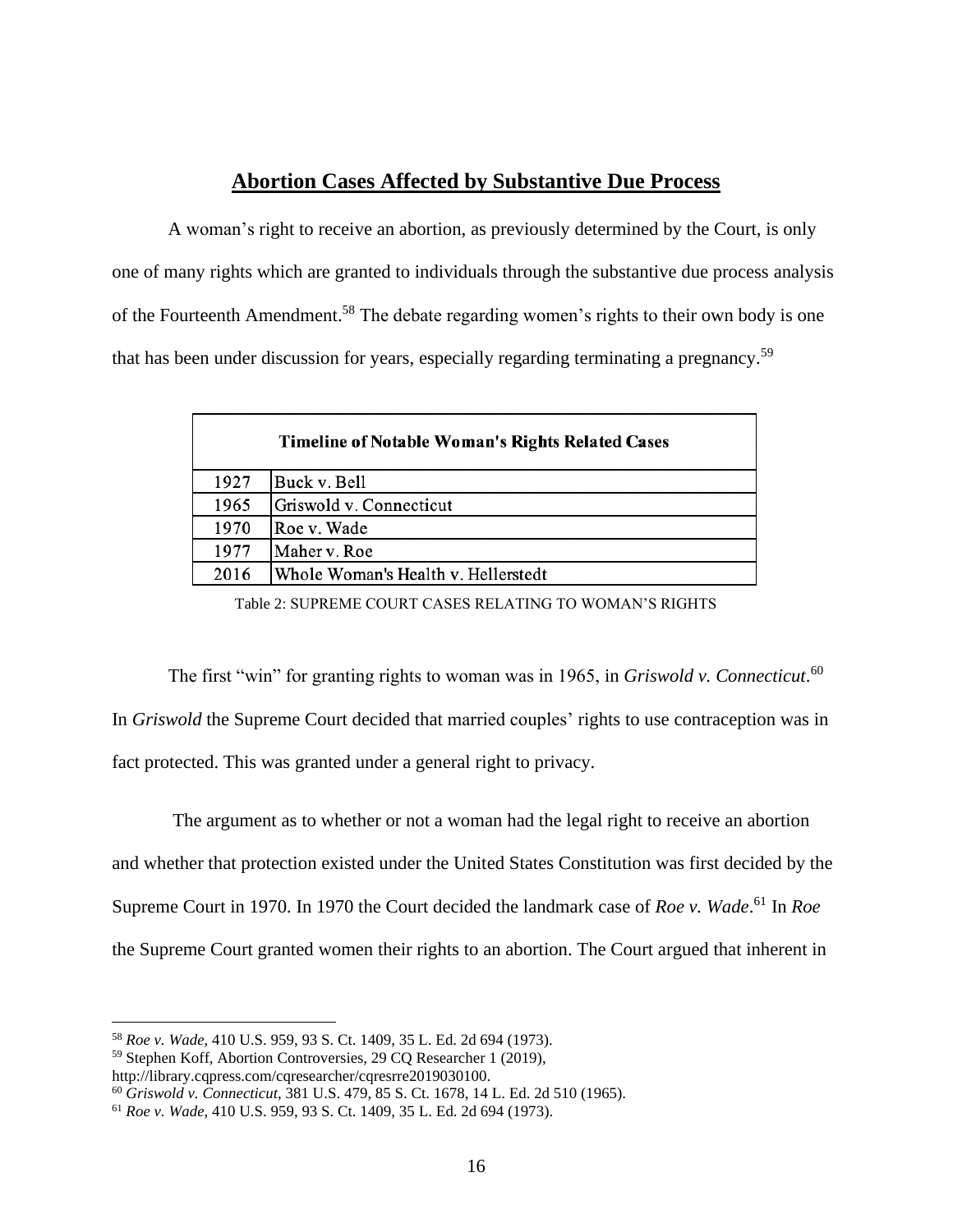the Fourteenth Amendment<sup>62</sup> is a fundamental right to privacy and embedded within that right is the woman's choice to have an abortion. This is balanced against the government's interest in protecting the potential for human life, which meant that the government had the right to restrict abortions when the fetus was viable, or when it was related to the mother's health. These restrictions could only be imposed upon the second and third trimesters of a pregnancy. Within the first trimester the state could not pass any law to regulate the decision of a woman as to whether or not she wanted to get an abortion.<sup>63</sup>

In 1977 the Court decided that the state need not fund a woman's abortion. In *Maher v. Roe*<sup>64</sup> the Supreme Court ruled on a case regarding the constitutionality of limitations of Medicaid benefits for first-trimester abortions. The Connecticut Welfare Department limited the benefits for only the first trimester abortions that were considered "medically necessary."

The Court held that there was no infringement upon the "fundamental right recognized in Roe."<sup>65</sup> They went further to say that there is a distinction between direct interference with a protected activity, and "state encouragement of an alternative activity consonant with legislative policy."<sup>66</sup> The law survived scrutiny under the Fourteenth Amendment.

The most recent case relating to women's rights to abortion was *Whole Woman's Health v. Hellerstedt*<sup>67</sup> which was decided in 2016. In *Hellerstedt* Texas legislature passed a bill which contained provisions regarding abortion. These provisions were argued to place a substantial

<sup>62</sup> U.S. Const. amend. XIV.

<sup>63</sup> *Roe v. Wade*, 410 U.S. 959, 93 S. Ct. 1409, 35 L. Ed. 2d 694 (1973).

<sup>64</sup> *Maher v. Roe*, 428 U.S. 908, 96 S. Ct. 3219, 49 L. Ed. 2d 1216 (1976).

<sup>65</sup> *Id* at 432.

<sup>66</sup> *Id*.

<sup>67</sup> *Whole Woman's Health v. Hellerstedt*, 136 S. Ct. 2292, 195 L. Ed. 2d 665 (2016).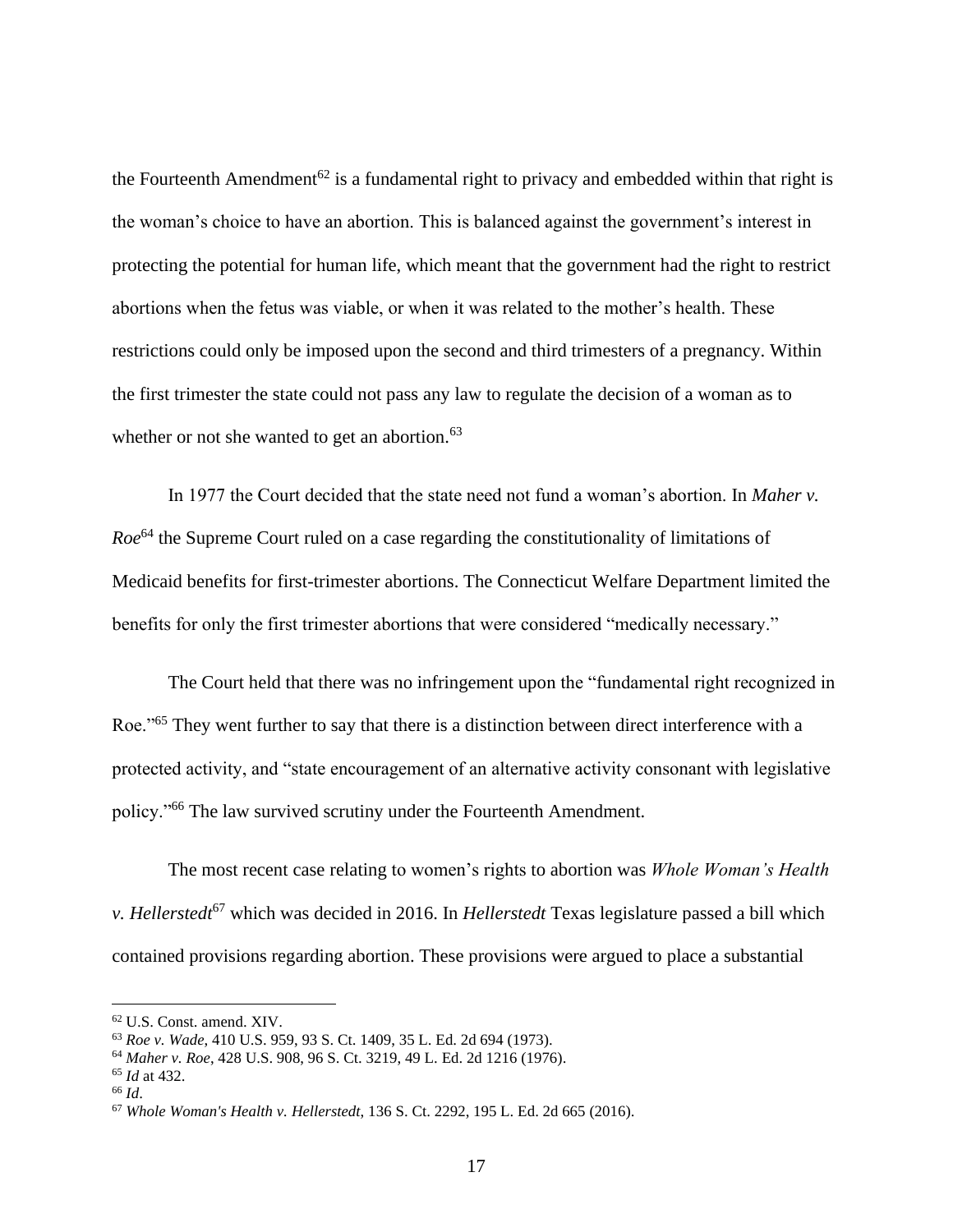burden on an individual seeking to have an abortion. The Supreme Court applied the substantial burden test to the case in order to come to a conclusion.

The substantial burden test was first established in the plurality decision of *Planned Parenthood of Southeastern Pa. v. Casey*, <sup>68</sup> decided in 1994. The test states the Supreme Court should weigh to which extent the law or provision in question actually serve the stated government interest against the burden which they impose upon individuals. If the burden outweighs the government interest, the law or the provision would be constitutionally invalid.

In *Hellerstedt* the Court applied the substantial burden test for the court to determine if the provisions placed a substantial burden in the path of women seeking an abortion. The Supreme Court determined that the provisions unconstitutionally impose an undue burden.<sup>69</sup> The Court found that the provisions passed by Texas legislature provided no additional protections than those that were already in place, and it did not lower the risks for procedures that occurred in abortion clinics compared to other surgical centers.<sup>70</sup>

The Supreme Court in *Hellerstedt* was accused of bending the rules of judicial scrutiny and misinterpreting precedent to reach its conclusion.<sup>71</sup> There has been debate over whether granting the right to abortion was a valid decision for the Courts to have made in *Roe v. Wade*, 72 as witnessed by the slew of anti-abortion movements and even with the murder of some

<sup>68</sup> *Planned Parenthood v. Casey*, 503 U.S. 933, 112 S. Ct. 1468, 117 L. Ed. 2d 614 (1992).

<sup>69</sup> *Whole Woman's Health v. Hellerstedt*, 136 S. Ct. 2292, 195 L. Ed. 2d 665 (2016) at 19. <sup>70</sup> *Id* at 36.

<sup>71</sup> See Thomas dissent *Whole Woman's Health v. Hellerstedt*, 136 S. Ct. 2292, 195 L. Ed. 2d 665 (2016).

<sup>72</sup> *Roe v. Wade*, 410 U.S. 959, 93 S. Ct. 1409, 35 L. Ed. 2d 694 (1973).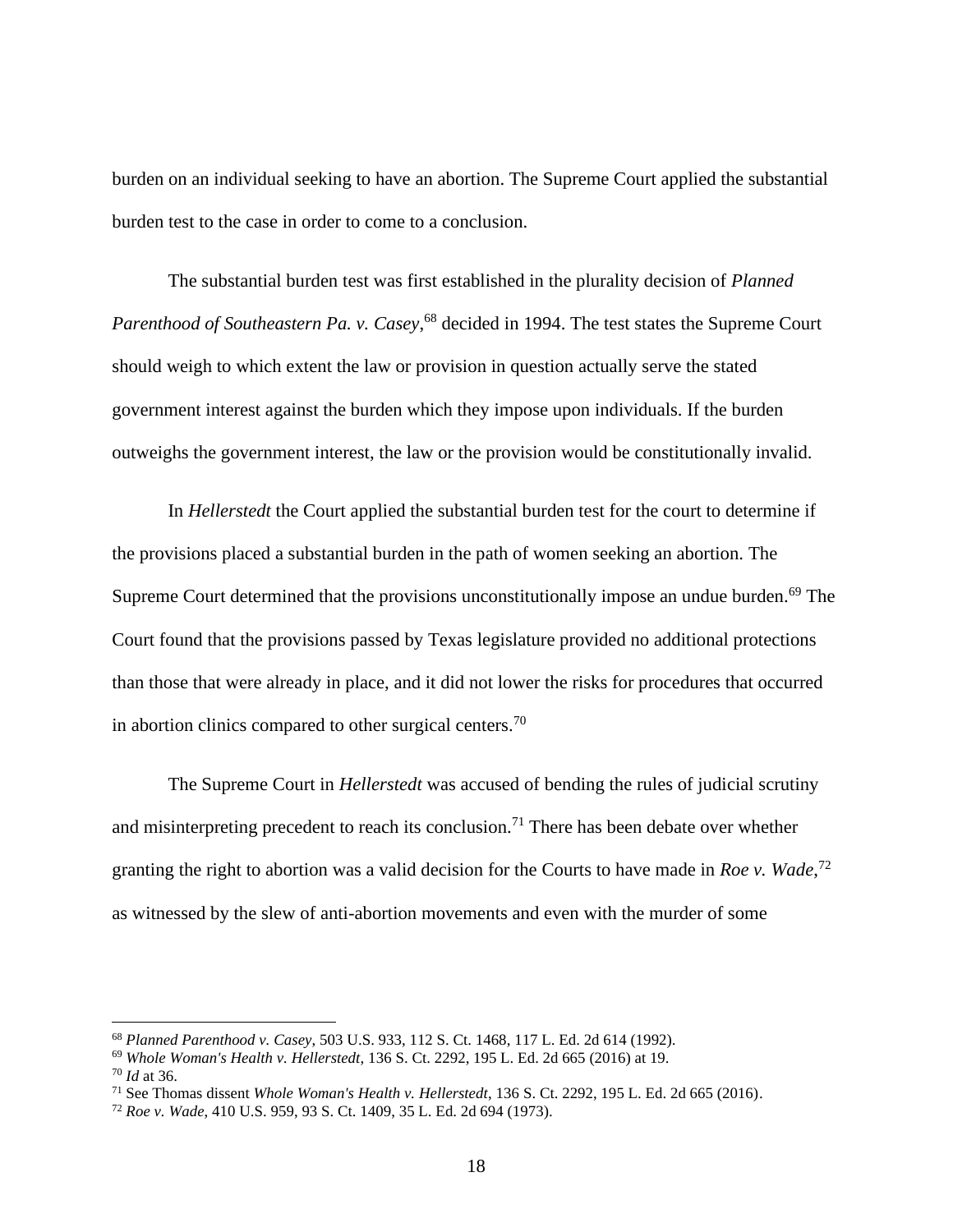prominent abortion doctors<sup>73</sup> this debate went on when the Court reaffirmed its decision in the case of *Hellerstedt*. There is a potential argument as to whether the Supreme Court should have granted these rights through the Fourteenth Amendment, and by using a substantive due process approach, or if it should have been granted through other avenues within the Constitution.

The right to abortion has become such a matter for debate, that many states have passed laws attempting to infringe on women's rights to have abortions and restrict how they may have such a procedure done.<sup>74</sup> It has become the leading cause of questioning for the approval of Supreme Court Justices as well as a major divider between political parties.

The attempted restrictions on abortions which are being conducted have led to the case of *June Medical Services L.L.C v. Gee*. <sup>75</sup> This case had until December 2nd, 2019 to file Amicus Curiae briefs and the case is expected to be heard by the Court in April 2020.

<sup>73</sup> (2014). After Tiller. Bullfrog Films. [Streaming Video]. Retrieved from video.alexanderstreet.com/watch/aftertiller database.

<sup>74</sup> *Whole Woman's Health v. Hellerstedt*, 136 S. Ct. 2292, 195 L. Ed. 2d 665 (2016) \*\* Texas legislature passed laws in order to restrict abortions.

<sup>75</sup> *June Med. Servs. L.L.C. v. Gee*, 204 L. Ed. 2d 1193, 2019 U.S. LEXIS 4623, \_\_ S.Ct. \_\_, 2019 WL 4889929 (Supreme Court of the United States October 4, 2019, Decided).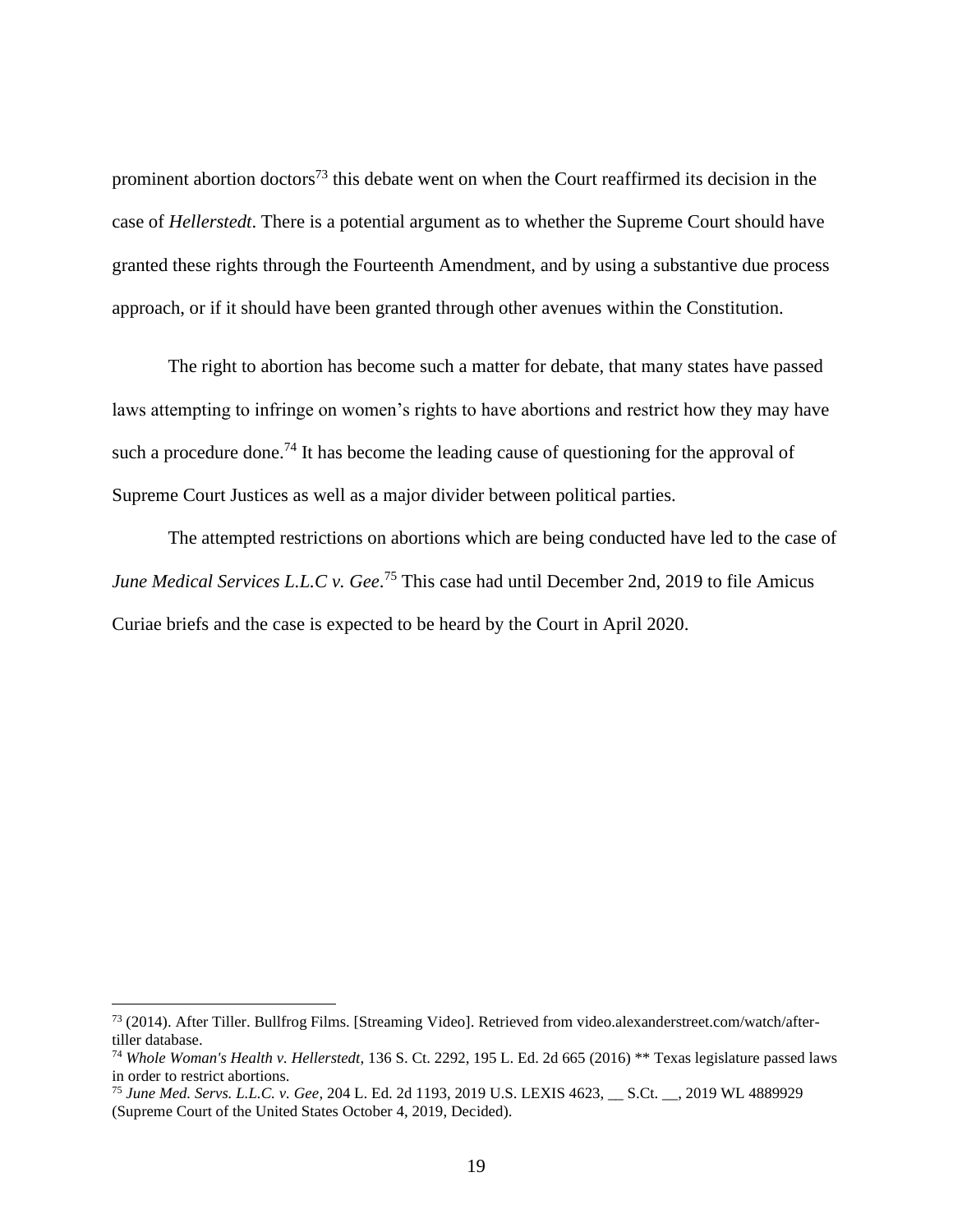# **The Justices**

<span id="page-27-0"></span>The Supreme Court faced several changes in its structure since the landmark cases regarding abortion. There have been changes to the Court since the 1965 decision of *Griswold v. Connecticut*, <sup>76</sup> the 1970 decision of *Roe v. Wade*<sup>77</sup> and the more recent case of *Woman's Health v. Hellerstedt*<sup>78</sup> decided in 2016. Since 2016 there have also been several changes to the composition of the Court.

In January 2006 Associate Justice Sandra Day O'Connor retired from the Court. She had been a sitting Justice since September 1981. In June 2009 Associate Justice David Souter retired. Justice Souter took his seat in October 1990. In July 2018 Justice Anthony M. Kennedy also retired from the Supreme Court. Justice Kennedy had taken his seat in February 1988.<sup>79</sup>

Justice Antonin Scalia took his Judicial oath in September 1988 and passed away in February 2016. Justice John Paul Stevens took his oath in December 1975 and passed away in July 2019.<sup>80</sup>

Since the retirement and passing away of these Justices, the Supreme Court has had to add new justices onto the Court in order to maintain the Court at nine sitting justices. The United States Constitution does not require a specific number of justices to be sitting on the bench<sup>81</sup> at

<sup>76</sup> *Griswold v. Connecticut*, 381 U.S. 479, 85 S. Ct. 1678, 14 L. Ed. 2d 510 (1965).

<sup>77</sup> *Roe v. Wade*, 410 U.S. 959, 93 S. Ct. 1409, 35 L. Ed. 2d 694 (1973).

<sup>78</sup> *Whole Woman's Health v. Hellerstedt*, 136 S. Ct. 2292, 195 L. Ed. 2d 665 (2016).

<sup>79</sup> SUPREME COURT OF THE UNITED STATES – About the Court,

https://www.supremeCourt.gov/about/biographies.aspx (last visited Mar. 1, 2020).

<sup>80</sup> SUPREME COURT OF THE UNITED STATES – Justices 1789 to Present,

https://www.supremecourt.gov/about/members\_text.aspx (last visited Mar. 1, 2020).

<sup>&</sup>lt;sup>81</sup> \*\* Under the Judiciary Act of 1801, Congress limited the Supreme Court to having only five Justices, in 1863 the Court had a total of ten sitting Justices until it settled at nine justices in 1969.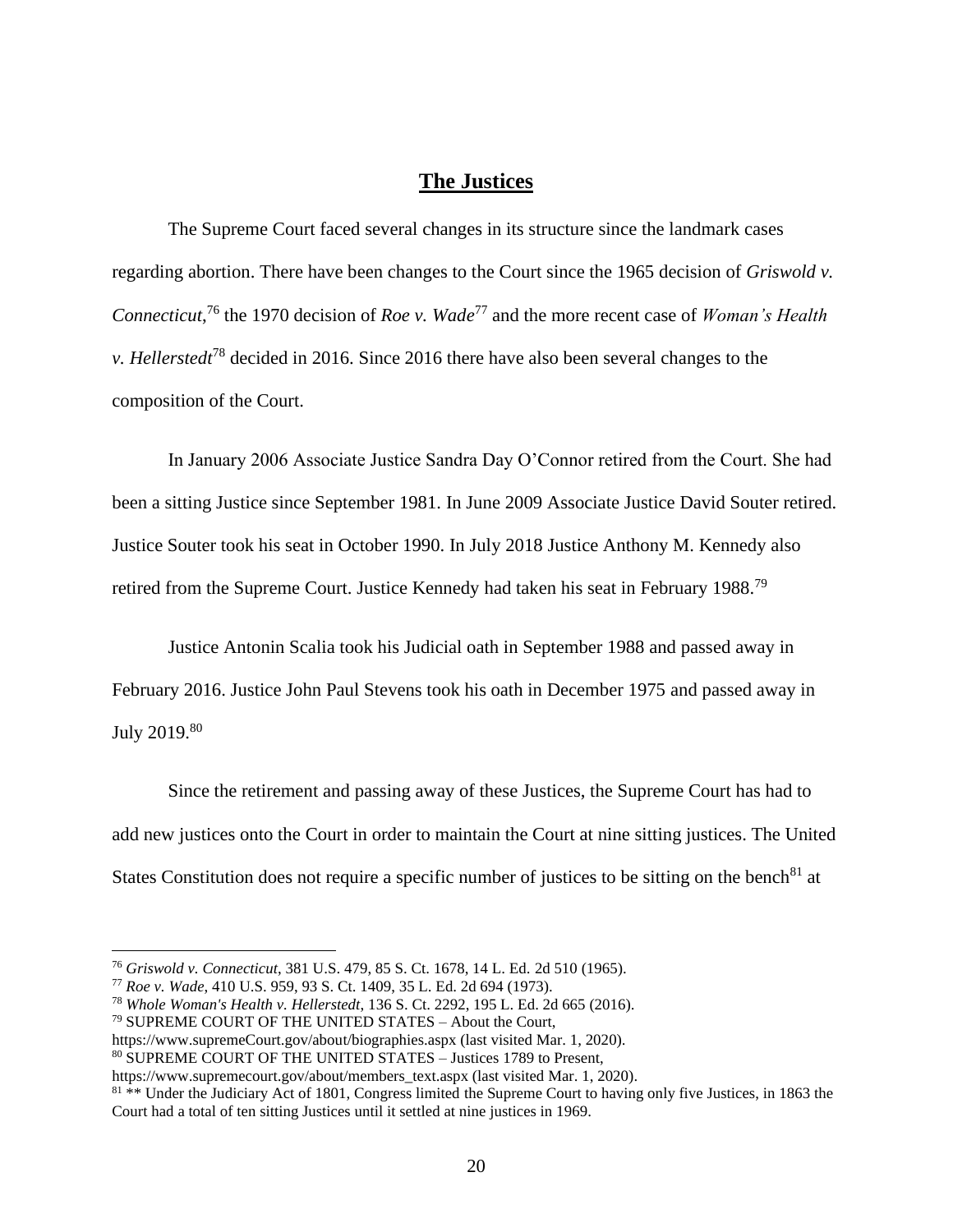any specific point in time, $82$  only that the judicial power of the United States should be vested in such a singular "supreme Court."<sup>83</sup>

In *June Medical Services L.L.C v. Rebekah Gee*<sup>84</sup> the Justices sitting on the Supreme Court will be Chief Justice John Roberts, joined by Associate Justices Clarence Thomas, Ruth Bader Ginsburg, Stephen G. Breyer, Samuel A. Alito, Sonia Sotomayor, Elena Kegan, Neil M. Gorsuch as well as Brett M Kavanaugh.<sup>85</sup> These Justices will have the opportunity to review the case of *June Medical Services* and several other cases that arise and are brought forth towards the Supreme Court.

Since the decisions of *Roe v. Wade* or even *Whole Woman's Health v. Hellerstedt* there have been several changes within the structure of the Court. Those most recent and most relevant are the addition of Associate Justices Gorsuch and Kavanaugh. Both Associate Justices were welcomed to the Court after the decision in *Hellerstedt* and were appointed by President Donald Trump. Justice Neil M. Gorsuch was appointed to the Supreme Court in April 2017. Justice Brett M. Kavanaugh was appointed to the Court in October 2018.<sup>86</sup>

The opinions of the conservative Justices currently sitting on the bench are imperative to determine what route the Court will take next. Of the Justices currently on the Court those who have most openly displayed their dislike for substantive due process and its prior uses are most

<sup>82</sup> U.S. Const. Article 3 Sections 1-3.

<sup>83</sup> U.S. Const. Article 3 Sections 1.

<sup>84</sup> *June Med. Servs. L.L.C. v. Gee*, 204 L. Ed. 2d 1193, 2019 U.S. LEXIS 4623, \_\_ S.Ct. \_\_, 2019 WL 4889929 (Supreme Court of the United States October 4, 2019, Decided).

<sup>85</sup> SUPREME COURT OF THE UNITED STATES - About the Court,

https://www.supremeCourt.gov/about/biographies.aspx (last visited Mar. 1, 2020). <sup>86</sup> *Id*.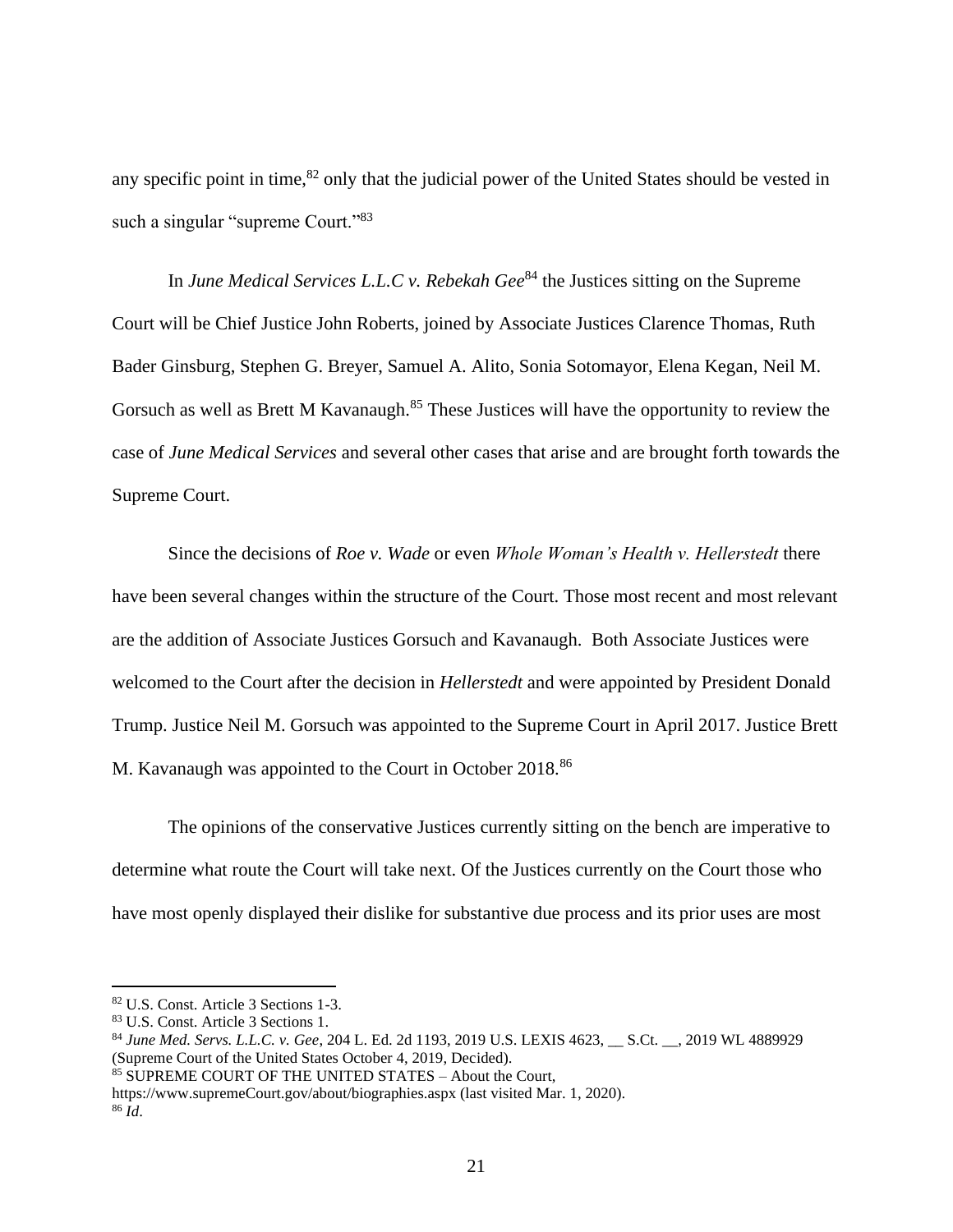likely to change its future use. These Justices include Chief Justice John Roberts as well as Associate Justices Thomas, Alito, Gorsuch and Kavanaugh.

## <span id="page-29-0"></span>Chief Justice John Roberts

Chief Justice John Roberts is one of the most crucial votes regarding any decision the Supreme Court makes. The Chief Justice has historically made well thought out and calculated decisions with each case that comes up, this is shown with his precision of language as well as how eloquently Chief Justice Roberts opinions are written in order to attempt to avoid conflict from either side.<sup>87</sup>

The Chief Justice was born in 1955 and attended Harvard University for both his undergraduate and law school studies.<sup>88</sup> Chief Justice Roberts had a long history of clerking for several judges as well as working with the White House before being appointed to the Supreme Court. The two most notable clerkships the Chief Justice had were then-Associate Justice William H. Rehnquist, as well as Judge Henry J. Friendly of the United States Court of Appeals for the Second Circuit.<sup>89</sup> Judge Henry J. Friendly was both the Chief Justices judicial hero as well as his mentor. Judge Friendly's writing style greatly influenced the Chief Justice's. These influences are shown in the manner that Chief Justice Roberts takes careful measure of existing case law before approaching any new legal theories.<sup>90</sup> Other scholars such as Professor Douglas

<sup>&</sup>lt;sup>87</sup> John F. Basiak, Jr., The ROBERTS COURT AND THE FUTURE OF SUBSTANTIVE DUE PROCESS: THE DEMISE OF "SPLIT-THE DIFFERENCE" JURISPRUDENCE?, bepress Legal Series at 43.

<sup>88</sup> SUPREME COURT OF THE UNITED STATES – About the Court,

https://www.supremeCourt.gov/about/biographies.aspx (last visited Mar. 1, 2020). <sup>89</sup> *Id*.

 $^{90}\,$  John F. Basiak, Jr., The ROBERTS COURT AND THE FUTURE OF SUBSTANTIVE DUE PROCESS: THE DEMISE OF "SPLIT-THE DIFFERENCE" JURISPRUDENCE?, bepress Legal Series at 43.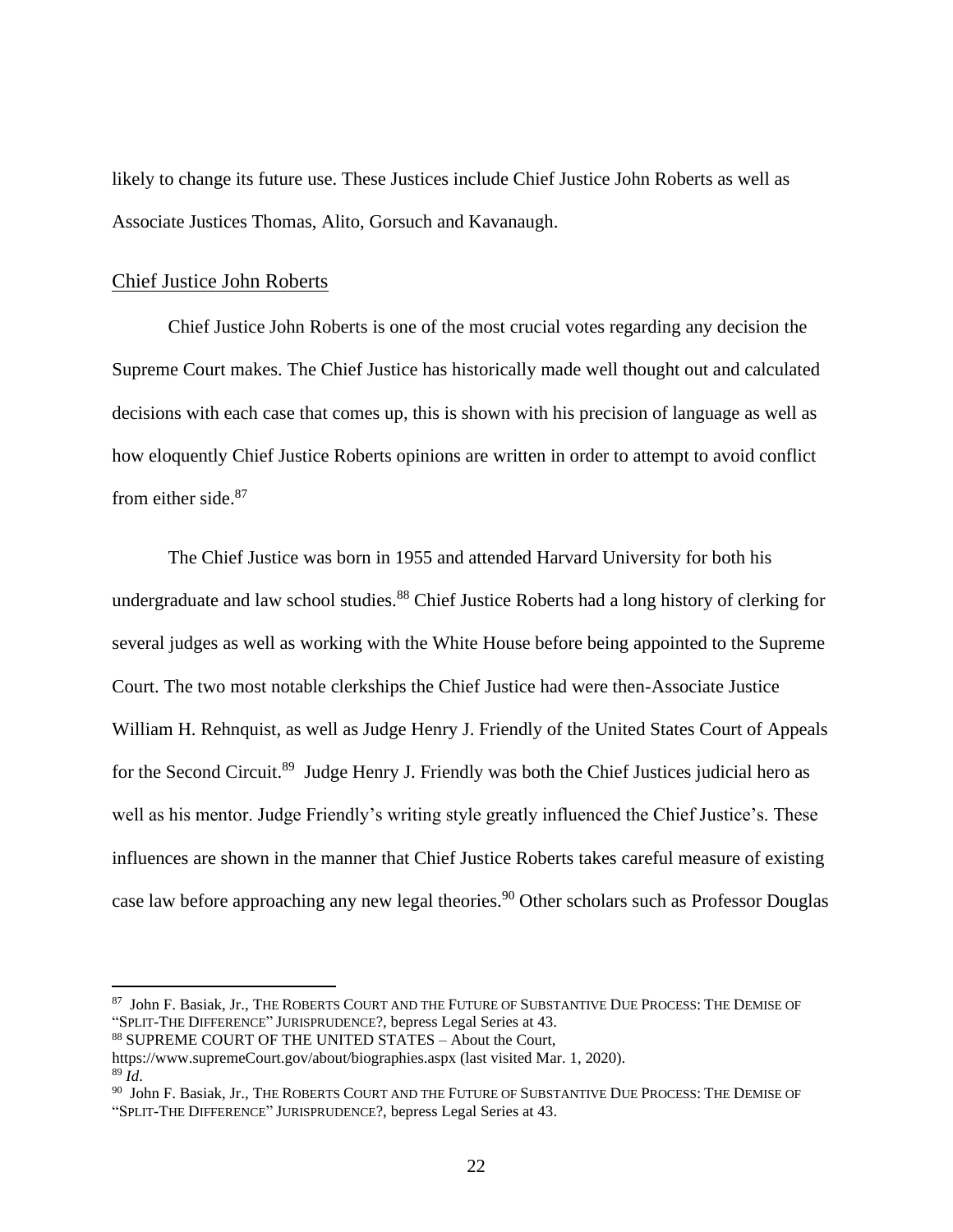Kmiec have noted that the Chief Justice is bound to legal rather than ideological grounds in order to bring consensus to the Court, this approach.<sup>91</sup>

With the increased consensus brought to the Court this eases one of what seems to be the Chief Justice's great concerns, the legitimacy of the Court. Since joining the Court, the Chief Justice has masterfully crafted narrow but sound rulings that were able to draw support from all the Justices on the Court,  $92$  thus furthering the legitimacy of not only the decisions, but also of the Court as a whole. The Chief Justice is historically more likely to side with incremental change than he is to side with drastic changes in case law.<sup>93</sup> When he is the pivotal vote in a decision, it is likely he will side with what will garner more support in order for him to be able to craft an opinion in a narrow and succinct manner.

The Chief Justice asserted in *Obergefell* that the Court should not overstep and engage in judicial policymaking. The Chief Justice further argued that same-sex marriage may be fair policy, however that it is not addressed by the Constitution. Chief Justice Roberts goes onto say that since the Constitution does not address the issue, it is beyond the purview of the Court to decide the issue and it should be decided by individual states.

<sup>&</sup>lt;sup>91</sup> John F. Basiak, Jr., The ROBERTS COURT AND THE FUTURE OF SUBSTANTIVE DUE PROCESS: THE DEMISE OF "SPLIT-THE DIFFERENCE" JURISPRUDENCE?, bepress Legal Series at 43. 92 *Id* at 44.

<sup>93</sup> LAW & LIVERTY - *How the Roberts Court Will Actually Become the Roberts Court*, https://www.lawliberty.org/2017/10/12/how-the-roberts-court-will-actually-become-the-roberts-court/ (last visited Mar. 2, 2020).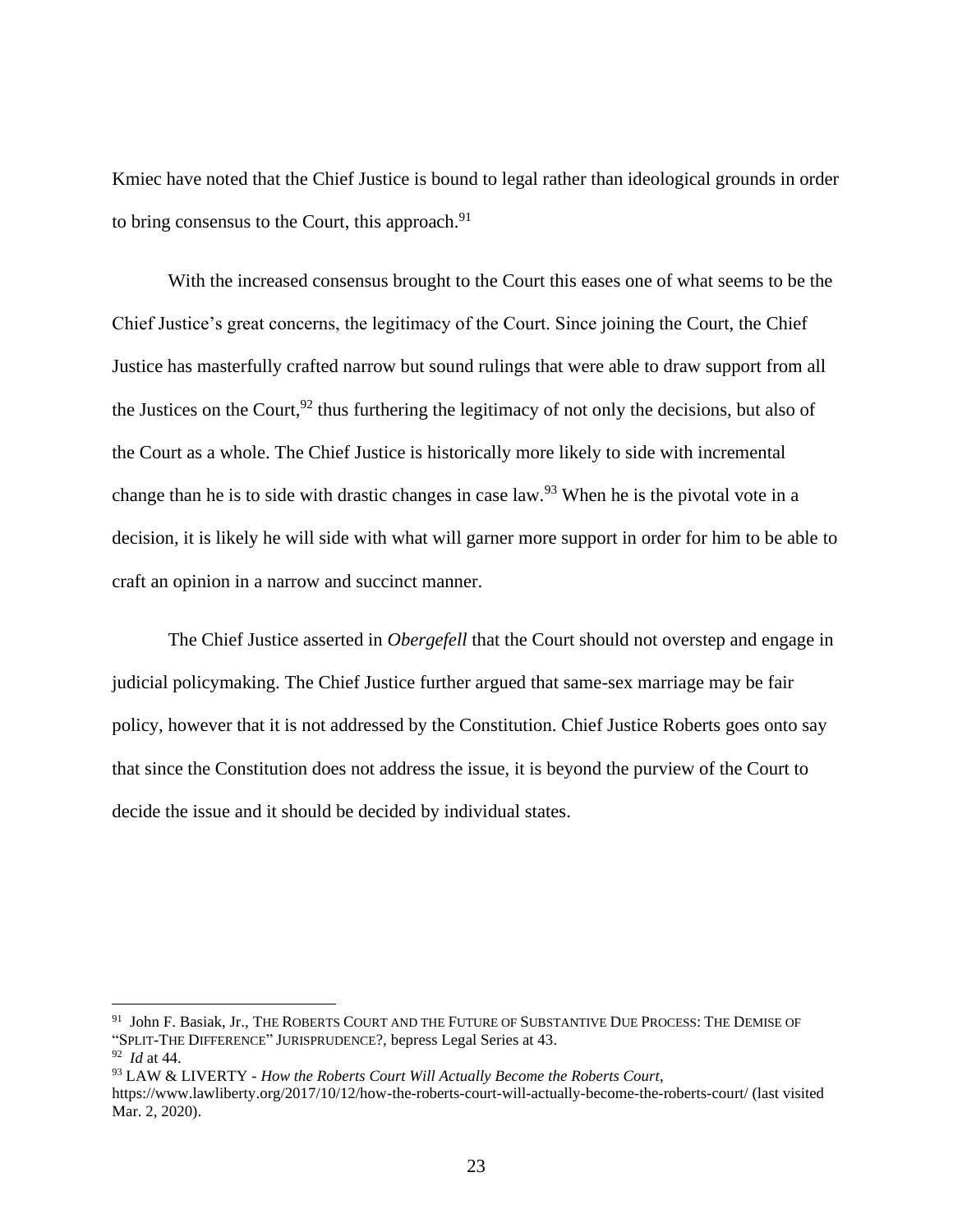## <span id="page-31-0"></span>Associate Justice Clarence Thomas

The most senior Justice on the bench, Justice Clarence Thomas took his seat in October of 1991.<sup>94</sup> His tenure on the Supreme Court expands over the course of twenty-eight years. Prior to his nomination Justice Thomas had an established career in working with appellate law cases, as well as working with the American Civil Rights movement. The Associate justice also served as a Judge on the United States Court of Appeals for the District of Columbia Circuit. Justice Thomas graduated from the College of the Holy Cross for his undergraduate degree, and from Yale Law school for his law degree.<sup>95</sup>

Justice Thomas is well known for being the most "process oriented as well as intellectually consistent Justice on the bench." <sup>96</sup> The Associate Justice has strongly rejected any evolution in his constitutional jurisprudence, as is evident in his prior opinions, he is often the sole dissenter in cases. Justice Thomas has been willing to defend doctrine over any result a case may render.<sup>97</sup> Staying true to his strong textualist nature, he writes dissents which clearly object to any change in doctrine.

Justice Thomas has continued to refute majority positions on substantive due process cases and does so plainly and simply. He has not authored any seminal substantive due process case throughout his entire tenure as a Justice.<sup>98</sup> Through his dissents throughout the years the

https://www.supremeCourt.gov/about/biographies.aspx (last visited Mar. 1, 2020).

<sup>95</sup> SUPREME COURT OF THE UNITED STATES – About the Court,

https://www.supremeCourt.gov/about/biographies.aspx (last visited Mar. 1, 2020).

<sup>96</sup> John F. Basiak, Jr., THE ROBERTS COURT AND THE FUTURE OF SUBSTANTIVE DUE PROCESS: THE DEMISE OF "SPLIT-THE DIFFERENCE" JURISPRUDENCE?, bepress Legal Series at 30.

<sup>94</sup> SUPREME COURT OF THE UNITED STATES – About the Court,

<sup>97</sup> *Id*. <sup>98</sup> *Id*.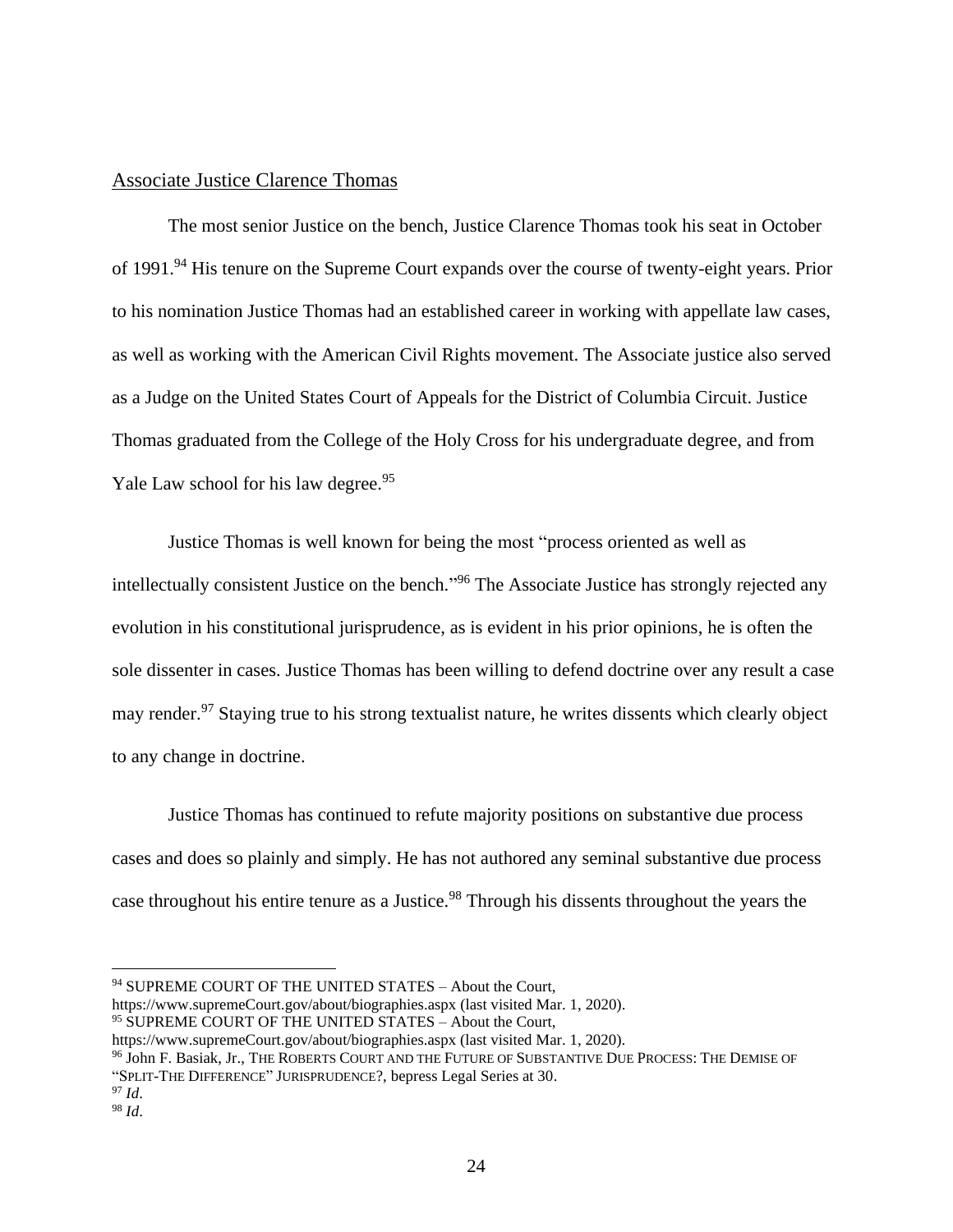Associate Justice provides insight into what he desires the shift for the substantive due process analysis to be. It is shown that there is a desire for it to be turned into a more historical based analysis for those rights which are both unenumerated but fundamental.<sup>99</sup>

Justice Thomas' dissents provide great insight as to his opinions on substantive due process and how he believes the Supreme Court should proceed. He leaves this unambiguous within his opinions, especially his dissents.

In Justice Thomas' dissent in *Whole Woman's Health v Hellerstedt* he made abundantly clear how he felt about the Court's use of the "undue burden test." Justice Thomas stated that the Court's "jurisprudence has gone off the rails."<sup>100</sup> Justice Thomas went as far as to say that the Court bent the rules of judicial scrutiny, and that the Court's analysis misinterpreted precedent to reach the conclusions they wanted to. The Court expanded and created special rules, and they gave the enforcement of abortion to others, contrary to what their past jurisprudence had stated.<sup>101</sup>

Justice Thomas was also among the dissenters in *Obergefell v. Hodges*. Justice Thomas articulates how he had previously explained the dangers of "treating the Due Process Clause as a font of substantive rights."<sup>102</sup> Justice Thomas is firmly against the doctrine of substantive due process and has displayed this is evident in his dissent. Stating that the doctrine of substantive due process is not defensible, and that the majority stretched substantive due process too far.<sup>103</sup>

<sup>99</sup> John F. Basiak, Jr., THE ROBERTS COURT AND THE FUTURE OF SUBSTANTIVE DUE PROCESS: THE DEMISE OF "SPLIT-THE DIFFERENCE" JURISPRUDENCE?, bepress Legal Series at 31.

<sup>100</sup> See Thomas dissent in *Whole Woman's Health v. Hellerstedt*, 136 S. Ct. 2292, 195 L. Ed. 2d 665 (2016). <sup>101</sup> *Id*.

<sup>102</sup> See Thomas dissent in *Obergefell v. Hodges*, 574 U.S. 1118, 135 S. Ct. 1039, 190 L. Ed. 2d 908 (2015). <sup>103</sup> *Id*.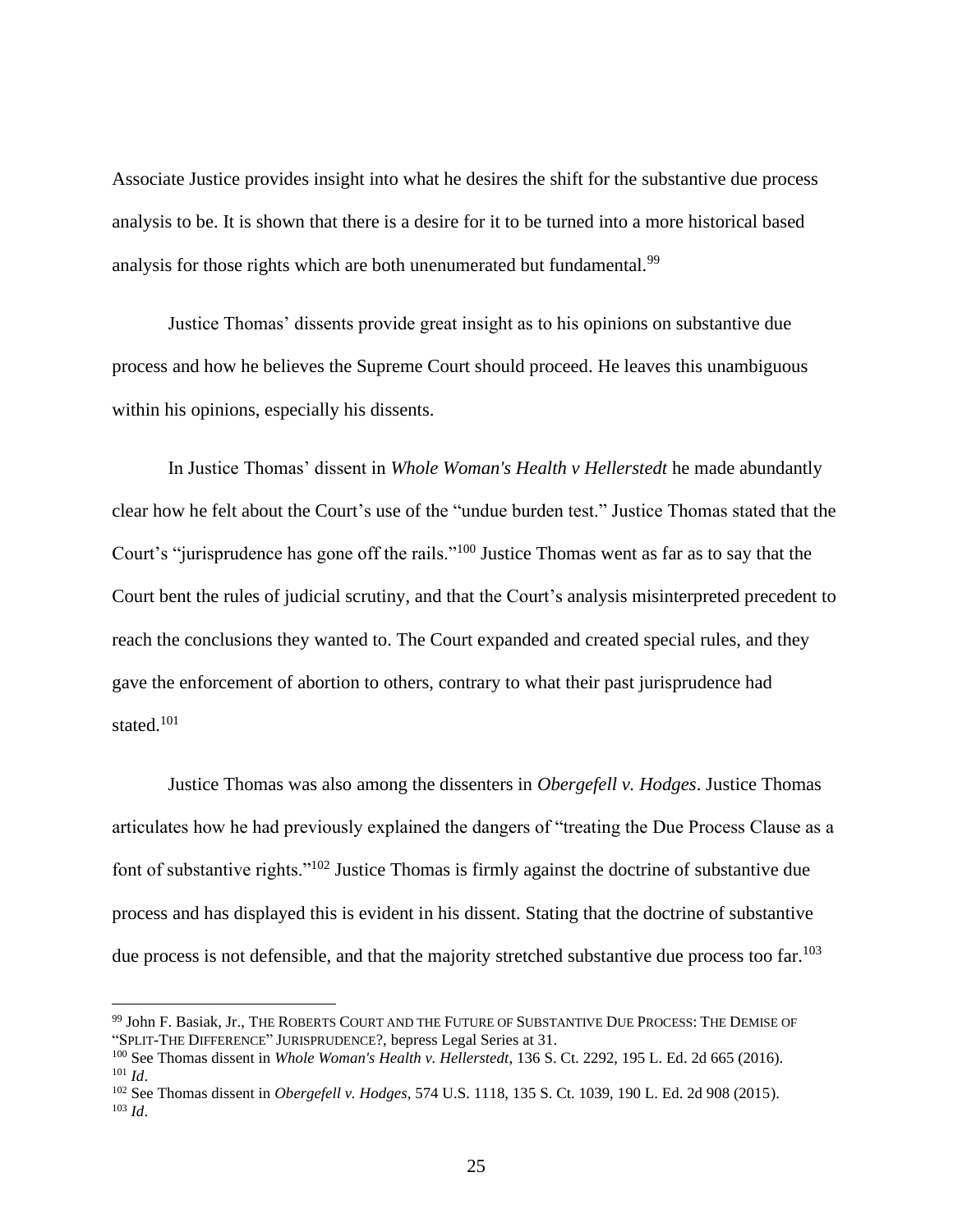Justice Thomas goes a step further in his dissent as to criticize the Justices in the majority. Claiming that they are roaming "at large in the constitutional field guided only by their personal views."<sup>104</sup> Further stating that "by straying from the text of the Constitution, substantive due process exalts judges at the expense of the People from whom they derive their authority."<sup>105</sup> Thus showing his plain disagreement with the majority's holding, and dislike for the current theory in use for the application and analysis of substantive due process.

#### <span id="page-33-0"></span>Associate Justice Samuel A. Alito

The Associate Justice was born in New Jersey in 1950. He attended Princeton for his undergraduate career and for his J.D. attended Yale Law School. Justice Alito prior to taking the bench had vast experience with working in appeals as well as in the White House, making him an attractive candidate to be nominated to the Supreme Court. He served on the United States Court of Appeals for the Third Circuit from 1990 until his nomination by President George W. Bush. The Justice eventually took his position on the Supreme Court in late January 2006.<sup>106</sup>

Justice Alito is distinguishable from the Justices on the Court. The Justice's conservative values and eloquently written opinions provide a clear guidance as to how he feels about each topic he writes about, and what his judicial philosophy is. This is seen clearly in his dissents, he makes it evident as to what he believes should have happened, and where the error he sees the holding of the majority is. This is seen especially in the dissent of *Obergefell v. Hodges*.

<sup>104</sup> See Thomas dissent in *Obergefell v. Hodges*, 574 U.S. 1118, 135 S. Ct. 1039, 190 L. Ed. 2d 908 (2015). <sup>105</sup> *Id*.

<sup>106</sup> SUPREME COURT OF THE UNITED STATES – About the Court,

https://www.supremeCourt.gov/about/biographies.aspx (last visited Mar. 1, 2020).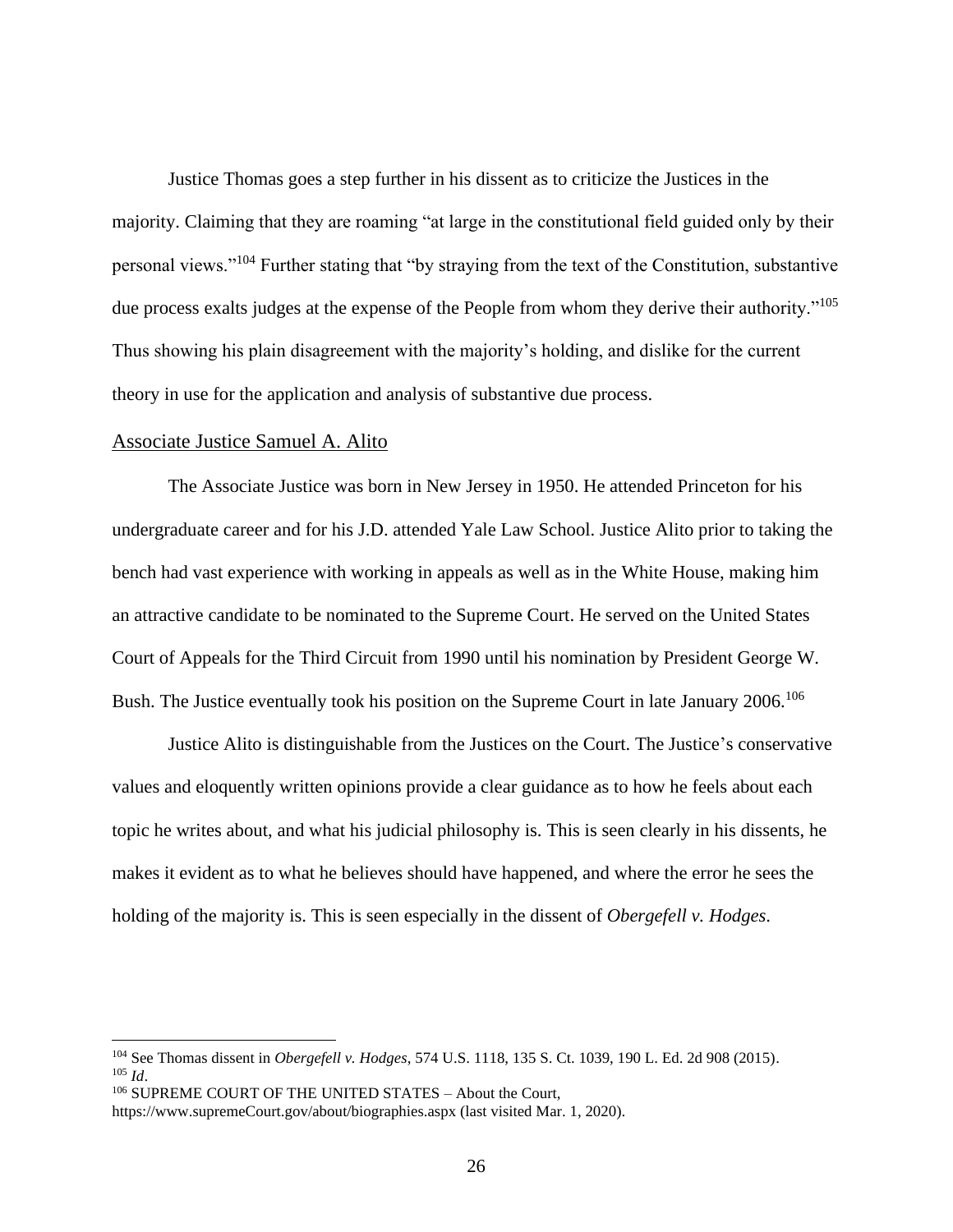In *Obergefell v. Hodges* Justice Alito wrote a scathing dissent criticizing the majority for its ruling as well as discussing what the errors were in the application of jurisprudence. He claimed that it is clear that the "Constitution leaves that question to be decided by the people of each State"<sup>107</sup> and not by the Justices on the Court. Justice Alito asserts that it was an error to take on the case as the Court did.

The Justice cites back to the case of *Washington v. Glucksberg* in his dissent, in order to criticize the change in jurisprudence. He states that in order to "prevent five unelected Justices from imposing their personal vision of liberty upon the American people, the Court has held that 'liberty' under the Due Process Clause should be understood to protect only those rights that are 'deeply rooted in this Nation's history and tradition.'"<sup>108</sup> And that is ultimately the opposite of what happened in *Obergefell*. Justice Alito shows a clear preference for the judicial precedent set in *Glucksberg*.

Justice Alito states that the Supreme Court does not have the authority within the Constitution to protect rights through substantive due process. Further Justice Alito goes on to claim that the Justices in the majority are granting these rights to individuals because they believe they have this authority, and they believe it is a fundamental right.<sup>109</sup> He criticizes the Court in being guided by its own personal beliefs. "Today's decision shows that decades of attempts to restrain this Court's abuse of its authority have failed"<sup>110</sup>

<sup>110</sup> *Id*.

<sup>107</sup> See Alito dissent in *Obergefell v. Hodges*, 574 U.S. 1118, 135 S. Ct. 1039, 190 L. Ed. 2d 908 (2015).

<sup>108</sup> *Id.*

<sup>109</sup> *Id*.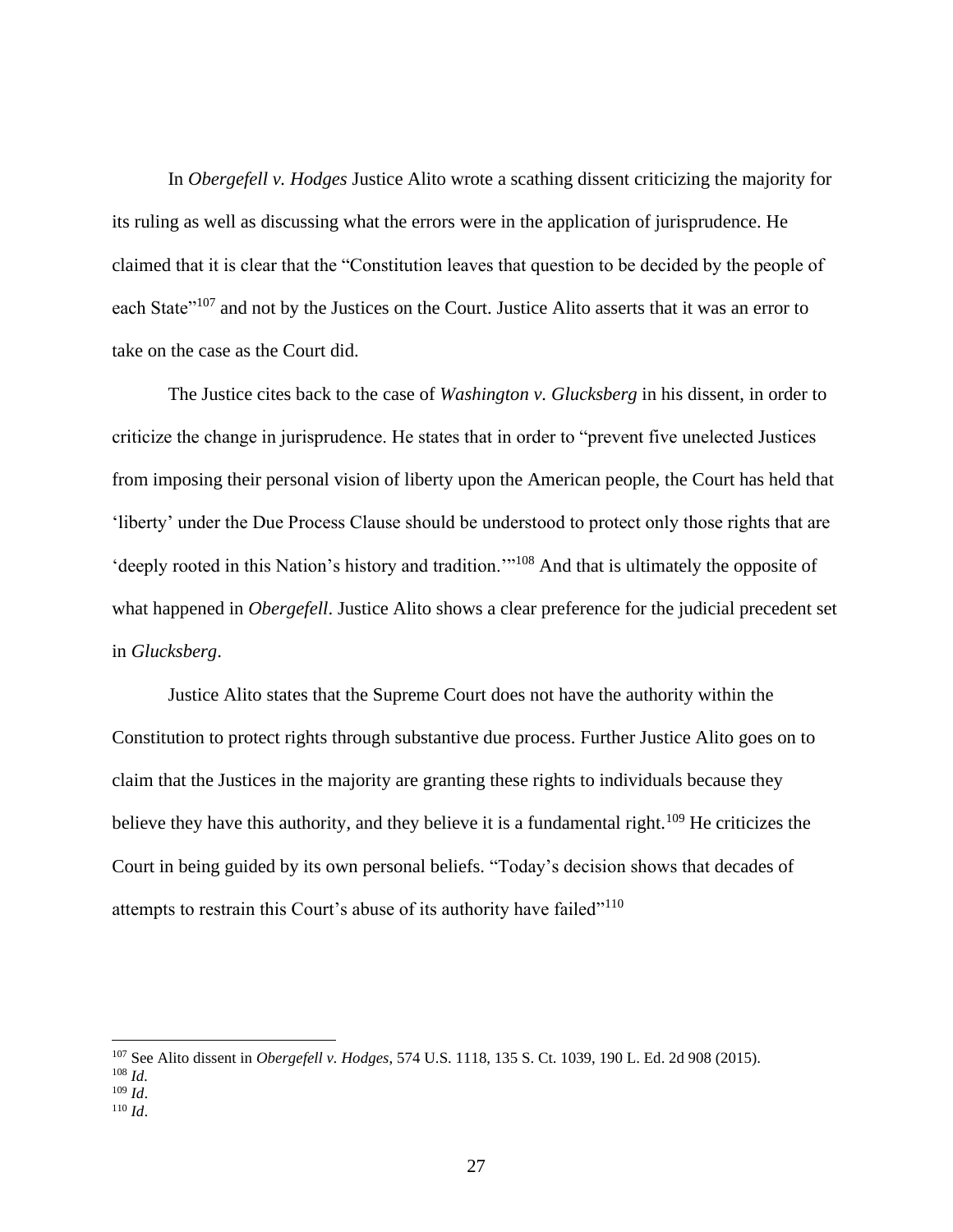## <span id="page-35-0"></span>Associate Justice Neil M. Gorsuch

Justice Gorsuch was born in Denver, Colorado in August 1967. He is an extremely academically accomplished justice, receiving a Bachelor of Arts from Columbia University, a Juris Doctor from Harvard Law, and a Doctor of Philosophy (D.Phil.) from the University of Oxford. Justice Gorsuch clerked for several Supreme Court Justices prior to his nomination, he clerked for Justice Byron White and Justice Anthony M. Kennedy. He took his seat on the Supreme Court in April  $2017$ <sup>111</sup>

Justice Gorsuch has not been on the Supreme Court long enough for the opinions he has written in that time to be analyzed and to see his insight as to the evolution of substantive due process. However, the Justice was appointed to the United States Court of Appeals for the Tenth Circuit in 2006 and made some of his views clear then.<sup>112</sup> Within the opinions written in his tenure on the Court of Appeals, the Justice demonstrates his conservative nature and restrictive interpretation of substantive due process.

In *Browder v. City of Albuquerque,* the Justice stays true to the ideal that the doctrine of substantive due process "should be applied and expanded sparingly."<sup>113</sup> He goes on to cite *Washington v. Glucksberg* and says that the Supreme Court warned of the application of substantive due process "because guideposts for responsible decision-making in this unchartered

<sup>111</sup> SUPREME COURT OF THE UNITED STATES – About the Court,

https://www.supremeCourt.gov/about/biographies.aspx (last visited Mar. 1, 2020).  $112^7$ *Id.* 

<sup>113</sup> *Browder v. City of Albuquerque*, 787 F.3d 1076, 2015 U.S. App. LEXIS 9183 (United States Court of Appeals for the Tenth Circuit, 2015).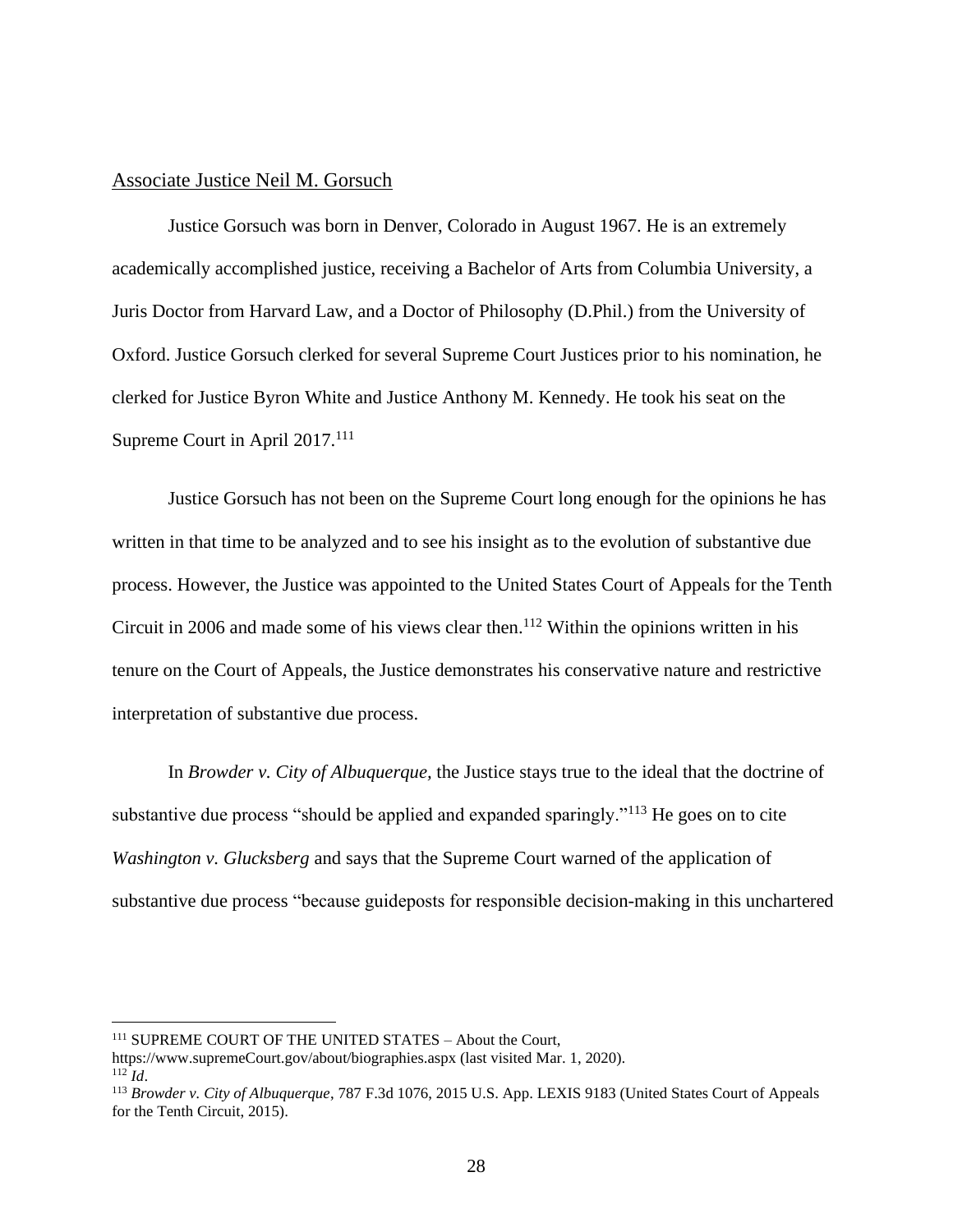area are scarce and open-ended."<sup>114</sup> Justice Gorsuch heeds the Supreme Court's warning in his opinion, and applies the doctrine as the Court directed.

Justice Gorsuch's restrictive interpretation of substantive due process has had him question "both whether federal courts should hear such claims and whether the doctrine should exist at all."<sup>115</sup> The Associate Justice has implied that the Supreme Court should abolish the doctrine of substantive due process altogether $116$  when the Justice suggested there is no constitutional foundation for the doctrine, "others question whether it should find a home anywhere in the Constitution"<sup>117</sup> Due to substantive due process not having a home within the Constitution's text, and Justice Gorsuch's restrained and conservative nature, this may translate to extreme results when it is applied to a case involving substantive due process.<sup>118</sup>

## <span id="page-36-0"></span>Associate Justice Brett M. Kavanaugh

Associate Justice Kavanaugh is the most recent addition to the Supreme Court. He was appointed by President Donald Trump and took his seat in 2018. The Associate Justice is among one of the most well accomplished Justices on the Supreme Court. Having received both a

<sup>114</sup> *Browder v. City of Albuquerque*, 787 F.3d 1076, 2015 U.S. App. LEXIS 9183 (United States Court of Appeals for the Tenth Circuit, 2015).

<sup>115</sup> Maria Buxton, Hannah Kieschnick & Robyn D. Levin, JUDGE GORSUCH AND CIVIL RIGHTS, A RESTRICTIVE READING, SLR Vol 69 (2017).

<sup>116</sup> *Id*.

<sup>117</sup> *Browder v. City of Albuquerque*, 787 F.3d 1076, 2015 U.S. App. LEXIS 9183 (United States Court of Appeals for the Tenth Circuit, 2015).

<sup>118</sup> Maria Buxton, Hannah Kieschnick & Robyn D. Levin, JUDGE GORSUCH AND CIVIL RIGHTS, A RESTRICTIVE READING, SLR Vol 69 (2017).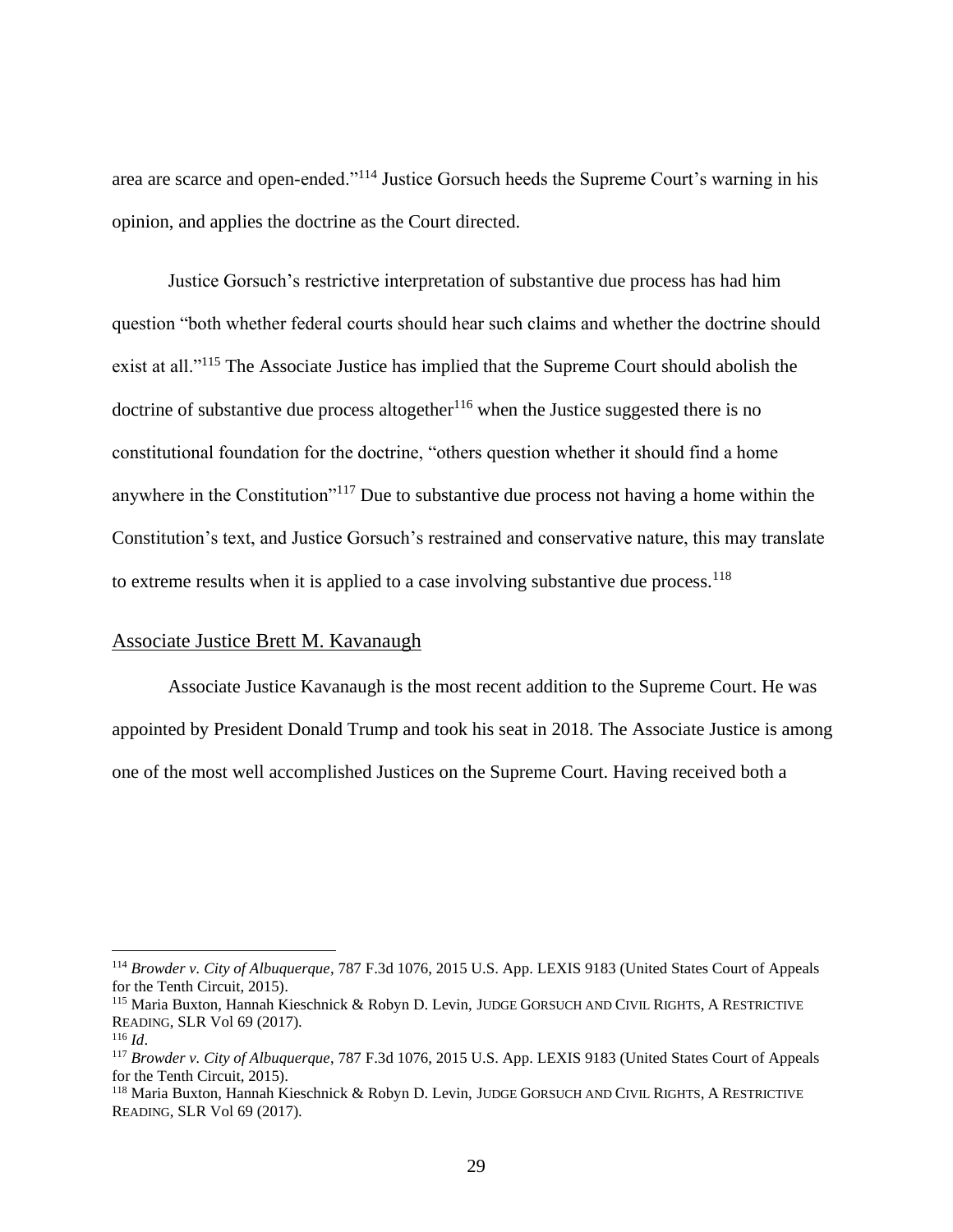Bachelor of Arts and a Juris Doctor from Yale University. Justice Kavanaugh clerked for Justice Anthony Kennedy prior to his appointment to the Court.<sup>119</sup>

Justice Kavanaugh served as Associate Counsel and then Senior Associate Counsel to President George W. Bush from 2003 to 2006. In 2006 he was appointed a judge of United States Court of Appeals for the District of Columbia Circuit in 2006.<sup>120</sup> He served on the U.S. Court of Appeals from 2006 until his Supreme Court nomination in 2018.

During the confirmation hearing for Justice Kavanaugh's nomination, he made several comments which could demonstrate how he would act when on the Supreme Court. The Associate Justice implied that he pays more attention to the words of the Constitution than his interpretation of it. He said that "being a good judge means paying attention to the words that are written, the words of the constitution and the words of legislature"<sup>121</sup> He went on to say that he was a "pro-law judge"<sup>122</sup> not pro "defendant" or pro "plaintiff."

Justice Kavanaugh seems to show to his confirmation panel that he values the Constitution over most other things. When questioned about independence as a Justice, he emphasized how much he valued the independence of the Court from other branches of government, and how that allowed the Court to act how they believe is correct. When asked

<sup>119</sup> SUPREME COURT OF THE UNITED STATES – About the Court,

https://www.supremeCourt.gov/about/biographies.aspx (last visited Mar. 1, 2020).  $120$  *Id*.

<sup>&</sup>lt;sup>121</sup> Watch Live: Brett Kavanaugh's second confirmation hearing before the Senate Judiciary Committee, YOUTUBE (Sept 5, 2018) https://www.youtube.com/watch?v=et2jf-C6TkE.  $\iota$ <sup>122</sup> *Id*.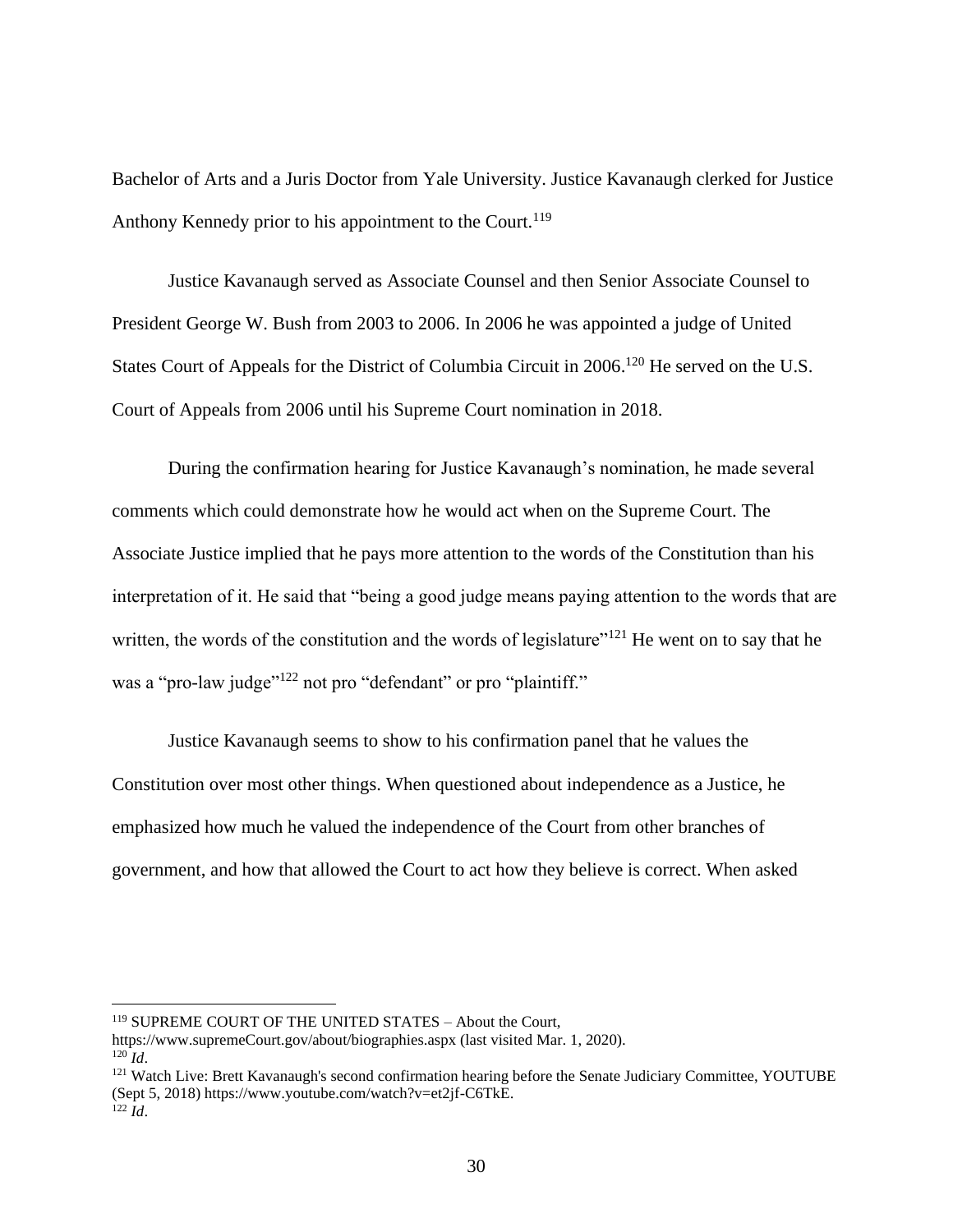about how his personal beliefs would affect his decision-making the Justice was very clear in that his "personal beliefs are not melded into how I decide cases."<sup>123</sup>

Justice Kavanaugh places big emphasis on the importance of judicial precedent. He explains how its purpose is "to ensure stability in the law and predictability. It enforces impartiality and independence as a Justice."<sup>124</sup> However, when talking about substantive due process and Washington v. Glucksberg, he stated that "all roads lead to the Glucksberg test as the test that the Supreme Court has settled on as the proper test" in order to determine the protection of those unenumerated rights.<sup>125</sup>

In Justice Kavanaugh's pre-confirmation interview with Senator Susan Collins he reemphasized his respect for stare decisis. He was asked whether he considered *Roe v. Wade* to be settled law, and in not so many words he said yes. Senator Collins told reporters that Justice Kavanaugh "said that he agreed with what [Chief] Justice [John] Roberts said at his nomination hearing in which he said that it was settled law."<sup>126</sup> Thus showing how it is possible that Justice Kavanaugh may lean towards a change in the doctrine of substantive due process, but his respect for stare decisis may prevent that. This makes him unpredictable.

<sup>&</sup>lt;sup>123</sup> Watch Live: Brett Kavanaugh's second confirmation hearing before the Senate Judiciary Committee, YOUTUBE (Sept 5, 2018) https://www.youtube.com/watch?v=et2jf-C6TkE.  $124 \overline{Id}$ .

<sup>125</sup> *Id*.

<sup>126</sup> Nolan D. McCaskill, *Collins: Kavanaugh sees Roe v. Wade as 'settled law'* POLITICO (2018),

https://www.politico.com/story/2018/08/21/brett-kavanaugh-roe-v-wade-susan-collins-790632 (last visited Mar 6, 2020).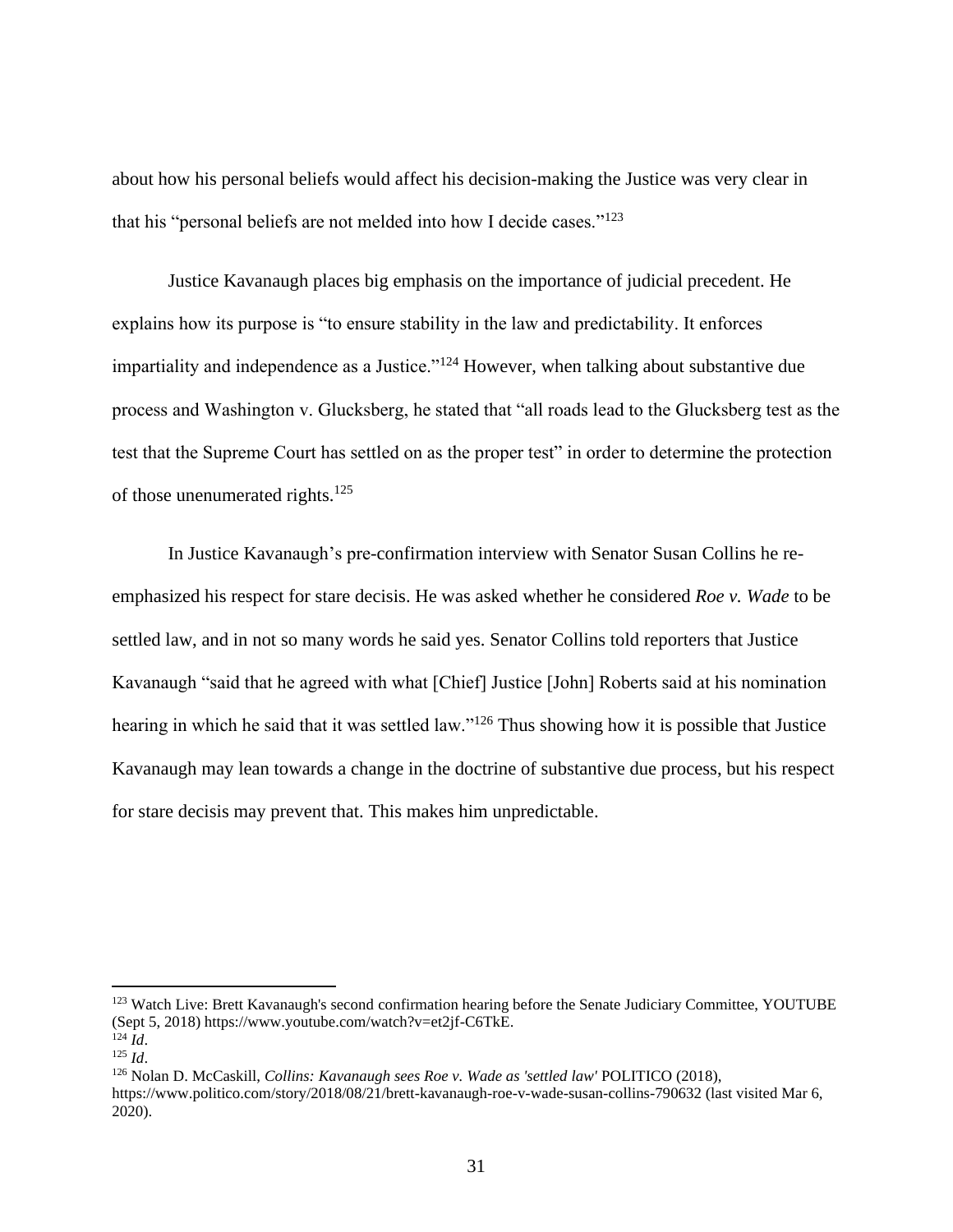#### **The Future of Substantive Due Process**

<span id="page-39-0"></span>*June Medical Services L.L.C v. Rebekah Gee* is expected to reach the Supreme Court's docket for oral argument in April, presenting the Court with two opportunities presented to them. The first, to decide the future of abortion rights. The second, to decide on the application of the doctrine of substantive due process. This case will be presented to a new panel of Justices, one which combined has never applied this doctrine.

The Supreme Court has several routes it could take when deciding cases involving substantive due process. The Court could choose to dispense of substantive due process as a whole, as some Justices have indicated that they believe is the correct choice,  $127$  they have the option to maintain the analysis of substantive due process as it is today, and lastly, they have the choice to narrow the scope of the doctrine.<sup>128</sup> The Justices in the majority on the Supreme Court currently are conservative<sup>129</sup> and show an inclination for wanting to return to a narrower approach to substantive due process. As there are Justices on the bench that still align themselves with a more progressive view on substantive due process, is more likely that there will be a split decision to take the Court to a narrower interpretation of substantive due process instead of getting rid of it altogether.

<sup>127</sup> Maria Buxton, Hannah Kieschnick & Robyn D. Levin, JUDGE GORSUCH AND CIVIL RIGHTS, A RESTRICTIVE READING, SLR Vol 69 (2017).

<sup>&</sup>lt;sup>128</sup> Watch Live: Brett Kavanaugh's second confirmation hearing before the Senate Judiciary Committee, YOUTUBE (Sept 5, 2018) https://www.youtube.com/watch?v=et2jf-C6TkE.\*\* Justice Kavanaugh believes the best option for the Supreme Court is to narrow the scope of substantive due process and return to the Glucksberg approach to the doctrine.

<sup>129</sup> SUPREME COURT OF THE UNITED STATES – About the Court,

https://www.supremeCourt.gov/about/biographies.aspx (last visited Mar. 1, 2020).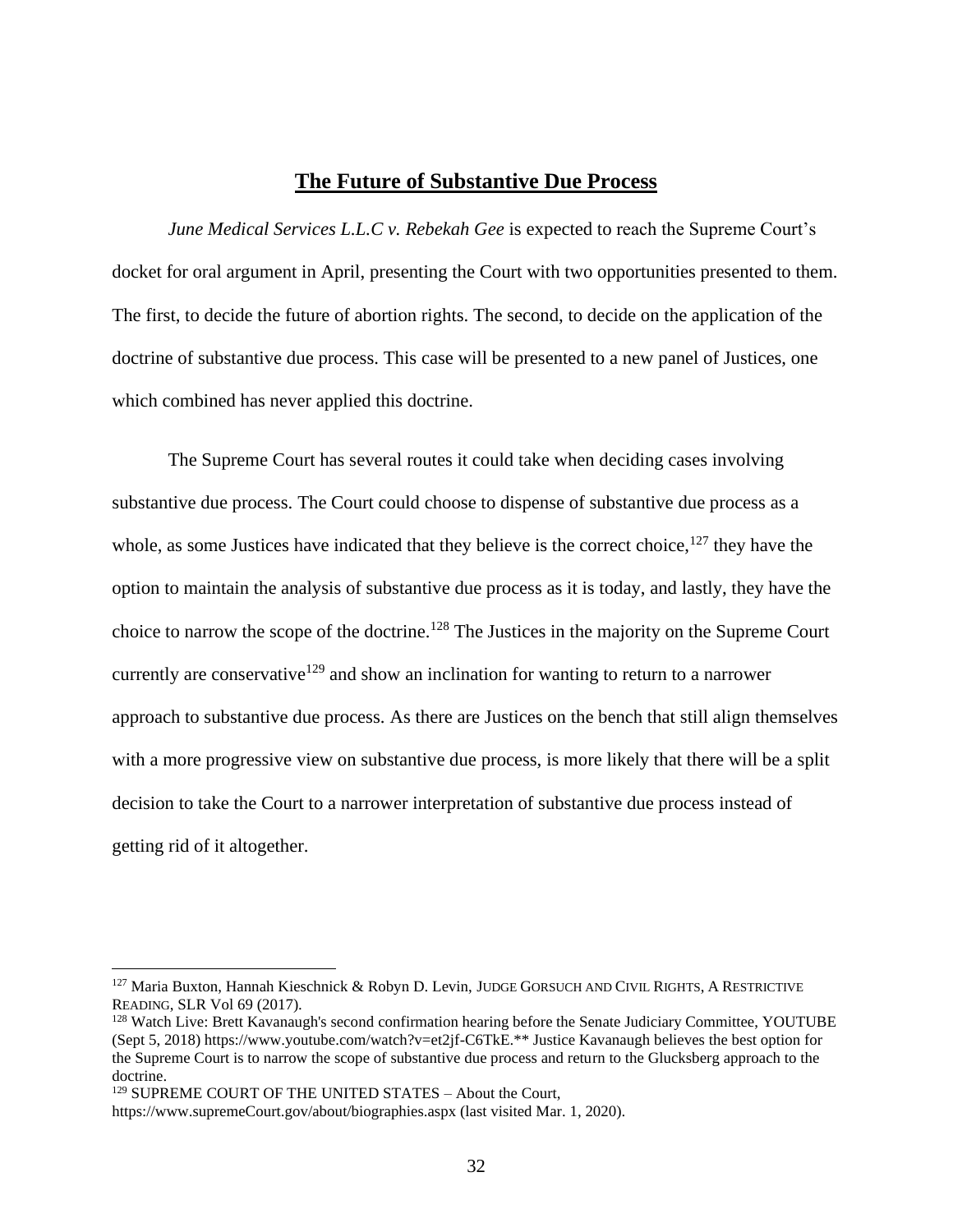#### **Understanding the Court's Decision-Making Process**

<span id="page-40-0"></span>The majority of the Justices on the bench lean toward narrowing the reach of substantive due process, however, there are still Justices on the bench that are comfortable with a more expansive view of the doctrine. There is a possibility that the Supreme Court would stay consistent with its decision in *Obergefell v. Hodges*<sup>130</sup> as well as *Whole Women's Health v. Hellerstedt*. <sup>131</sup> The Justices in the majority for both those opinions were less conservative in their application as well as interpretation of the Constitution and legislation. This is seen in how expansive the approach was to substantive due process was as well as within the criticism they received from other Justices.<sup>132</sup>

There are other factors that could prevent the Supreme Court from making such a drastic change in its precedent. One of those is how recent of a decision *Obergefell* is. *Obergefell v. Hodges* was decided upon by the Supreme Court in 2015, and it has barely been five years since this drastic change in precedent from the *Glucksberg* analysis. *Washington v. Glucksberg* was decided in 1997, giving the Court eighteen years between that decision and the one in *Obergefell*. In order to protect its institutional legitimacy, it is possible the Justices wait prior to making such a drastic change in its approach to substantive due process.<sup>133</sup>

<sup>130</sup> *Obergefell v. Hodges*, 574 U.S. 1118, 135 S. Ct. 1039, 190 L. Ed. 2d 908 (2015).

<sup>131</sup> *Whole Woman's Health v. Hellerstedt*, 136 S. Ct. 2292, 195 L. Ed. 2d 665 (2016).

<sup>132</sup> \*\* This was seen in Justice Thomas' dissent in *Obergefell v. Hodges* where he claimed that the majority were "roaming "at large in the constitutional field' guided only by their personal views." \*\* See Thomas dissent in *Obergefell v. Hodges*, 574 U.S. 1118, 135 S. Ct. 1039, 190 L. Ed. 2d 908 (2015).

<sup>&</sup>lt;sup>133</sup> Randy J. Kozel, *STARE DECISIS* AS JUDICIAL DOCTRINE, 67 WASH. & LEE L. REV. 411 (2010). \*\* The Supreme Court has repeatedly cautioned that stare decisis is a flexible "principle of policy" as opposed to "an inexorable command." Kozel argues that the Court should "construct a new framework for rigorous and systematic analysis" in order to determine if *stare decisis* trumps in a given case.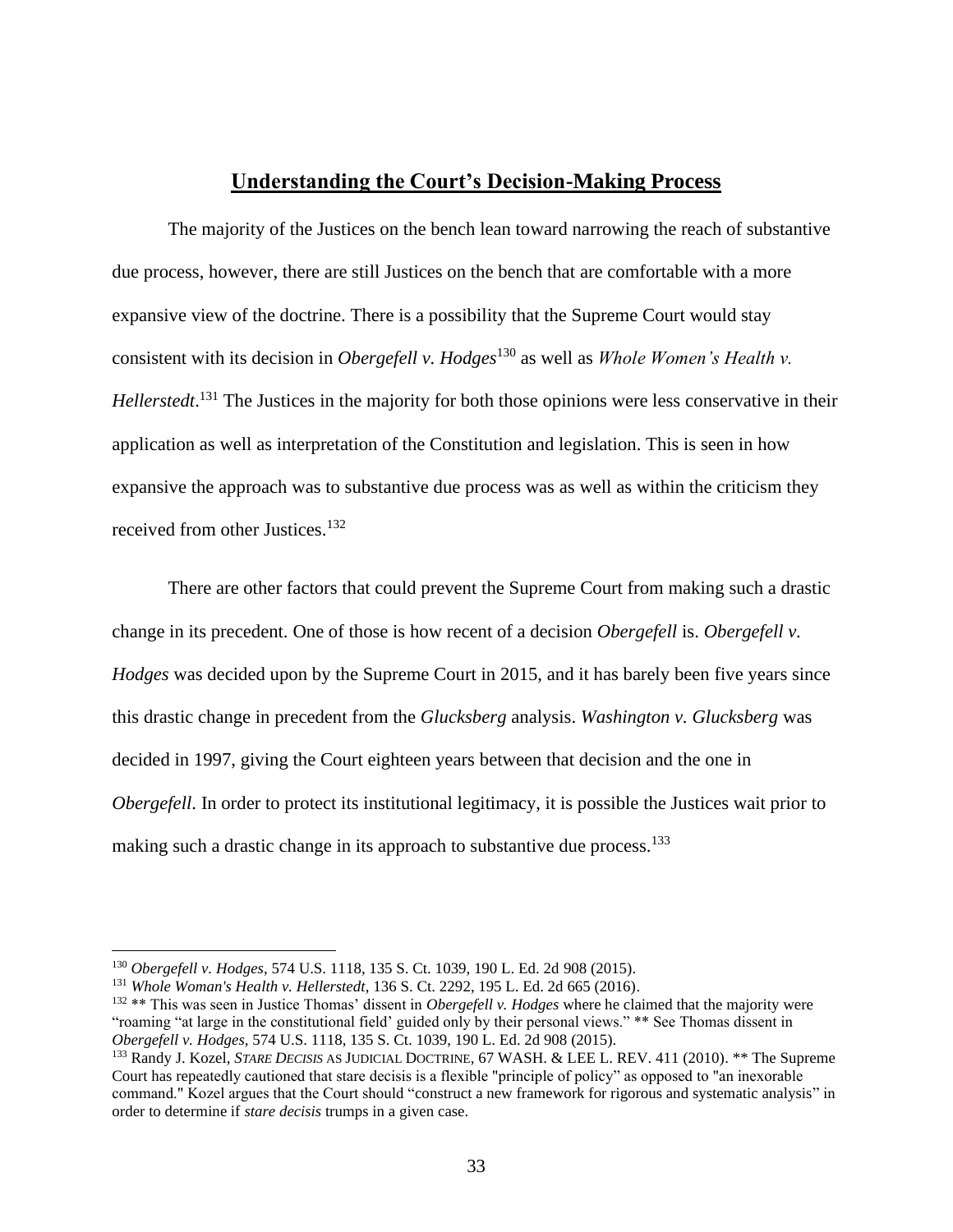The chance of the Court staying consistent with the opinions in those cases is less likely. It is more probable that within the next few cases involving substantive due process, the Supreme Court returns to the approach to substantive due process found in *Washington v. Glucksberg*. 134 This is likely due to the change of the Justices currently sitting on the bench and their expressed dislike for the current approach taken to substantive due process in cases. The approach taken by the Court in *Glucksberg* in the application of the substantive due process doctrine is much narrower than what is currently used. The standard currently applied by the Court in their approach to substantive due process is that which was applied in *Obergefell v. Hodges*. 135

In *Obergefell* the Court expanded upon the interpretation of substantive due process. The majority relied on the evolving national values<sup>136</sup> approach to substantive due process and altered the analysis of the doctrine as applied to fundamental rights. With that, the Court made it easier for a right to be considered fundamental, as they no longer needed to withstand the stringent analysis set forth by the Court in *Glucksberg*. The analysis for a right to be determined fundamental changed.

Some Justices currently on the Supreme Court have expressed their dissatisfaction with either the analysis, or with the doctrine of substantive due process as a whole. There are Justices on the bench that would be consistent with the ruling in *Obergefell*, such as Justices Ginsburg, Breyer, Sotomayor and Kagan. However, these Justices are in the minority. With that, it is more likely that the Supreme Court will either go back to the *Glucksberg* standard of analyzing

<sup>134</sup> *Wash. v. Glucksberg*, 521 U.S. 702, 117 S. Ct. 2258, 117 S. Ct. 2302, 138 L. Ed. 2d 772 (1997).

<sup>135</sup> *Obergefell v. Hodges*, 574 U.S. 1118, 135 S. Ct. 1039, 190 L. Ed. 2d 908 (2015).

<sup>136</sup> Daniel O. Conkle, THREE THEORIES OF SUBSTANTIVE DUE PROCESS, 85 N.C.L. Rev. 63 (2006).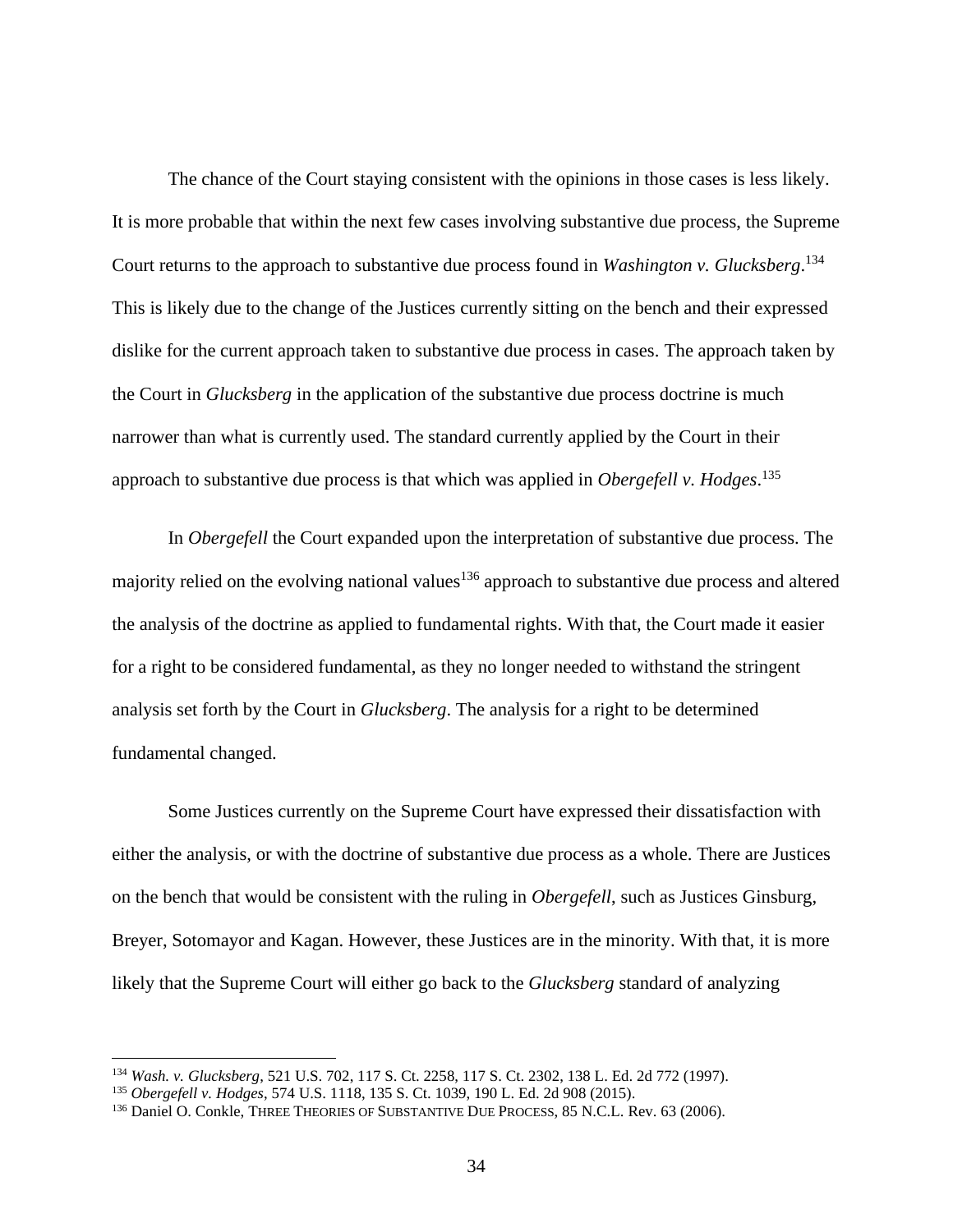substantive due process claims, or an analysis that is more alike to it. As Justice Kavanaugh stated "all roads lead to the Glucksberg test as the test that the Supreme Court has settled on as the proper test."<sup>137</sup>

<sup>&</sup>lt;sup>137</sup> Watch Live: Brett Kavanaugh's second confirmation hearing before the Senate Judiciary Committee, YOUTUBE (Sept 5, 2018) https://www.youtube.com/watch?v=et2jf-C6TkE.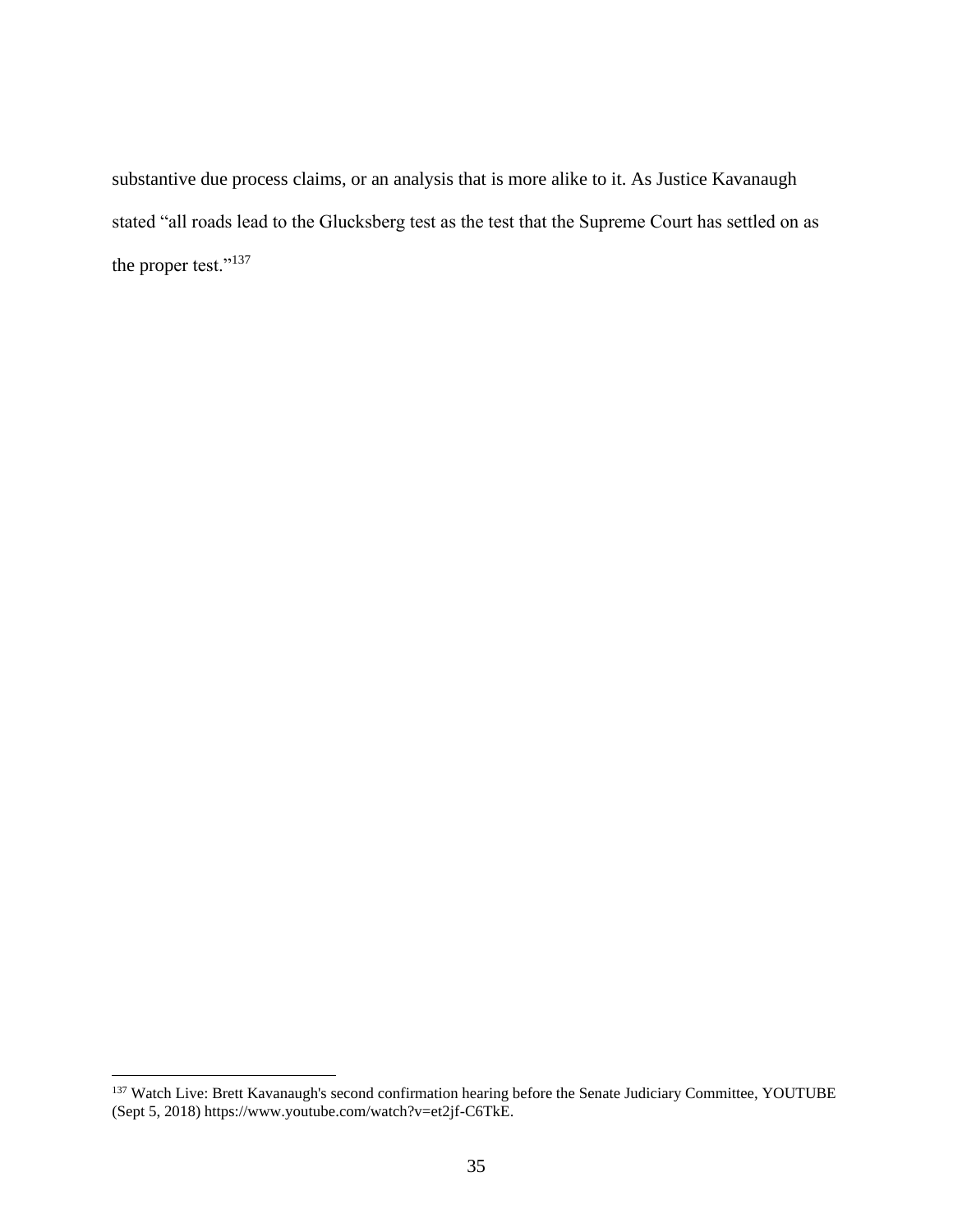# **The Application of Substantive Due Process**

<span id="page-43-0"></span>The implications of narrowing substantive due process are many. One of the main impacts of narrowing the doctrine would be that the Court would have a more rigid view on substantive due process. This would guarantee that all protected rights must go through analysis prior to being protected by the Court. Narrowing the doctrine would prevent the Court from protecting rights through that are not explicitly stated within the Constitution, it would prevent legislating from the bench and appease concerns from other Justices.<sup>138</sup> By maintaining one clear path for all substantive due process rights to be analyzed through it further maintains a clear judicial precedent for the Court. Without bouncing back and forth on which rights are protected or not, this allows those who rely the Court's precedent daily to understand where the Court is going and understand what is more or less likely to happen.<sup>139</sup>

By returning to the *Glucksberg* interpretation of substantive due process, the historical tradition theory, could potentially have implications on the rights granted to individuals through substantive due process. As is seen in prior jurisprudence the Court found many ways to grant individuals rights that were not directly through the step by step analysis the Court had previously provided. This is seen in cases such as *Obergefell v. Hodges*,<sup>140</sup> where the Court spoke to the principles of why a right may be fundamental or not, in order to grant it protected status. It is also seen in *Whole Woman's Health v Hellerstedt<sup>141</sup>* when the Court relied upon the

<sup>138</sup> See Thomas dissent in *Obergefell v. Hodges*, 574 U.S. 1118, 135 S. Ct. 1039, 190 L. Ed. 2d 908 (2015). 139 \*\*Justice Kavanaugh emphasized the importance of Judicial precedent not only for the Court but also for those who rely on it in his confirmation hearing \*\* Watch Live: Brett Kavanaugh's second confirmation hearing before the Senate Judiciary Committee, YOUTUBE (Sept 5, 2018) https://www.youtube.com/watch?v=et2jf-C6TkE <sup>140</sup> *Wash. v. Glucksberg*, 521 U.S. 702, 117 S. Ct. 2258, 117 S. Ct. 2302, 138 L. Ed. 2d 772 (1997). <sup>141</sup> *Whole Woman's Health v. Hellerstedt*, 136 S. Ct. 2292, 195 L. Ed. 2d 665 (2016).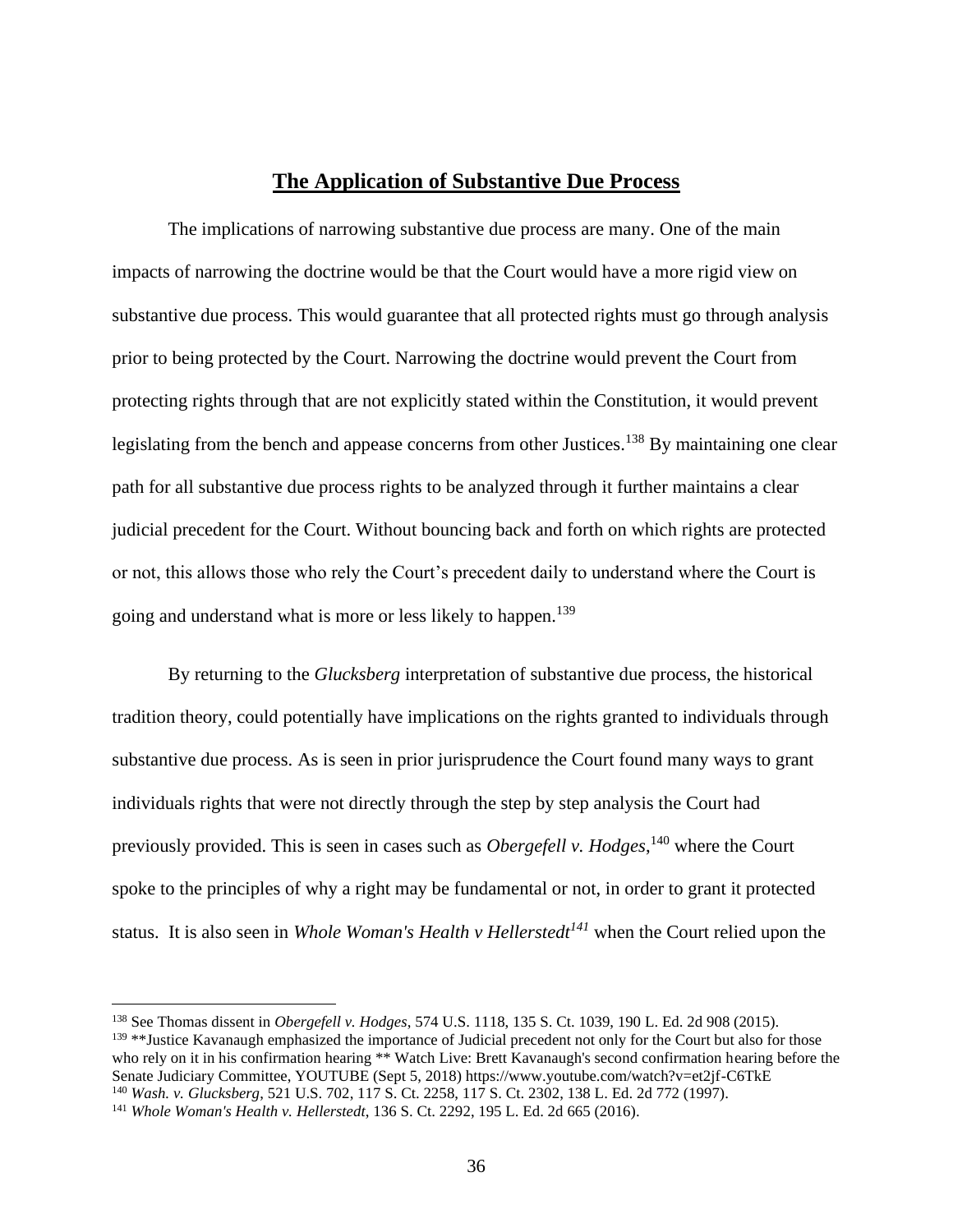substantial burden test to determine if the provisions were permissible or not. If analyzed strictly through the analysis set forth in the historical tradition theory found in *Glucksberg*, the analysis would be different, and would grant Justices less leeway in their opinion-making.

Even with the stricter analysis from *Glucksberg*, many rights granted to individuals would still be protected and would withstand the more rigid lens of this test. In *Roe v. Wade* the Supreme Court declared that the right to privacy "is broad enough to encompass a woman's decision whether or not to terminate her pregnancy,"<sup>142</sup> finding the right to privacy "in the Fourteenth Amendment's concept of personal liberty and restrictions upon state action."<sup>143</sup> At that point in time in 1970, the Supreme Court granted protection to a woman's right to terminate her own pregnancy.

Professor (now Judge) Michael W. McConnel has explained that it is only necessary in order to claim protection under the Fourteenth Amendment that the right "has enjoyed protection over the course of the years."<sup>144</sup> This is seen in part with the right to terminate one's pregnancy and would thus allow it to pass the *Glucksberg* analysis. It has enjoyed protection both before and after the Supreme Court's decision in *Roe*.

The first prong of *Glucksberg* stated that the right must be "so rooted in the traditions and conscience of our people as to be ranked as fundamental"<sup>145</sup> and "implicit in the concept of ordered liberty such that neither liberty nor justice would exist if they were sacrificed."<sup>146</sup> The

<sup>142</sup> *Roe v. Wade*, 410 U.S. 959, 93 S. Ct. 1409, 35 L. Ed. 2d 694 (1973) at 153.

<sup>143</sup> *Id*.

<sup>&</sup>lt;sup>144</sup> Daniel O. Conkle, THREE THEORIES OF SUBSTANTIVE DUE PROCESS, 85 N.C.L. Rev. 63 (2006) at 20.

<sup>145</sup> *Wash. v. Glucksberg*, 521 U.S. 702, 117 S. Ct. 2258, 117 S. Ct. 2302, 138 L. Ed. 2d 772 (1997).

<sup>146</sup> *Id*.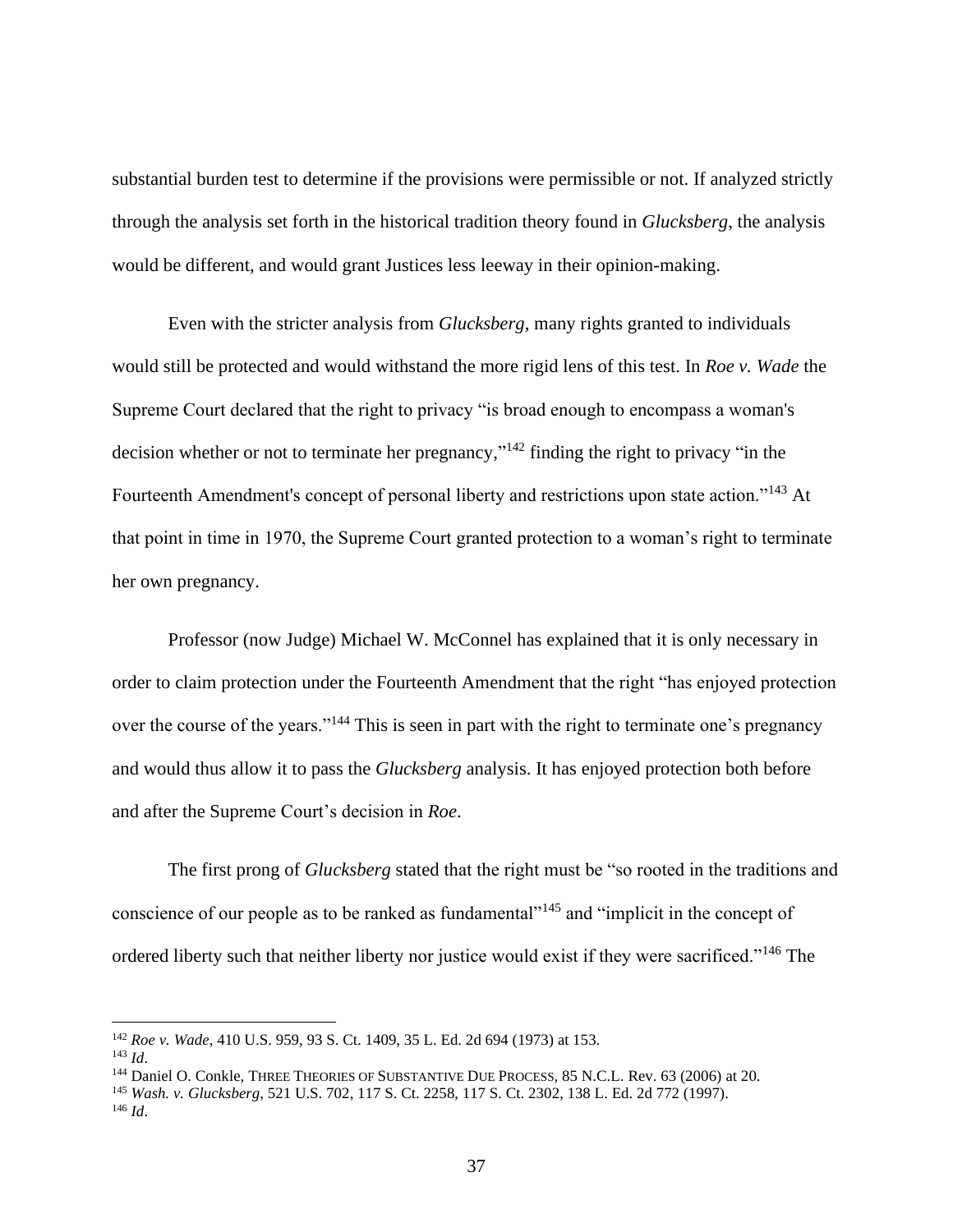right to terminate a pregnancy has existed since before the Supreme Court stated it was protected under the Constitution. The National Abortion Federation shows how abortions have been happening within the United States since before the 1800s and have been performed for thousands of years "and in every society that has been studied."<sup>147</sup> Society has become accustomed with the right to receive an abortion, through time it has become embedded in the traditions of not only the American people but of individuals all over the world. The documentary about Dr. George Tiller portrayed how essential this right truly was, how women from all over the country and even from other countries travelled to these abortion centers to terminate their pregnancies, as it has become harder and harder to gain access to this form of care.<sup>148</sup>

The second prong of the *Glucksberg* test was that the asserted right, in order to be considered fundamental, had to be described in the form of a "careful description."<sup>149</sup> This meaning that the right that is seeking protection cannot be asserted in the most broad way, as this would make it easier for those rights to gain protected status. The right must be described carefully, in order to encompass what exactly is searching protection. In this case, the right to terminate one's pregnancy is a careful description of what exactly is seeking protection. It is not as broad as simply the right to control one's body, or the right to do what one wishes, but is not

<sup>147</sup> *History of Abortion*, National Abortion Federation (2015), https://prochoice.org/education-and-advocacy/aboutabortion/history-of-abortion/ (last visited Mar 8, 2020).

<sup>148</sup> (2014). *After Tiller*. Bullfrog Films. [Streaming Video]. Retrieved from video.alexanderstreet.com/watch/aftertiller database

<sup>149</sup> *Wash. v. Glucksberg*, 521 U.S. 702, 117 S. Ct. 2258, 117 S. Ct. 2302, 138 L. Ed. 2d 772 (1997).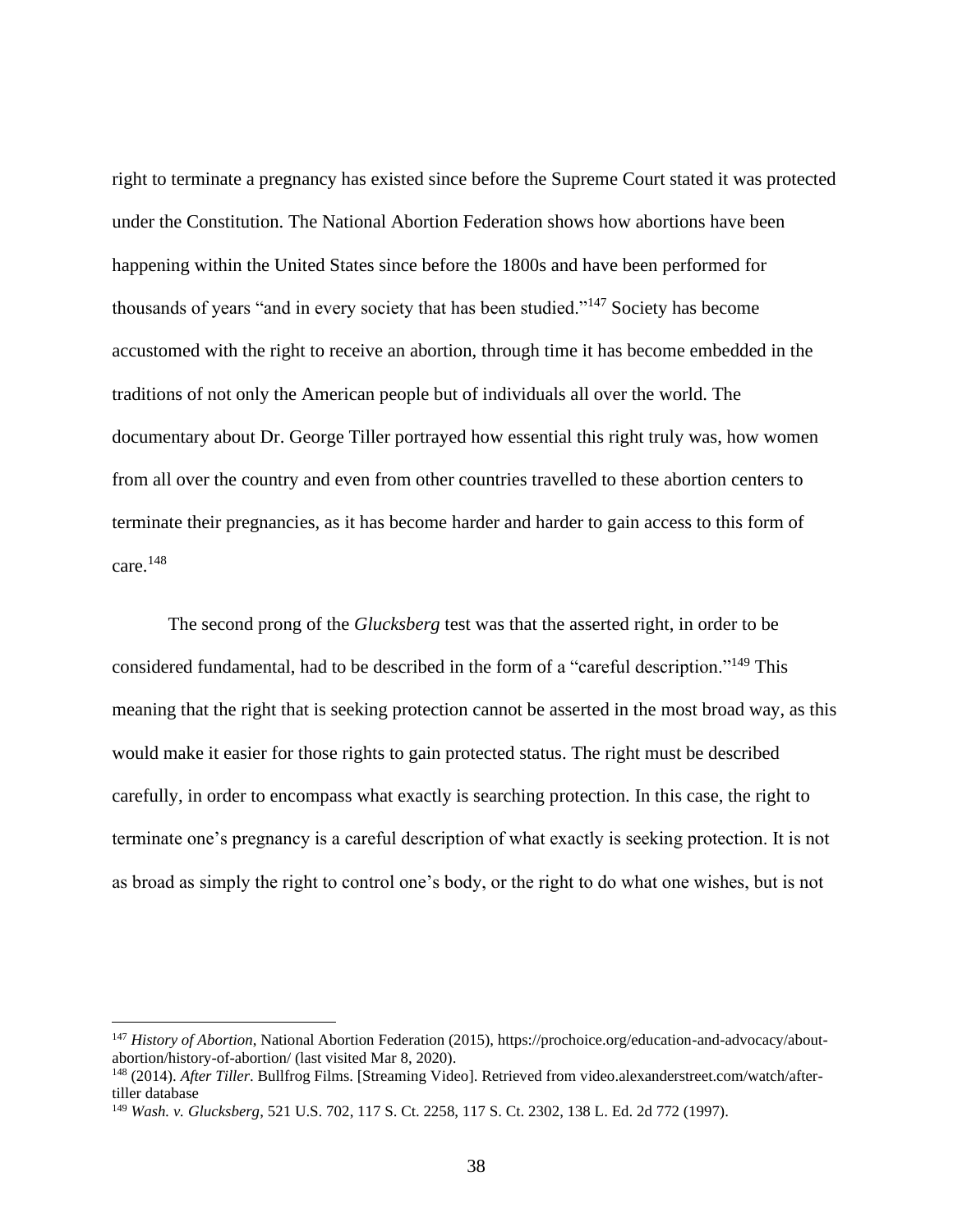as restricted to receive an abortion between specific dates. This right would receive protection from the Court under this analysis of substantive due process.

This analysis extends to many rights, including the right of gay men and women to marry whomever they choose. The right to same-sex marriage is one the Supreme Court has protected only recently.<sup>150</sup> However this right would be protected under the historical tradition analysis found in *Glucksberg*. The first prong of the test explains how the right must be "so rooted in the traditions and conscience of our people as to be ranked as fundamental"<sup>151</sup> and "implicit in the concept of ordered liberty such that neither liberty nor justice would exist if they were sacrificed."<sup>152</sup> The right to same-sex marriage is one that has enjoyed protection for a long period of time, albeit not granted by the federal government.<sup>153</sup>

The history of same-sex marriage is long; this right has enjoyed limited protection for an extended period of time. In 1997 Hawaii became the first state to offer domestic partnership benefits to same-sex couples.<sup>154</sup> In March 2000, United States Rabbis approved and recognized the partnerships of same-sex marriage. That same year Vermont's governor signed legislation granting full benefits of marriage to same-sex couples.<sup>155</sup> In 2003 California passed a domestic partnership law and in 2004 many cities began marrying same-sex couples. <sup>156</sup>

<sup>150</sup> See 2015 case - *Obergefell v. Hodges*, 574 U.S. 1118, 135 S. Ct. 1039, 190 L. Ed. 2d 908 (2015).

<sup>151</sup> *Wash. v. Glucksberg*, 521 U.S. 702, 117 S. Ct. 2258, 117 S. Ct. 2302, 138 L. Ed. 2d 772 (1997). <sup>152</sup> *Id*.

<sup>153</sup> Gay Marriage Timeline - Gay Marriage - ProCon.org, Gay Marriage (2014), https://gaymarriage.procon.org/gaymarriage-timeline/ (last visited Apr 6, 2020).

<sup>154</sup> *Id*.

<sup>155</sup> *Id*.

<sup>&</sup>lt;sup>156</sup> *Id.* \*\* Portland, Oregon; New Paltz, New York; New Mexico County; City of San Francisco.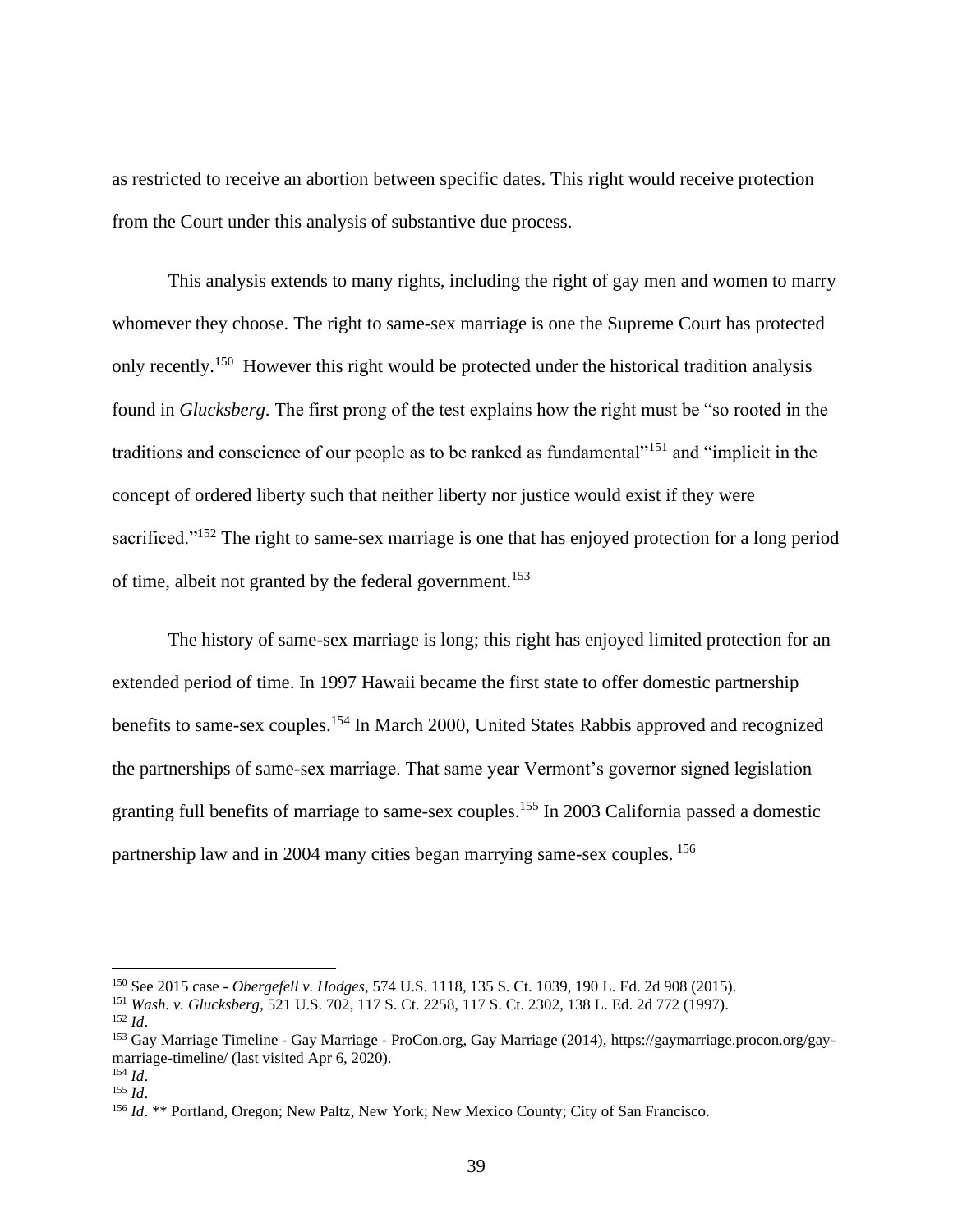As Judge McConnel explained, it is only necessary in order to claim protection under the Fourteenth Amendment that the right "has enjoyed protection over the course of the years."<sup>157</sup> Same-sex marriage has enjoyed protection and has been fought for over a long period of time and the protection over the last five years since the Supreme Court's decision in *Obergefell v. Hodges*.

The second prong of the *Glucksberg* test is that the asserted right must be described with a "careful description".<sup>158</sup> The right must be described carefully, in order to encompass what exactly is searching protection. In the case of same-sex marriage that is the right that is seeking protection, not as broad as the right to marry anyone or the right to marry a specific gender. Considering both the description of the right and the history revolving this right, it would warrant protection under the *Glucksberg* analysis.

The right to an abortion has been present in this country for much longer than the Supreme Court has been protecting it.<sup>159</sup> As is the case with many of the other rights which are provided through substantive due process, including the right to same-sex marriage. If the Supreme Court looks back to the history of those rights, it will be evident that many of those also maintain protection by the Court.

<sup>&</sup>lt;sup>157</sup> Daniel O. Conkle, THREE THEORIES OF SUBSTANTIVE DUE PROCESS, 85 N.C.L. Rev. 63 (2006) at 20.

<sup>158</sup> *Wash. v. Glucksberg*, 521 U.S. 702, 117 S. Ct. 2258, 117 S. Ct. 2302, 138 L. Ed. 2d 772 (1997).

<sup>159</sup> *History of Abortion*, National Abortion Federation (2015), https://prochoice.org/education-and-advocacy/aboutabortion/history-of-abortion/ (last visited Mar 8, 2020).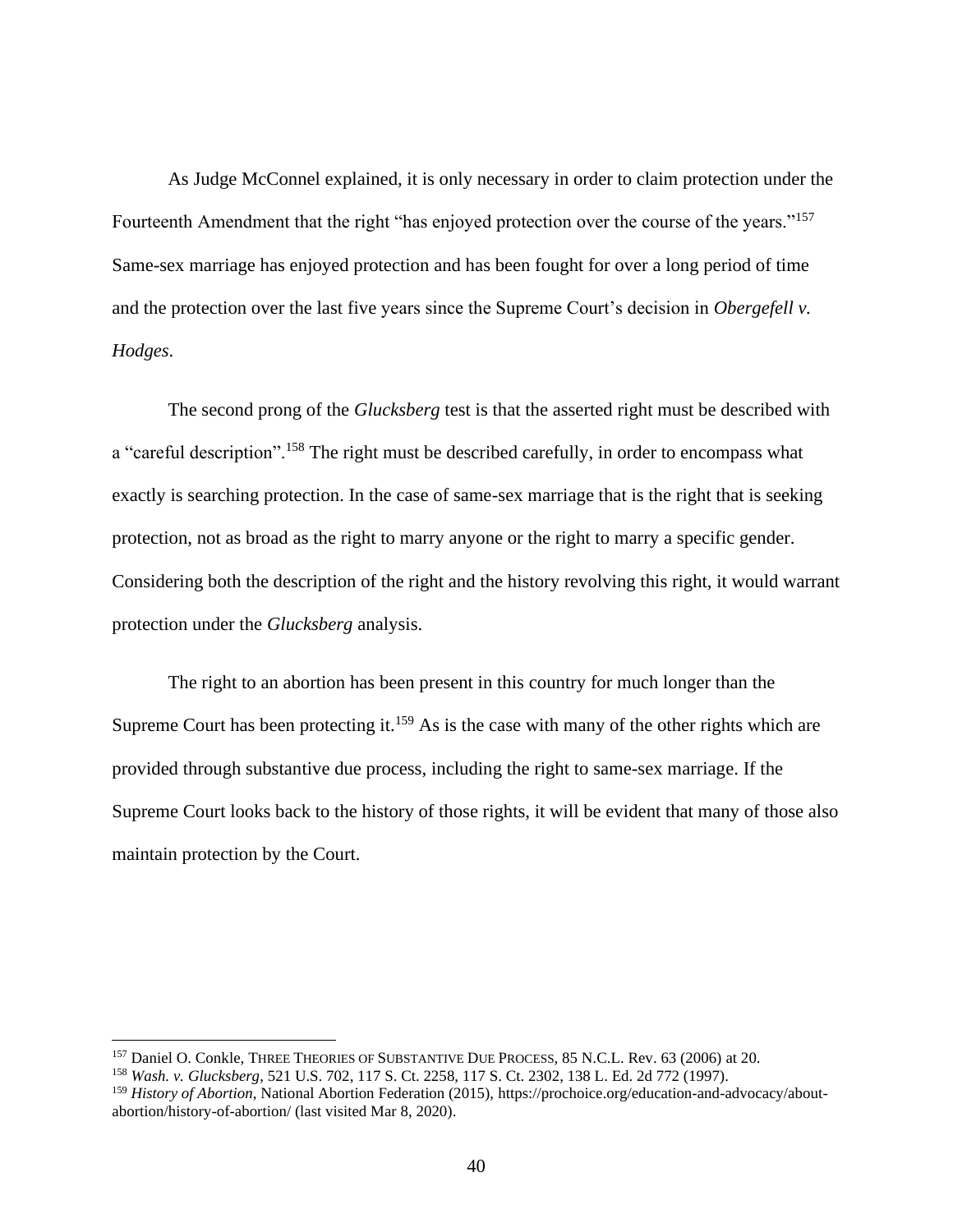# **Conclusion**

<span id="page-48-0"></span>In conclusion, the United States Supreme Court will eventually transition back to a narrower approach to the theory of substantive due process within the next few cases regarding the issue they analyze. The transition to narrowing the scope of substantive to process will lead to an approach which most closely resembles that found within the case of *Washington v. Glucksberg*<sup>160</sup> and the theory of historical tradition.<sup>161</sup> This approach will make it harder for rights to be granted through this doctrine.

Even if this approach is narrowed, the majority of rights which are granted to individuals through substantive due process will not be affected. These rights are essential through the theory of historical tradition. If analyzed by the Court it is evident that these rights not only are essential to the American people today but always have been. As is seen demonstrated with the case of abortion rights. Regardless of the approach the Supreme Court decides to take, the results from *Obergefell* would be acquired under the standard derived from *Glucksberg*.

<sup>160</sup> *Wash. v. Glucksberg*, 521 U.S. 702, 117 S. Ct. 2258, 117 S. Ct. 2302, 138 L. Ed. 2d 772 (1997).

<sup>161</sup> Daniel O. Conkle, THREE THEORIES OF SUBSTANTIVE DUE PROCESS, 85 N.C.L. Rev. 63 (2006).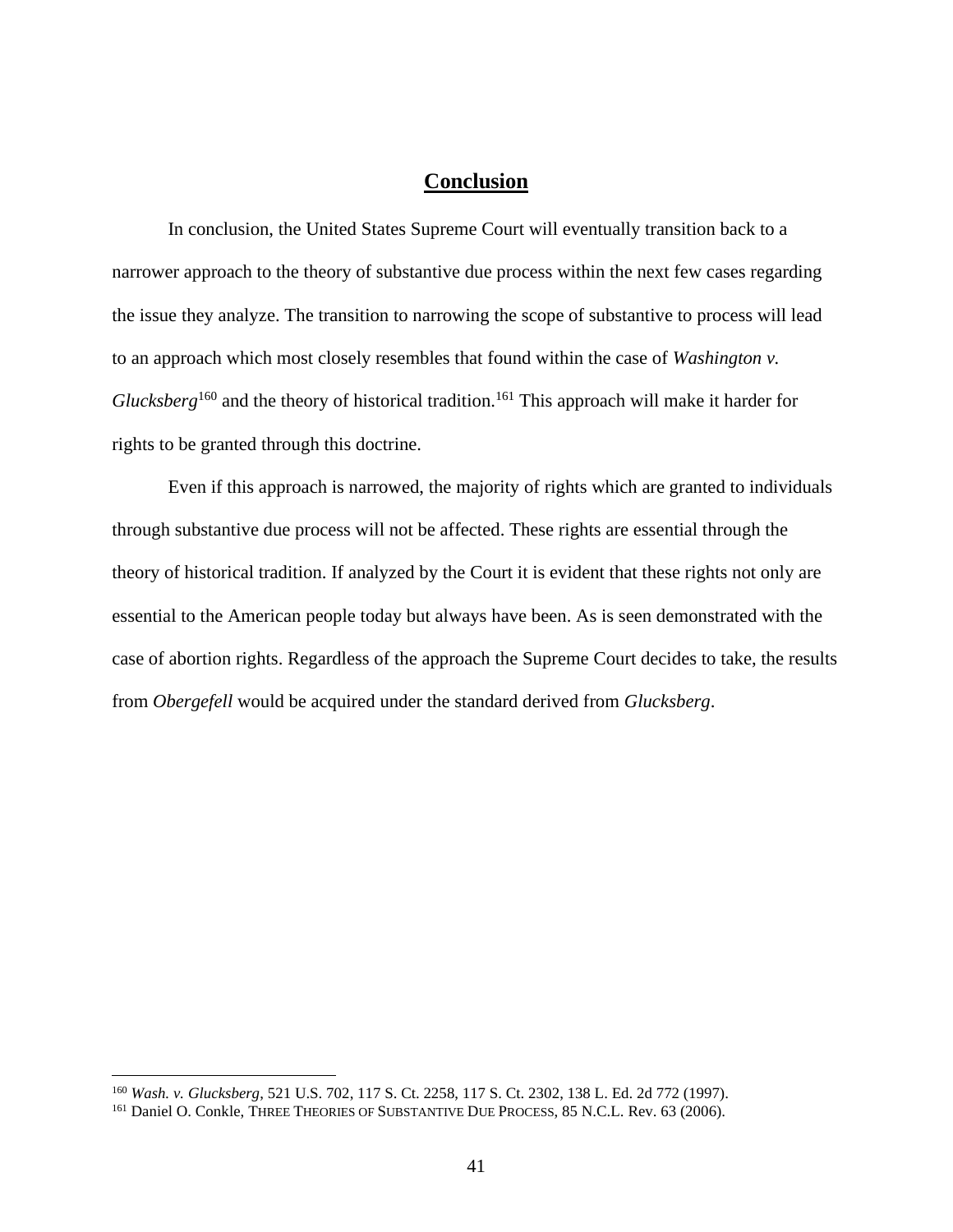## **REFERENCES**

- (2014). After Tiller. Bullfrog Films. [Streaming Video]. Retrieved from video.alexanderstreet.com/watch/after-tiller database.
- *Allgeyer v. Louisiana*, 165 U.S. 578, 17 S. Ct. 427, 41 L. Ed. 832 (1897).
- *Browder v. City of Albuquerque*, 787 F.3d 1076, 2015 U.S. App. LEXIS 9183 (United States Court of Appeals for the Tenth Circuit, 2015).
- *Cruzan v. Director, Missouri Dep't of Health*, 492 U.S. 917, 109 S. Ct. 3240, 106 L. Ed. 2d 587 (1989).

Daniel O. Conkle, THREE THEORIES OF SUBSTANTIVE DUE PROCESS, 85 N.C.L. Rev. 63 (2006).

Gay Marriage Timeline - Gay Marriage - ProCon.org, Gay Marriage (2014),

https://gaymarriage.procon.org/gay-marriage-timeline/ (last visited Apr 6, 2020).

*Griswold v. Connecticut*, 381 U.S. 479, 85 S. Ct. 1678, 14 L. Ed. 2d 510 (1965).

- *History of Abortion*, National Abortion Federation (2015), https://prochoice.org/education-andadvocacy/about-abortion/history-of-abortion/ (last visited Mar 8, 2020).
- *Imars v. Contractors Mfg. Servs.*, 1998 U.S. App. LEXIS 21073 (United States Court of Appeals for the Sixth Circuit 1998).
- John F. Basiak, Jr., THE ROBERTS COURT AND THE FUTURE OF SUBSTANTIVE DUE PROCESS: THE DEMISE OF "SPLIT-THE DIFFERENCE" JURISPRUDENCE?, bepress Legal Series at 43.
- *June Med. Servs. L.L.C. v. Gee*, 204 L. Ed. 2d 1193, 2019 U.S. LEXIS 4623, \_\_ S.Ct. \_\_, 2019 WL 4889929 (Supreme Court of the United States October 4, 2019, Decided).

LAW & LIVERTY - *How the Roberts Court Will Actually Become the Roberts Court*,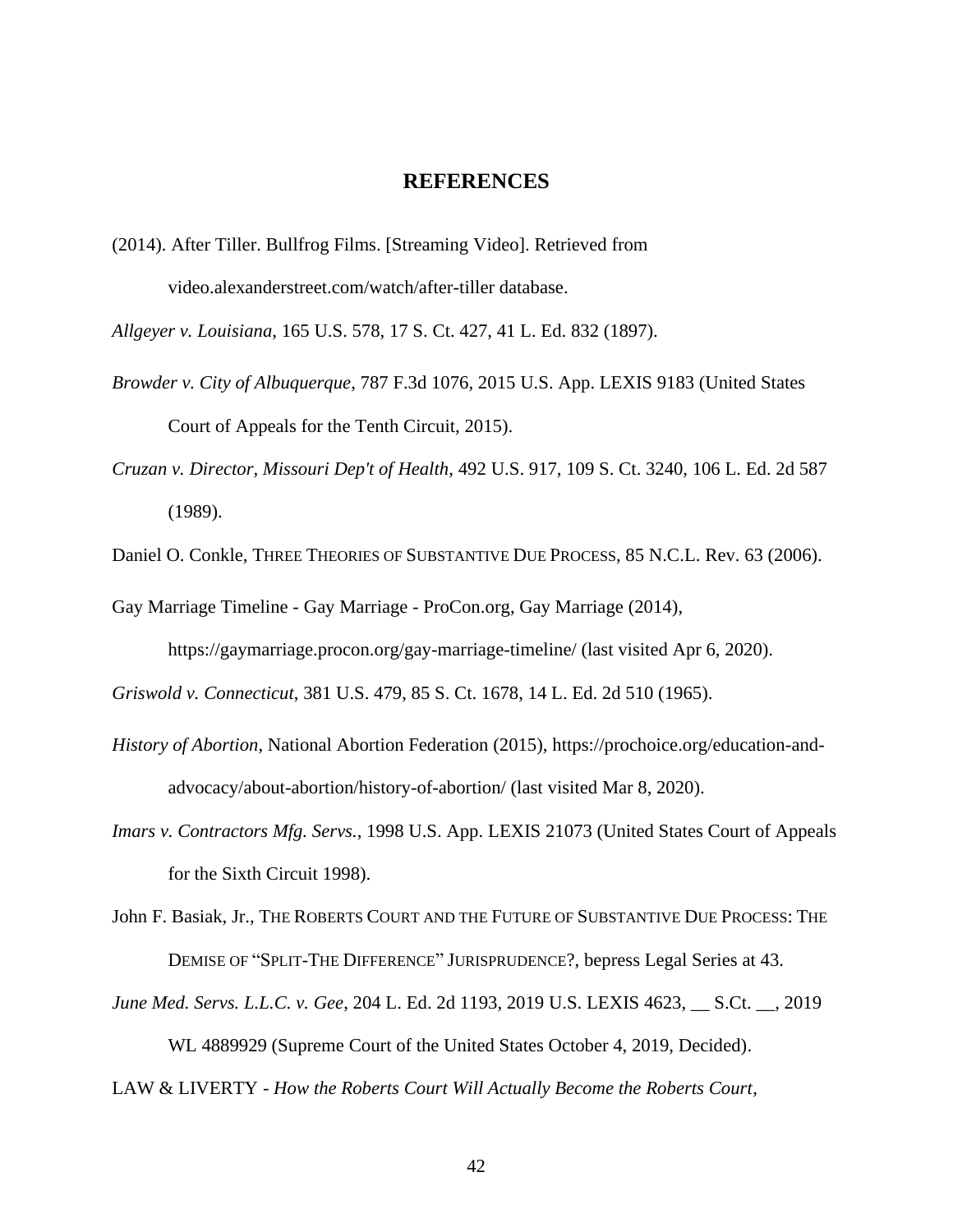https://www.lawliberty.org/2017/10/12/how-the-roberts-court-will-actually-become-theroberts-court/ (last visited Mar. 2, 2020).

*Lawrence v. Texas,* 539 U.S. 558, 123 S. Ct. 2472, 156 L. Ed. 2d 508 (2003).

*Lochner v. New York*, 198 U.S. 45, 25 S. Ct. 539, 49 L. Ed. 937 (1905).

*Loving v. Virginia*, 388 U.S. 1, 87 S. Ct. 1817, 18 L. Ed. 2d 1010 (1967).

*Maher v. Roe*, 428 U.S. 908, 96 S. Ct. 3219, 49 L. Ed. 2d 1216 (1976).

Marc Spindelman, OBERGEFELL'S DREAMS, 77 Ohio St. L.J. 1039 (2016).

- Maria Buxton, Hannah Kieschnick & Robyn D. Levin, JUDGE GORSUCH AND CIVIL RIGHTS, A RESTRICTIVE READING, SLR Vol 69 (2017).
- Matthew R. Grothouse, IMPLICIT IN THE CONCEPT OF ORDERED LIBERTY: HOW OBERGEFELL V. HODGES ILLUMINATES THE MODERN SUBSTANTIVE DUE PROCESS DEBATE, 49 J. Marshall L. Rev. 1021 (2016).
- Megan M. Walls, OBERGEFELL V. HODGES: RIGHT IDEA, WRONG ANALYSIS, 52 Gonz. L. Rev. 133 (2016).

*Meyer v. Nebraska*, 262 U.S. 390, 43 S. Ct. 625, 67 L. Ed. 1042 (1923).

*Michael H. v. Gerald D.*, 492 U.S. 937, 110 S. Ct. 22, 106 L. Ed. 2d 634 (1989).

Nolan D. McCaskill, *Collins: Kavanaugh sees Roe v. Wade as 'settled law'* POLITICO (2018), https://www.politico.com/story/2018/08/21/brett-kavanaugh-roe-v-wade-susan-collins-790632 (last visited Mar 6, 2020).

*Obergefell v. Hodges*, 574 U.S. 1118, 135 S. Ct. 1039, 190 L. Ed. 2d 908 (2015).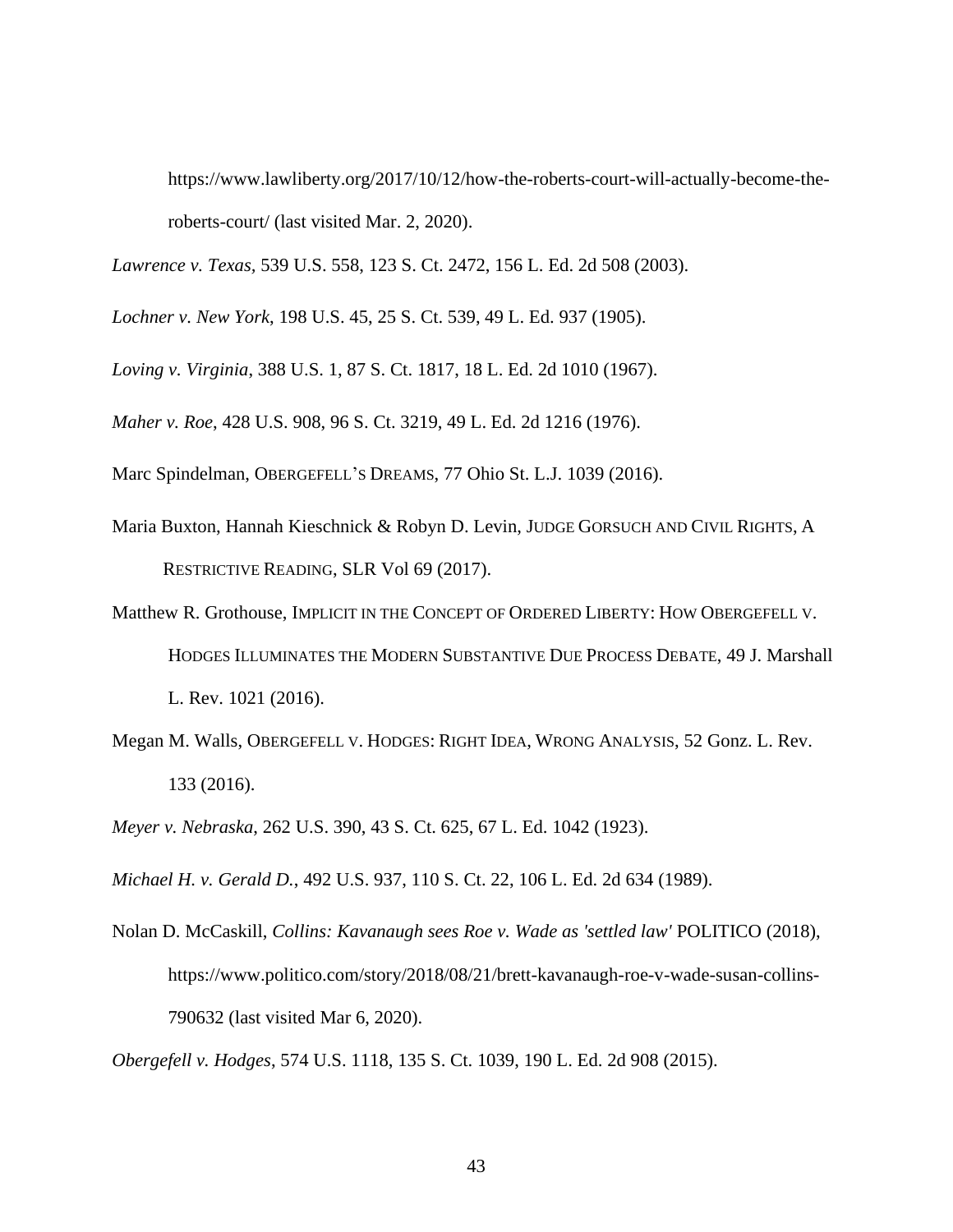*Planned Parenthood v. Casey*, 503 U.S. 933, 112 S. Ct. 1468, 117 L. Ed. 2d 614 (1992).

*Poe v. Ullman*, 367 U.S. 497, 81 S. Ct. 1752, 6 L. Ed. 2d 989 (1961).

Randy J. Kozel, *STARE DECISIS* AS JUDICIAL DOCTRINE, 67 WASH. & LEE L. REV. 411 (2010).

Richard S. Myers, OBERGEFELL AND THE FUTURE OF SUBSTANTIVE DUE PROCESS, 14 Ave Maria L. Rev. 54 (2016).

*Roe v. Wade*, 410 U.S. 959, 93 S. Ct. 1409, 35 L. Ed. 2d 694 (1973).

Stephen Koff, Abortion Controversies, 29 CQ Researcher 1 (2019),

http://library.cqpress.com/cqresearcher/cqresrre2019030100.

SUPREME COURT OF THE UNITED STATES – About the Court,

https://www.supremeCourt.gov/about/biographies.aspx (last visited Mar. 1, 2020).

SUPREME COURT OF THE UNITED STATES – Justices 1789 to Present,

https://www.supremecourt.gov/about/members\_text.aspx (last visited Mar. 1, 2020).

U.S. Const. amend. IX.

U.S. Const. amend. V.

U.S. Const. amend. XIV.

U.S. Const. Article 3 Sections 1.

U.S. Const. Article 3 Sections 1-3.

*United States v. Darby*, 312 U.S. 100, 61 S. Ct. 451, 85 L. Ed. 609 (1941).

*Wash. v. Glucksberg*, 521 U.S. 702, 117 S. Ct. 2258, 117 S. Ct. 2302, 138 L. Ed. 2d 772 (1997).

Watch Live: Brett Kavanaugh's second confirmation hearing before the Senate Judiciary